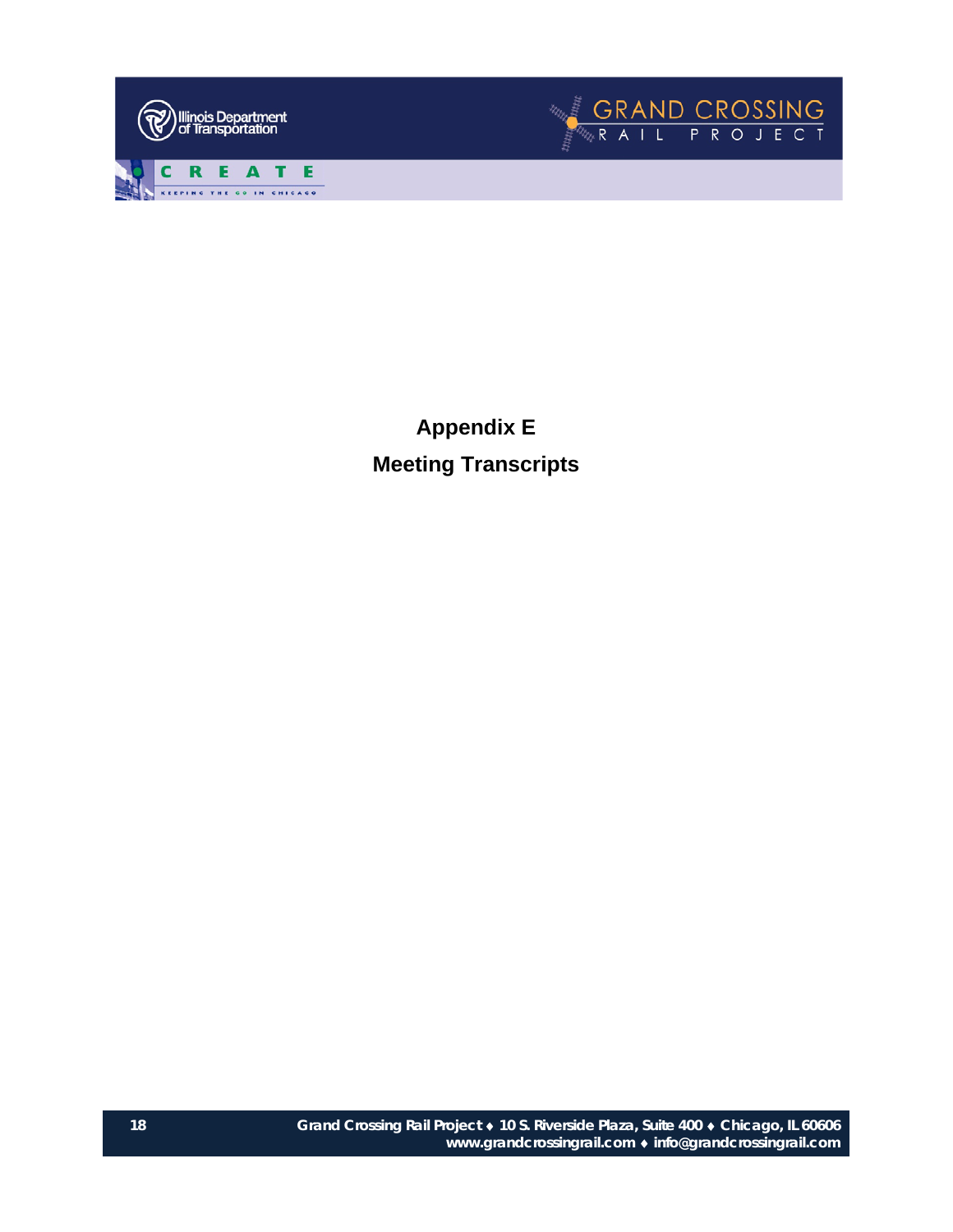

1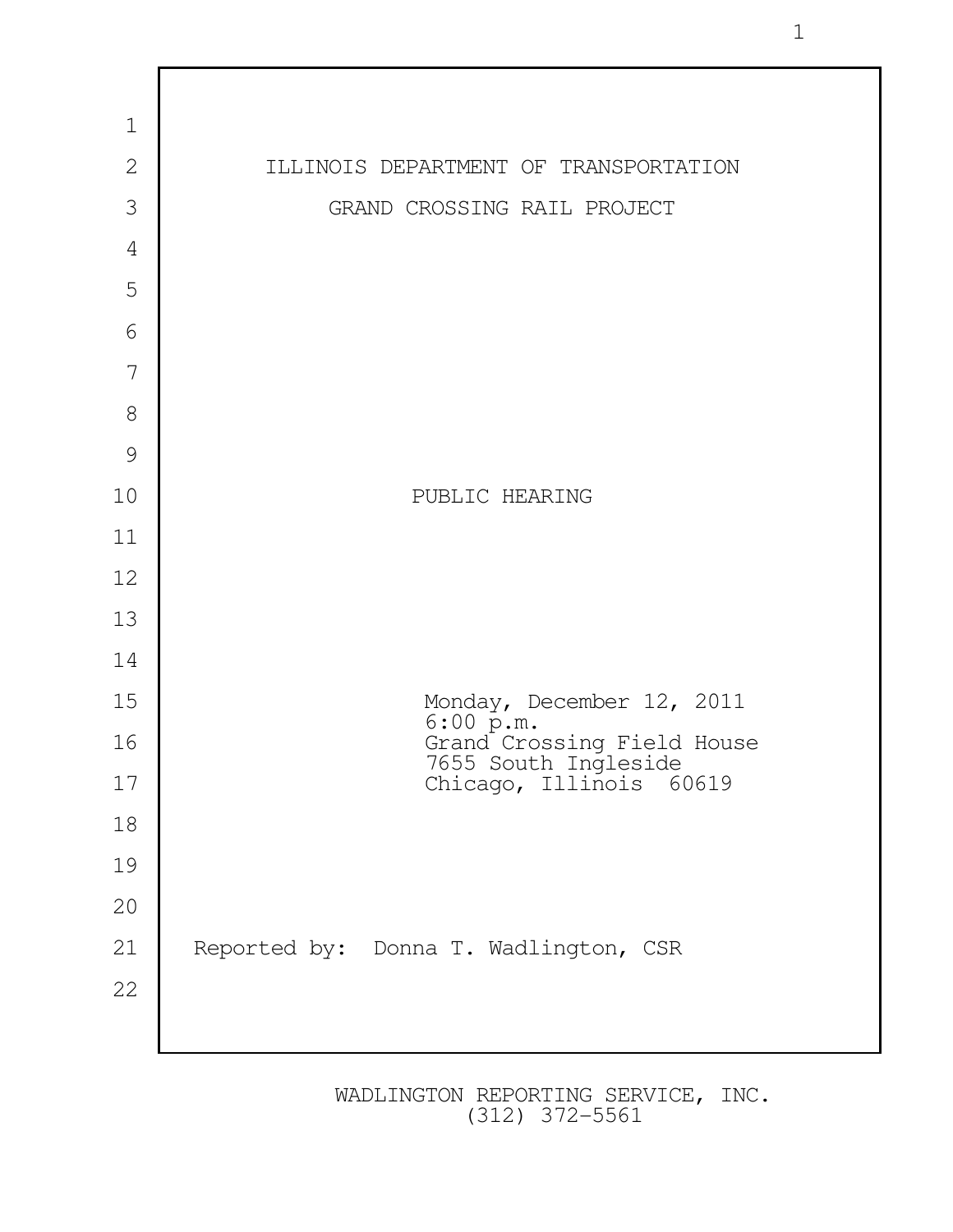1 2 3 MS. TROTTER: Hi. How are you? 4 My name is Chiquita Trotter 5 and I'm one of the project team members with the 6 Illinois Department of Transportation. 7 Thank you for coming to the 8 first public meeting for the Grand Crossing Rail 9 Project. 10 This is going to be short 11 because you've been shown the presentation that 12 we were going to run this evening and then 13 thereafter have questions, you know, have a 14 question-and-answer period because we have had 15 all the project members here. Instead of that 16 because you've seen the -- unless you -- first, 17 maybe I should take a vote. 18 If you'd like to view the 19 presentation in its entirety prior to the 20 question-and-answer period, please raise your  $21$  hand. 22 | Chay. We'll go straight to

> WADLINGTON REPORTING SERVICE, INC. (312) 372-5561

2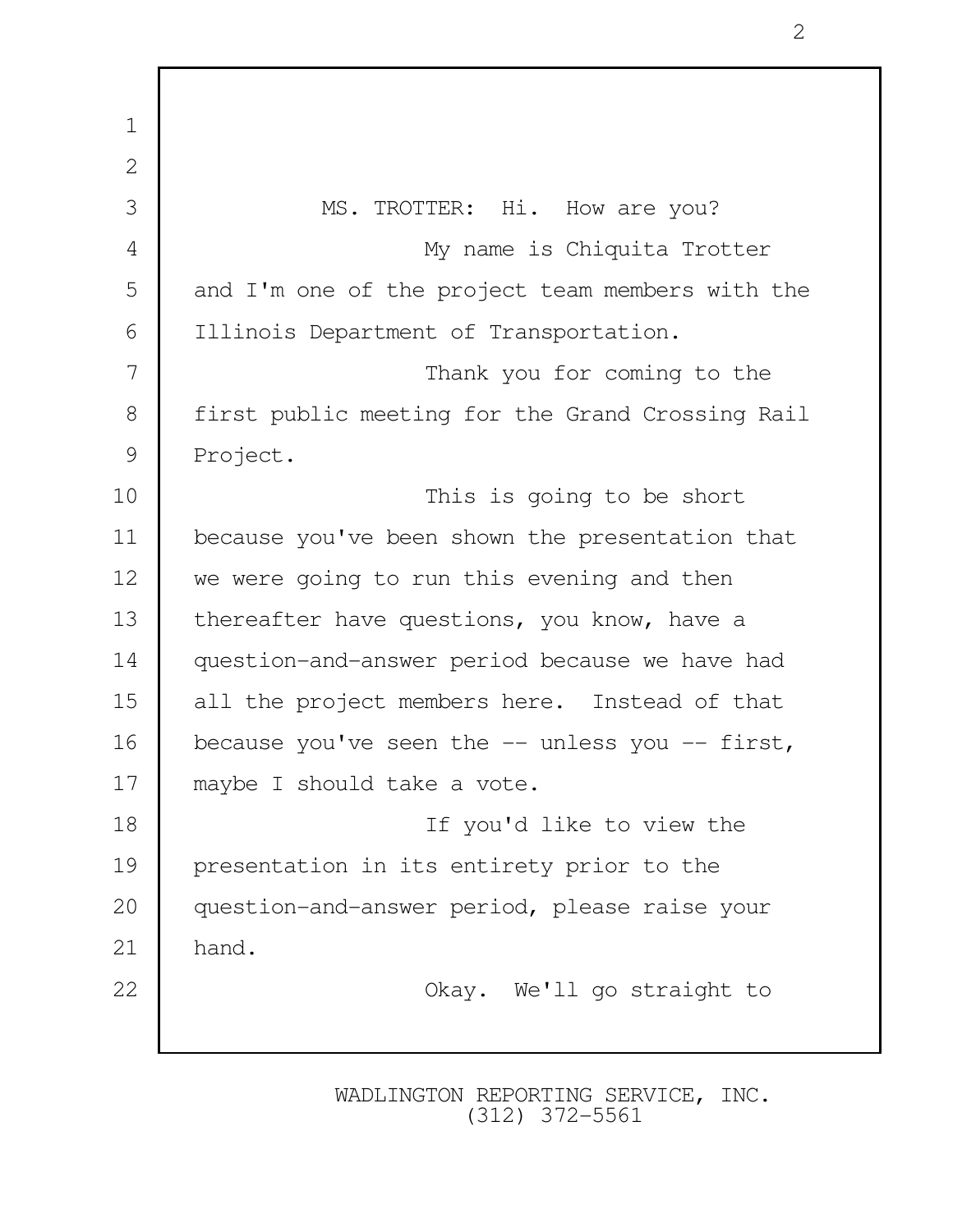1 the questions and answers. 2 Right now I would like to just 3 take a moment and have the awesome project team 4 introduce themselves to you and they're -- you 5 | know, they're around the floor. 6 I'll start with myself. I'm 7 Chiquita Trotter with the Illinois Department of 8 Transportation. 9 MR. PAKELTIS: I'm Tony Pakeltis. I'm 10 with Parsons. We're the consultant to IDOT on 11 this project. 12 MS. FEDERICO: Elizabeth Federico with 13 Parsons. 14 MR. JAMES: Garrett James with Amtrak. 15 Good evening. 16 MR. THOMPSON: Bill Thompson with the 17 Association of American Railroads. Hello. 18 MR. BUSALACCHI: Nicholas Busalacchi 19 with -- (inaudible). I'm working with IDOT on 20 | this project. 21 MS. STEWART: Danielle Stewart with 22 | the Illinois Department of Transportation and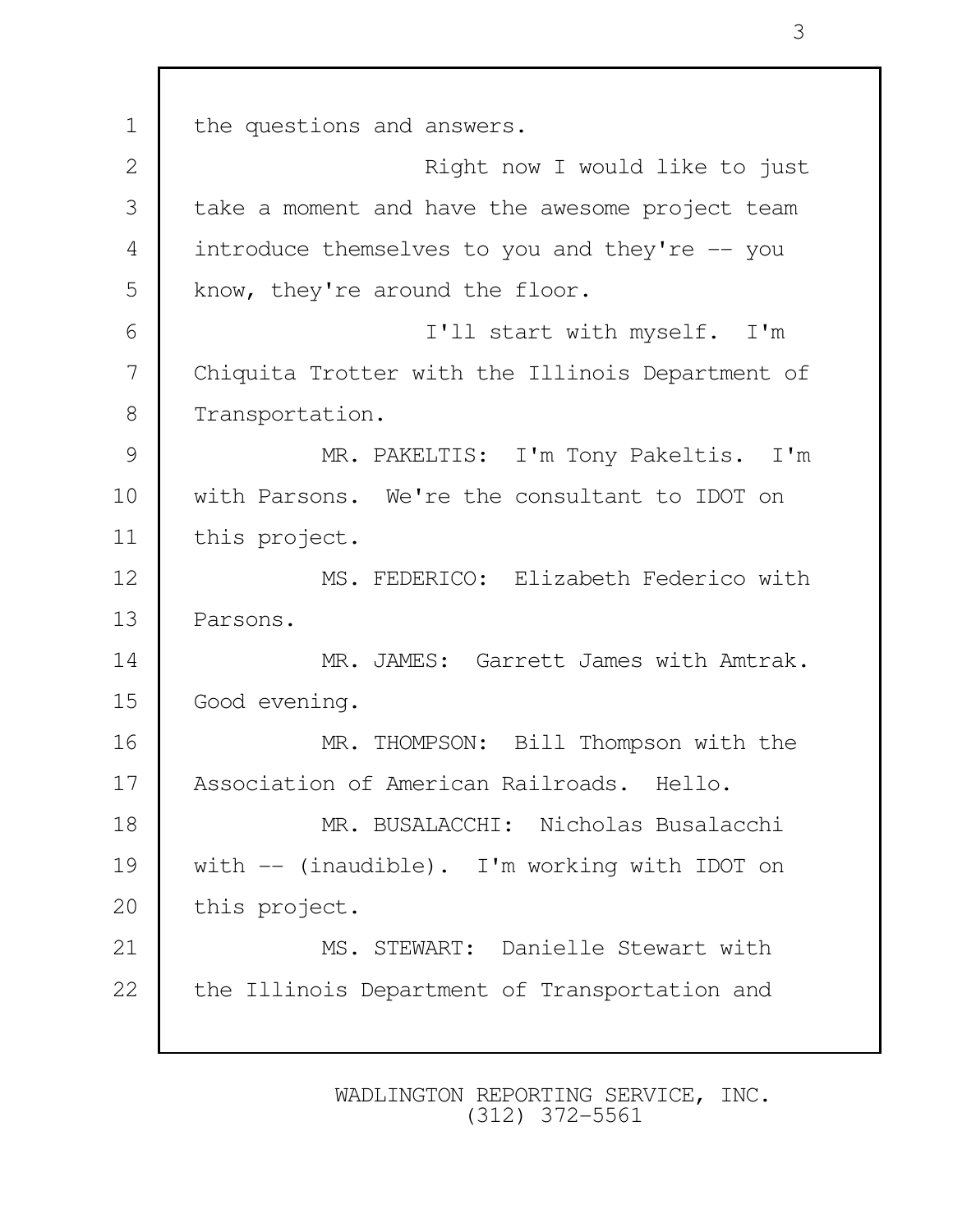1 the acting CREATE program manager. 2 MR. SRIVER: Jeff Sriver. I oversee 3 CREATE for the City of Chicago, Department of 4 Transportation. 5 MR. BROCKMAN: Cabell Brockman with 6 Norfolk Southern Railroad. 7 MR. ALLEN: Chuck Allen for Norfolk 8 Southern. 9 MR. McNUCKLE: Brian McNuckle with 10 Parsons. 11 MS. MENTOR: Ambar Mentor. I'm a 12 | consultant with Parsons. 13 MS. WYPYCHOWSKI: Margarite 14 Wypychowski, consultant to Parsons. 15 MR. BUSTAMANTE: Bernardo Bustamante 16 | for the Federal Housing Administration. 17 | MR. NOTTOLLI: I'm Nick Nottoli, also 18 a consultant to Parsons. 19 | MR. DRUDING: Josh Druding, consultant 20 to Parsons. 21 | MR. AYUSO: Manuel Ayuso with Parsons. 22 MR. MOORE: Craig Moore with Parsons.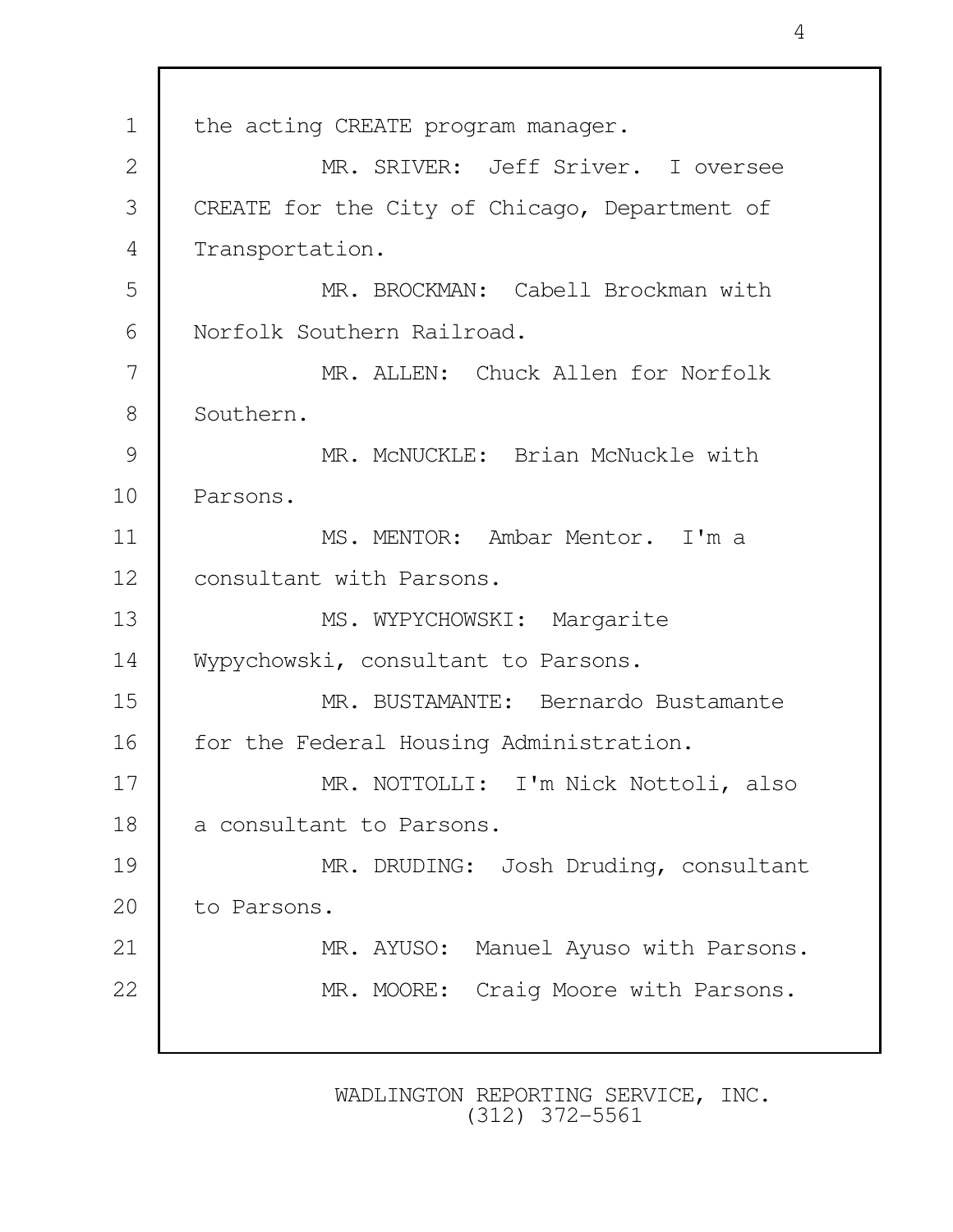| $\mathbf 1$   | MS. TROTTER: Okay. That's great.                 |
|---------------|--------------------------------------------------|
| $\mathbf{2}$  | Well, thank you everyone.                        |
| 3             | Well, since we are not going                     |
| 4             | to do the presentation, we are going to go       |
| 5             | through the questions-and-answers period here.   |
| 6             | And, you know, Tony, are you                     |
| 7             | ready?                                           |
| $8\,$         | MR. PAKELTIS: Sure. Can you pull                 |
| $\mathcal{G}$ | up -- just to frame that. And just -- I mean, I  |
| 10            | recognize a lot of faces here. Out of            |
| 11            | curiosity, who attended the CAG meetings in      |
| 12            | November on this project? I know $--$ if you     |
| 13            | could just raise your hands.                     |
| 14            | (Show of hands.)                                 |
| 15            | One was at St. Bernard                           |
| 16            | Hospital and the other was at the Grand Crossing |
| 17            | Library. So most of you attended those.          |
| 18            | And so a lot of the                              |
| 19            | information that we have on display here as part |
| 20            | of the PowerPoint presentation we discussed at   |
| 21            | that meeting, and then the purpose of the public |
| 22            | meeting tonight was to come out again to the     |
|               |                                                  |

Г

WADLINGTON REPORTING SERVICE, INC. (312) 372-5561

5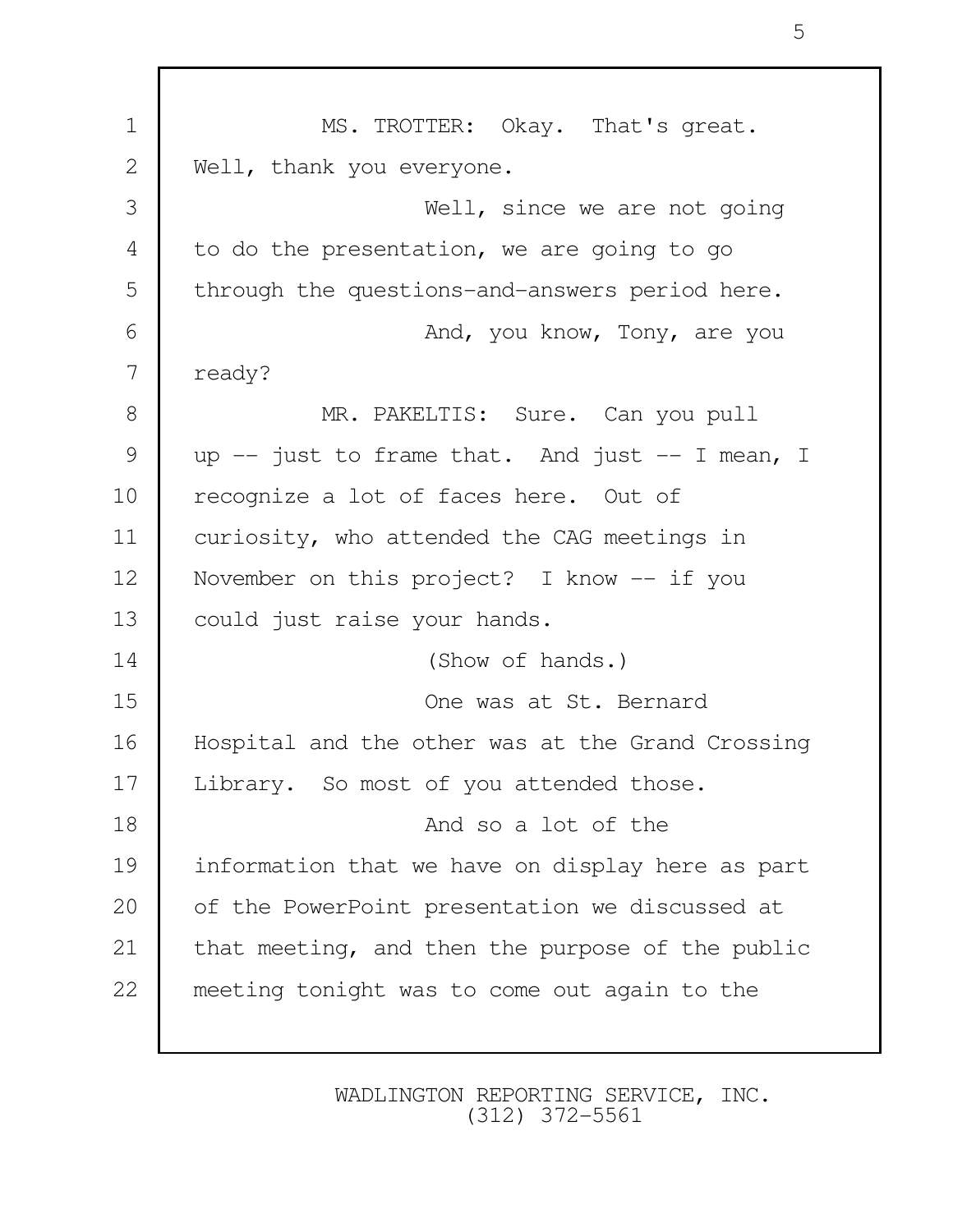| $\mathbf 1$   | general public, inform them about the project     |
|---------------|---------------------------------------------------|
| 2             | and to get feedback on our purpose and needs      |
| 3             | statement.                                        |
| 4             | And our purpose and needs                         |
| 5             | statement, if you just want to go to that, to     |
| 6             | that slide. As we discussed at the -- or          |
| 7             | actually, if you could just go back one to        |
| $8\,$         | the -- if you want to pull that one up then.      |
| $\mathcal{G}$ | So, again, the project $-$ the                    |
| 10            | problem we are looking at is there is the Amtrak  |
| 11            | trains that come up from the $-$ come up from the |
| 12            | south or head down to the south to New Orleans,   |
| 13            | Carbondale, etc., have to do this backup          |
| 14            | maneuver to enter into Union Station and that     |
| 15            | adds -- that maneuver adds delay to the           |
| 16            | scheduled travel times on that route. It also     |
| 17            | is subject to congestion and helps cause          |
| 18            | additional congestion up in the rail net through  |
| 19            | that area.                                        |
| 20            | And so we are looking at the                      |
| 21            | potential to reroute those Amtrak trains onto     |
| 22            | this orangish highlighted area there. And,        |
|               |                                                   |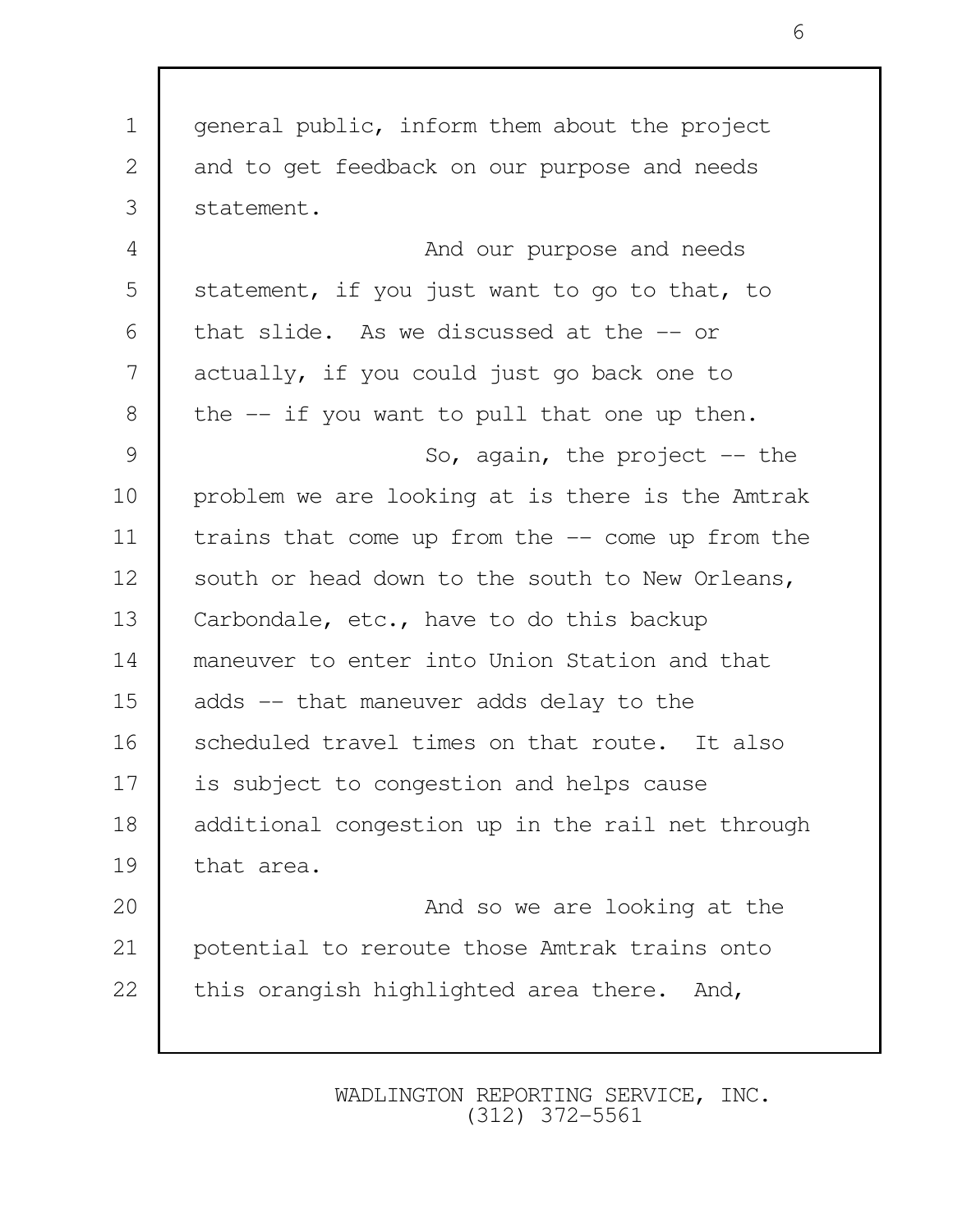1 again, we discussed this at the CAG meeting and 2 what was identified as -- can you go to the 3 purpose slide. 4 So the project purpose is to 5 provide a new direct route for Amtrak trains for 6 New Orleans or Carbondale into Chicago Union 7 Station to provide sufficient mainline capacity 8 to accommodate Amtrak and freight trains. 9 So that means if we are going 10 to shift the Amtrak trains to another route to 11 provide a better connection, then when we do 12 | that, we need to potentially provide additional 13 | rail improvements to accommodate those 14 additional trains. 15 So then if we can go to the 16 | needs page. And so the project needs, as we've 17 identified here, are improved Amtrak route 18 efficiency, reduced congestion and delays for 19 freight and passenger rail service and to 20 provide adequate capacity for passenger and rail 21 | traffic in the overall regional network. 22 So, again, that's -- the

> WADLINGTON REPORTING SERVICE, INC. (312) 372-5561

7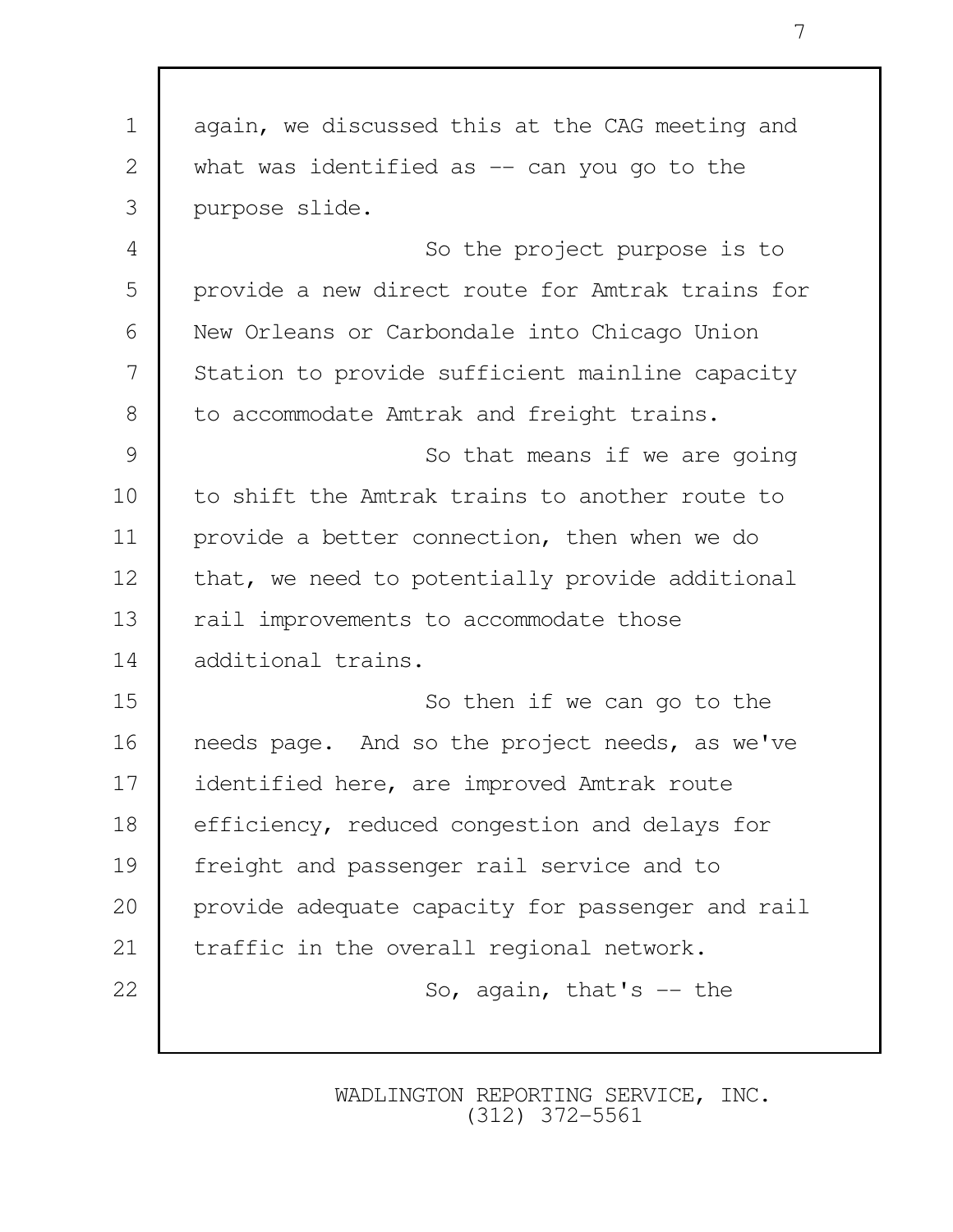1 | purpose of the meeting was to come out, give 2 that information to the public and get feedback  $3 \mid \text{on it.}$ 4 Additionally, if you could go 5 to the slide, just to give you a general 6 | overview on where we are in the project, is that 7 we are at kind of an early stage here, and, you 8 | know, we anticipate having continued outreach as 9 the project moves forward. Actually, could you 10 | go to the one with the next steps. 11 MS. FEDERICO: I don't think we have 12 the slide for that. It's on the board. 13 MR. PAKELTIS: All right. That's 14 fine. 15 So at this stage, again, 16 | talking about the purpose and needs. Based on 17 | that purpose and needs and the feedback we get 18 | from the public meetings, we have one tonight 19 and one tomorrow night with the same information 20 to be presented, we are going to finalize that 21 purpose and need and develop a range of 22 alternatives meant to address that purpose and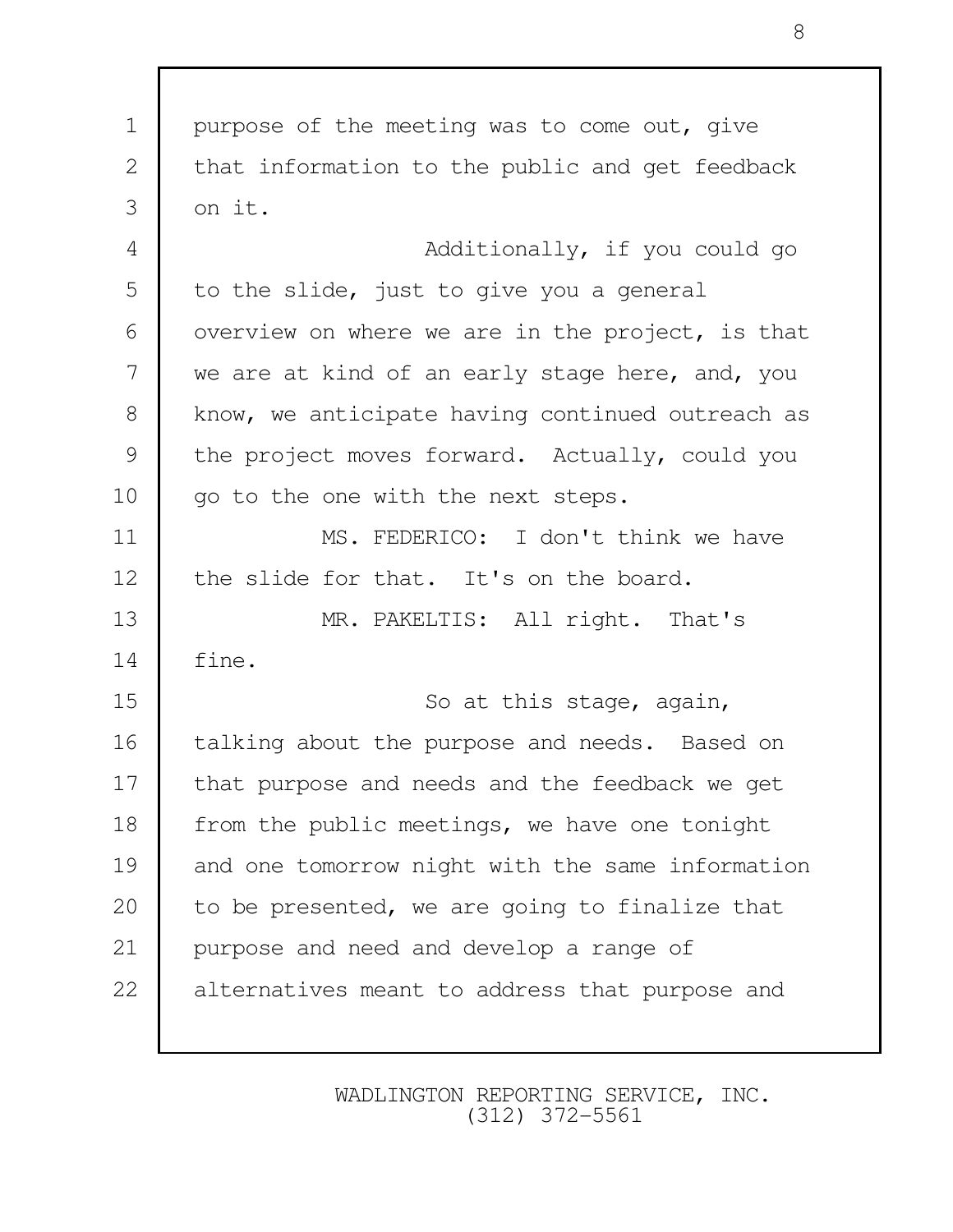1 need and then identify reasonable alternatives 2 that we would like to carry forward into the  $3 \mid$  FIS. 4 as part of that, we plan to 5 come back and go to the CAG, the community 6 advisory groups, and another round of public 7 meetings hopefully in March. And so that's the 8 Schedule we're currently on. 9 and then from there we would 10 | move, based on the input we get there, then we 11 would finalize those alternatives and then we 12 | look back at the EIS and then we are going to 13 evaluate them. Put that document together and 14 then come back later with a public hearing to 15 discuss, hopefully, a preferred alternative. 16 So that's just kind of an 17 | overview I wanted to frame in terms of what we 18 are looking at, you know, what type of feedback 19 we're hoping for. We're here to answer any 20 questions you may have, but that was laid out as 21 the purpose for this meeting. 22 | So with that, I think we can

> WADLINGTON REPORTING SERVICE, INC. (312) 372-5561

9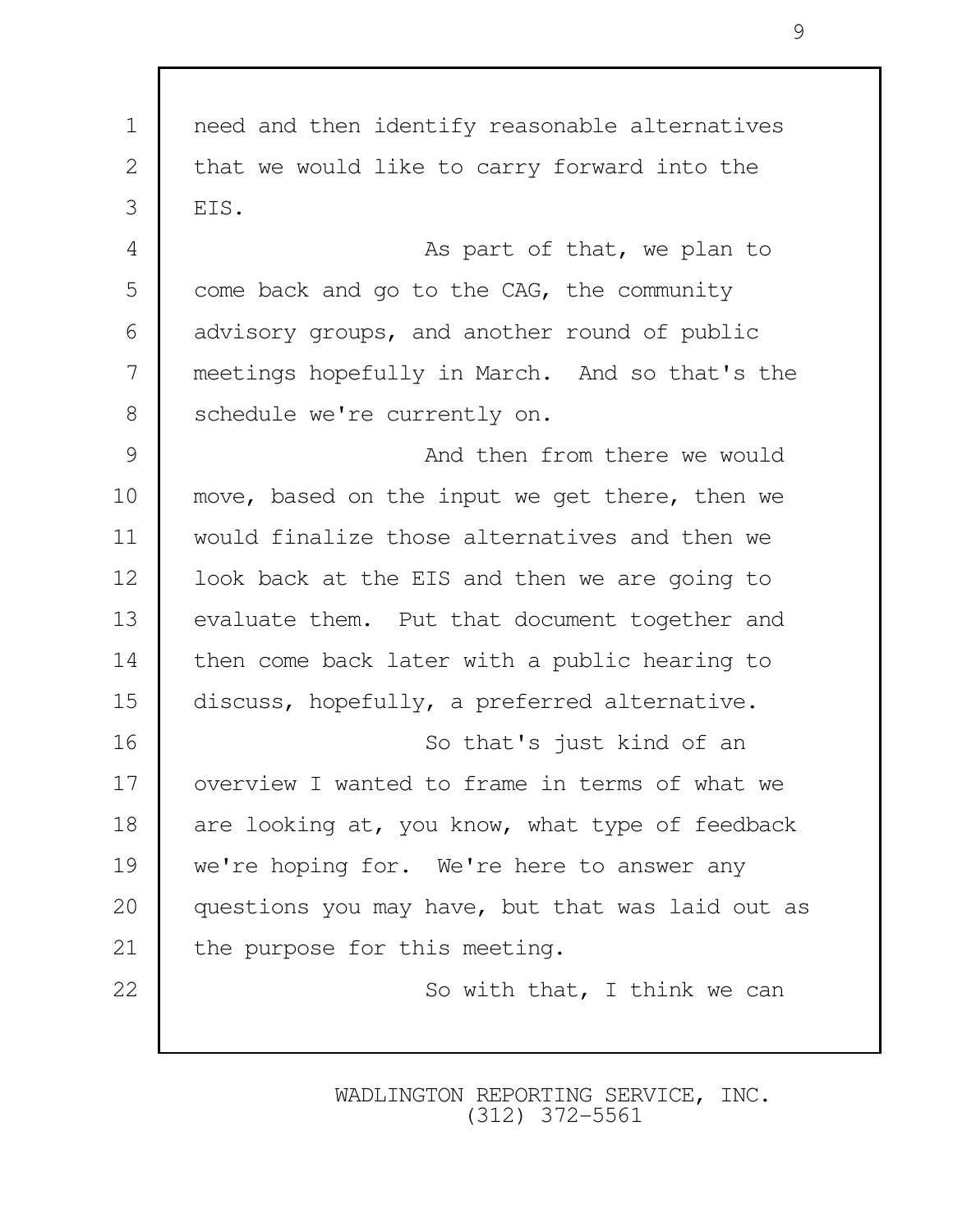1 open it up to questions.

| railroad, I mean, does it just consist on, as<br>far as production, as far as moving between the |  |  |  |
|--------------------------------------------------------------------------------------------------|--|--|--|
|                                                                                                  |  |  |  |
|                                                                                                  |  |  |  |
|                                                                                                  |  |  |  |
| Are you going to put anything                                                                    |  |  |  |
| up on the tracks to $-$ advertisement through                                                    |  |  |  |
| comfort or anything as far as getting off the                                                    |  |  |  |
| trains, getting off the Metra trains, anything                                                   |  |  |  |
| as far as like coffee shops or anything like                                                     |  |  |  |
| that on the trails $-$ I mean, on the rail lines?                                                |  |  |  |
| MR. PAKELTIS: I'm not sure I follow                                                              |  |  |  |
|                                                                                                  |  |  |  |
| AUDIENCE MEMBER: I'm saying -- okay.                                                             |  |  |  |
| I'm involved with Trails on the Railroad, and                                                    |  |  |  |
| with that I was $-$ I was trying to get $-$ it                                                   |  |  |  |
| might be something out of a question, not a                                                      |  |  |  |
| conversation. I was trying to get some trails                                                    |  |  |  |
| from here to Aurora. It's on trails on the                                                       |  |  |  |
| railroads from here to Aurora. I don't know if                                                   |  |  |  |
| you were involved with that also. It was in the                                                  |  |  |  |
|                                                                                                  |  |  |  |
|                                                                                                  |  |  |  |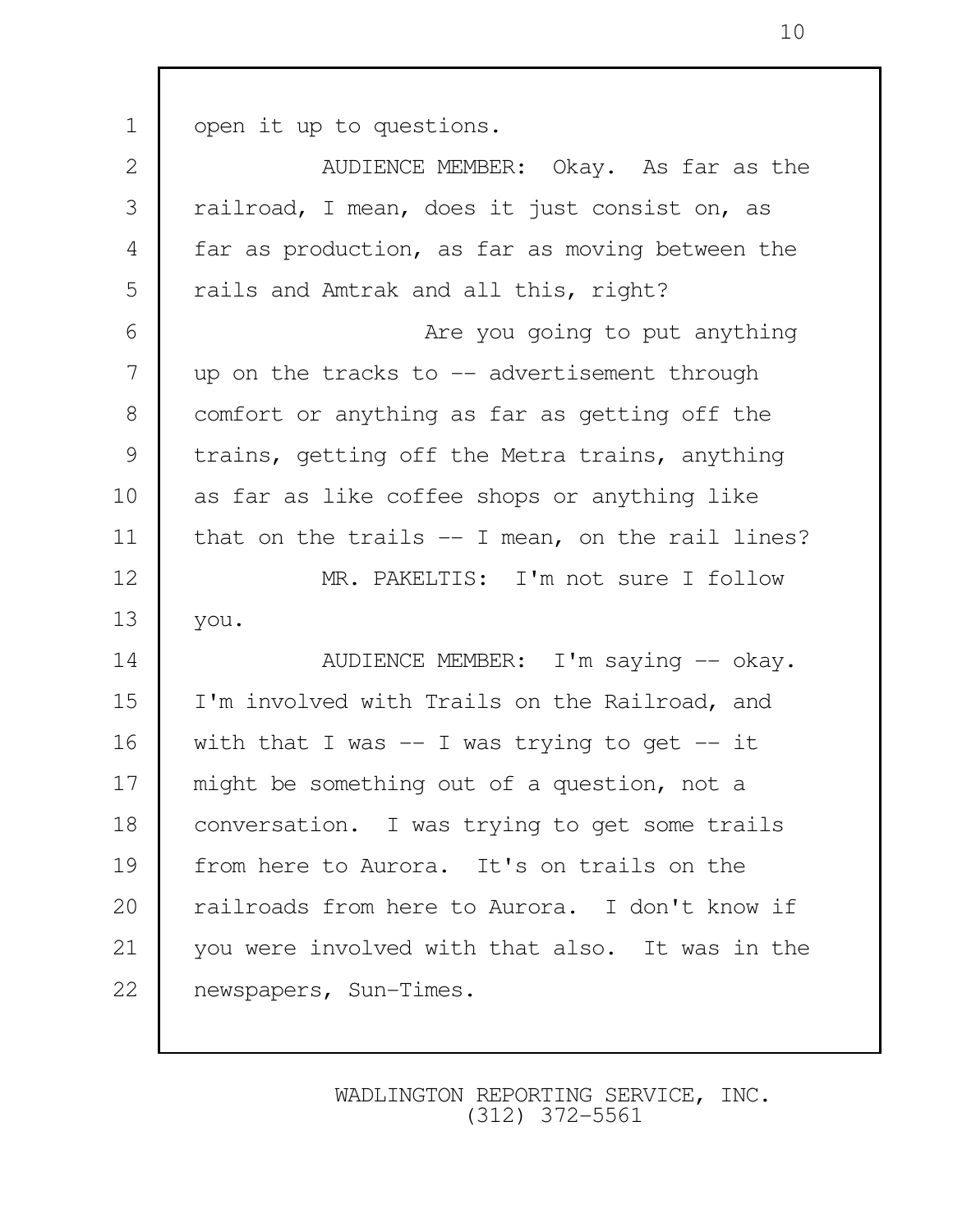1 | MR. PAKELTIS: You are talking about 2 rails to trails? So rail lines that aren't 3 active anymore are converted to trails for 4 pedestrian, bicycle use, etc. 5 AUDIENCE MEMBER: Yes. 6 MR. PAKELTIS: At this point our 7 project, as I mentioned, is focused on shifting 8 the Amtrak trains. But I mean, again, any --9 you know, we welcome any comment in terms of 10 ways to incorporate improvements in the rail 11 project. 12 | AUDIENCE MEMBER: All right. Because 13 I was going to get horses put up there for 14 trails. I thought you might be in click with 15 that as far as about the neighborhood and all 16 this -- the legal work. 17 MR. PAKELTIS: Yes. No. No, not at 18 this time. 19 NUDIENCE MEMBER: Okay. Then it's 20 | going to happen. Mark my word. We'll continue. 21 MR. PAKELTIS: Yes, sir. Any other 22 questions?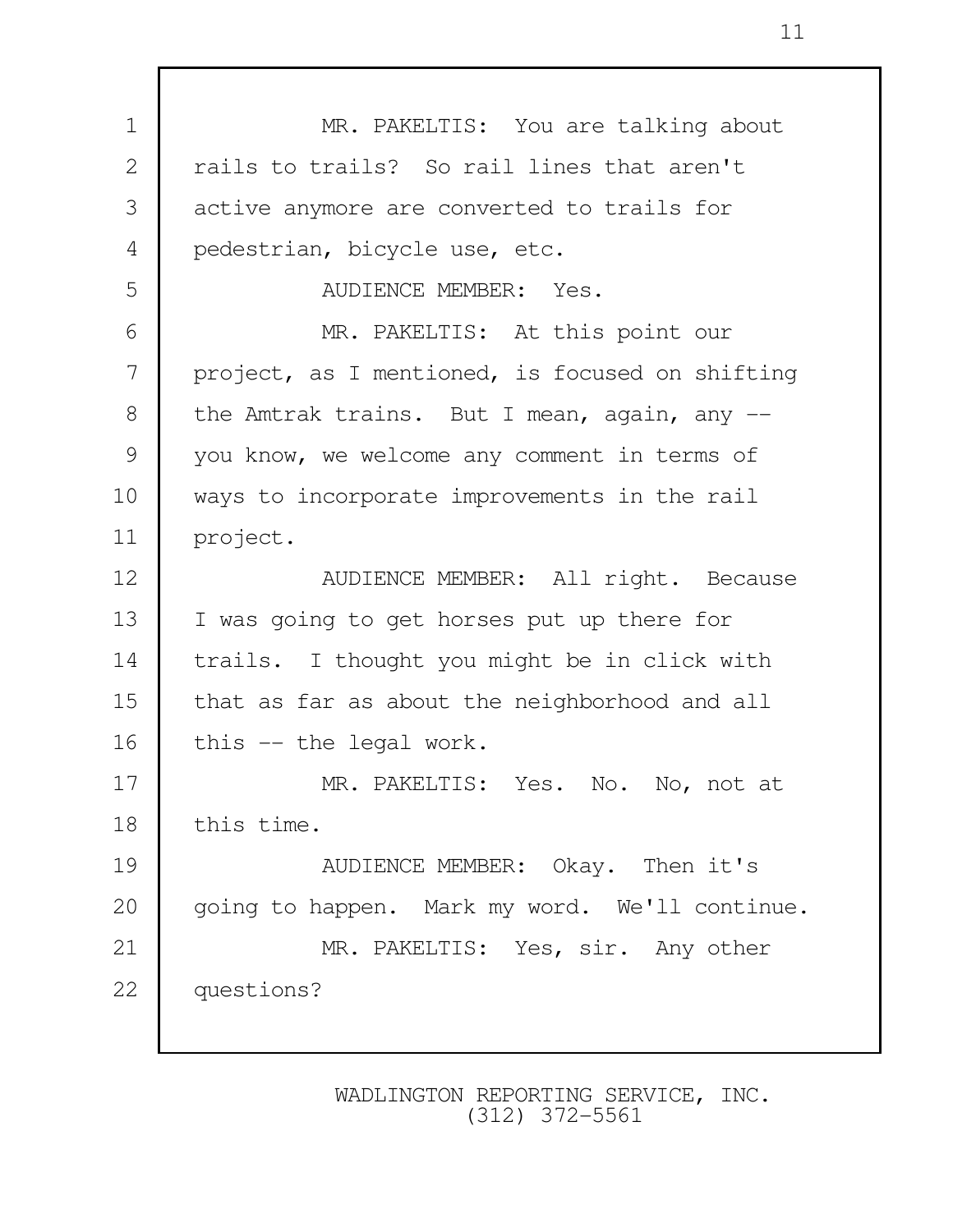1 THE REPORTER: Would you like him to 2 state his name? 3 MS. TROTTER: No, we don't need the 4 name. 5 MR. PAKELTIS: No. 6 MR. ANDERSON: My name is Gerald 7 Anderson. 8 I was -- in regards to the 9 CREATE is the one that is going to be handling 10 | this in regards to the jobs and how will they be 11 breaking it down. I'm noticing -- I'm reading 12 that it has the railroad and construction. So 13 how would they go do this I mean and when will 14 they start -- start this? 15 MR. PAKELTIS: Sure. Well, you know, 16 | this is one of a number of CREATE projects, and 17 as I mentioned, our project is going to last 18 Several years to just get through this phase of 19 it, which is environmental clearance and 20 preliminary engineering. Then after that if 21 | funding were available, it could move into final 22 design and then after that construction.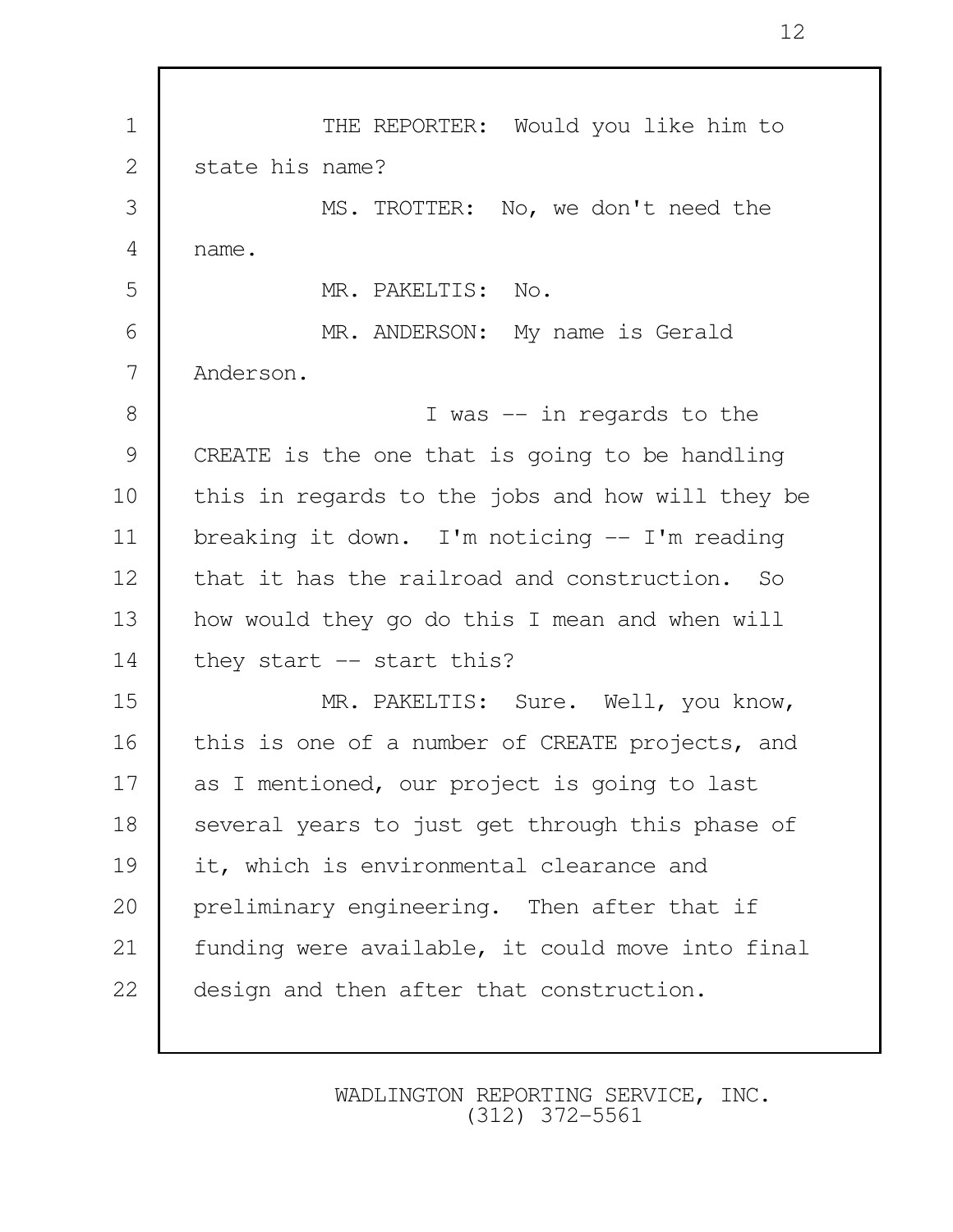1 and so at this point we think, 2 you know, our project would conclude at the 3 beginning part of 2014 and then beyond that then 4 would be that final design and construction, if 5 | funding is available. So you're not looking at 6 construction on this project for several years 7 at this point. 8 MR. ANDERSON: All right. Thanks. 9 MR. PAKELTIS: Any other questions? 10 | AUDIENCE MEMBER: So with those jobs 11 will there be benefit for the community to get 12 work as far as construction or do you have your 13 | own companies that is -- you're going to present 14 this to? Or am I speaking too fast? 15 MR. PAKELTIS: We are not -- I'm 16 | not  $-$  I'm a consultant, the engineering 17 | consultant on it. We are not part of the 18 bidding process. It would be an open bidding 19 process. 20 NUDIENCE MEMBER: Okay. 21 | MR. PAKELTIS: At that time it would 22 | go out for bid.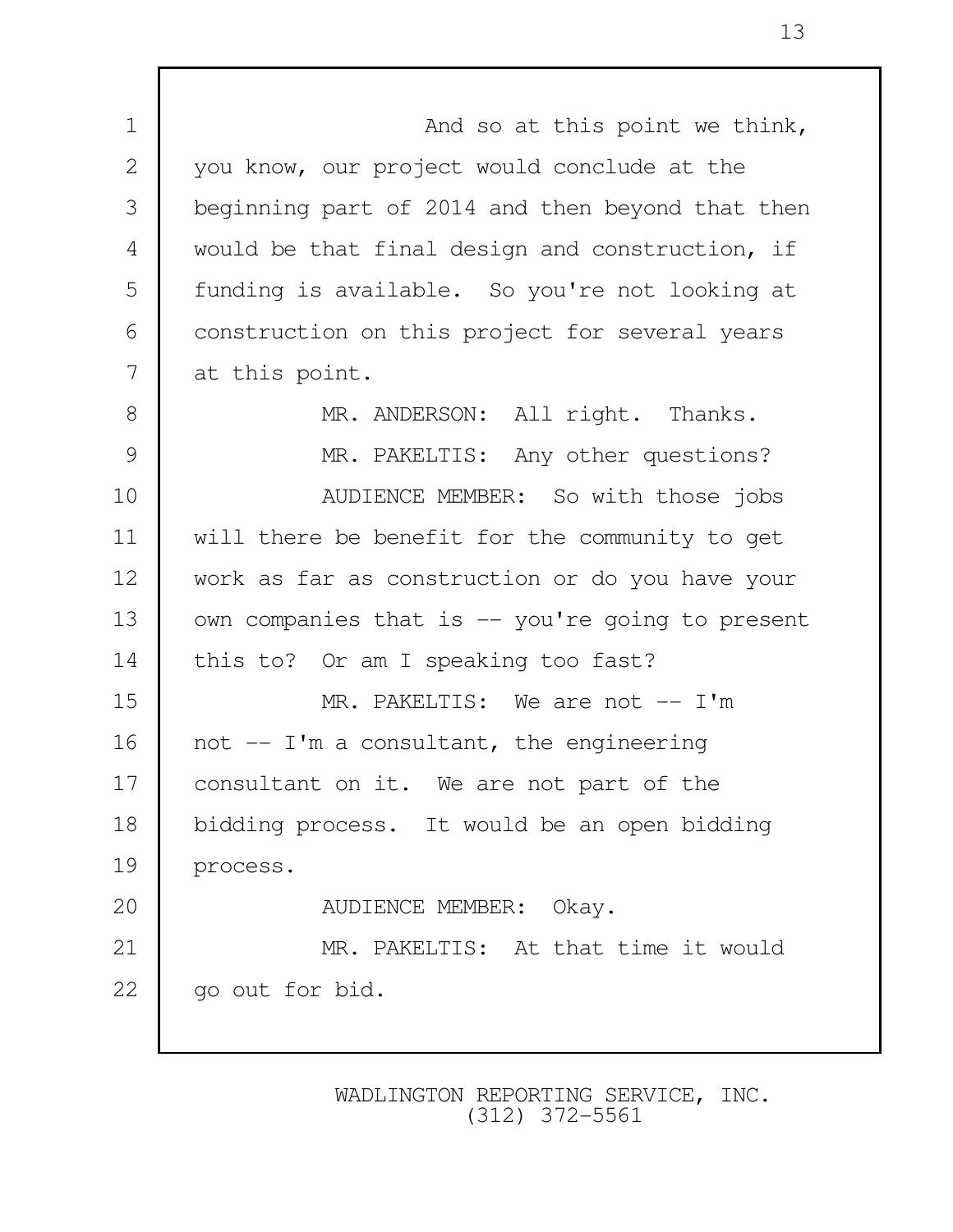1 **| AUDIENCE MEMBER:** Because I spoke with 2 the superintendent, Bill Kenny (phonetic), at 3 Kennedy College, and I told him to talk about 4 it. I tried to get him to come here to meet, 5 but he is working out in Bolingbrook. And, you 6 know, with that location he couldn't make it 7 here. I thought it was at 4 o'clock. He 8 couldn't make it here so... 9 Okay. Next. Anyone else? 10 MR. PAKELTIS: Yes. 11 AUDIENCE MEMBER: I want to know will 12 housing be eliminated as far as this rail is 13 concerned or is it existing tracks? 14 MR. PAKELTIS: Well, at this point I 15 can't answer that question for you because we 16 aren't at the point where we have developed 17 alternatives that we can share with you. 18 at the next -- we have to 19 develop alternatives to share with you. So at 20 the next meeting, you know, we may start getting 21 | into those details. At this time we are not 22 sure. There could be the need for right-of-way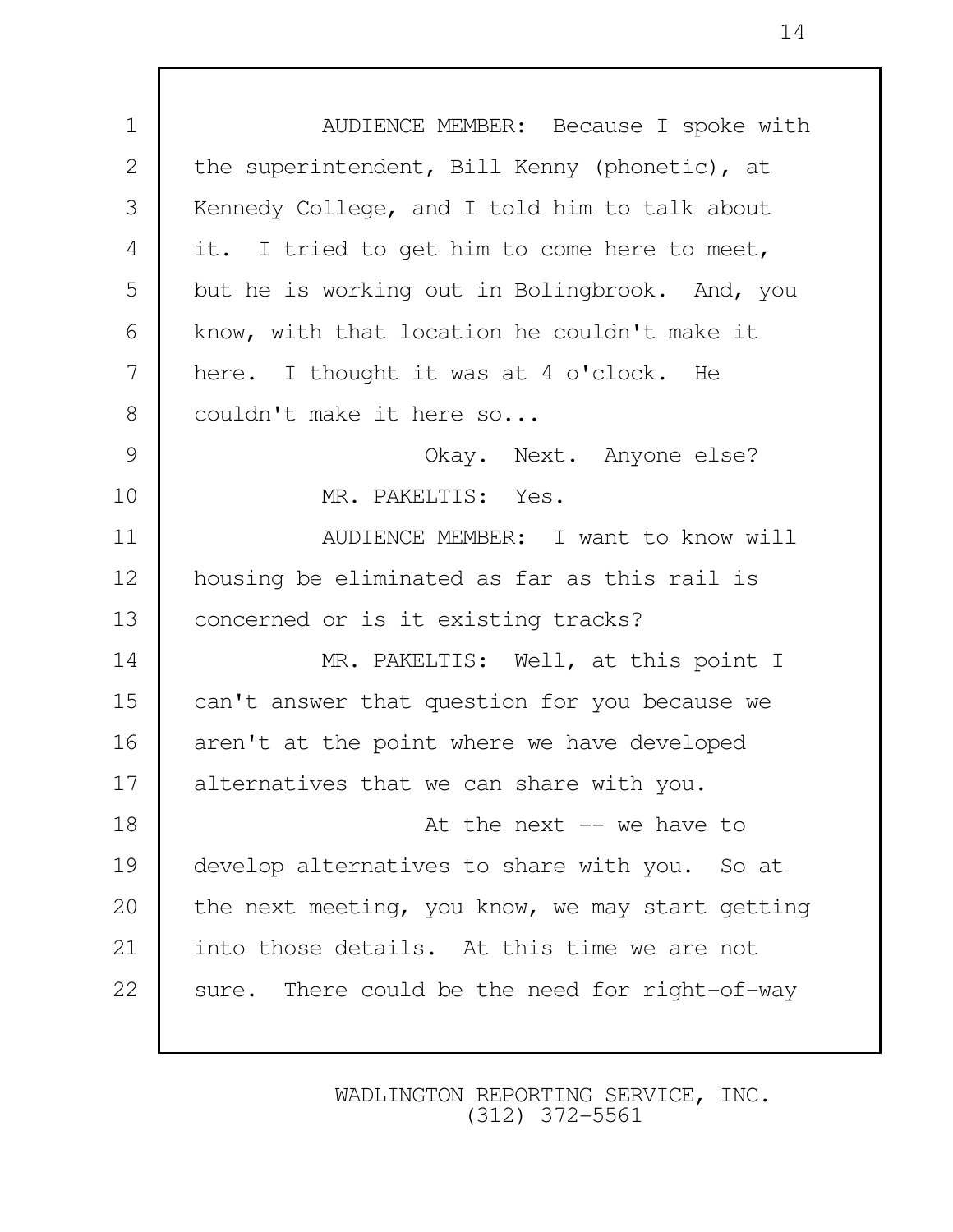1 acquisition, property acquisition, but we don't 2 | know at this time. 3 AUDIENCE MEMBER: Is Norfolk involved 4 with buying the houses in the neighborhood over 5 there on 60th and Ellis and 60th and Normal? Is 6 that involved with that? 7 MR. PAKELTIS: I don't know the exact 8 | limits. What you are referring to, I believe, 9 is Norfolk Southern is planning to expand their 10 intermodal yard to the south of its current 11 location. 12 I don't know the exact limits 13 of where they are purchasing homes, but I do 14 | know that they have reached out to property 15 | owners in that area to try to acquire land. 16 The intermodal yard expansion 17 | though is separate from our project. They're 18 independent. That expansion could move forward 19 without our project taking place. Our project 20 could move forward without the intermodal yard 21 expansion taking place. 22 | AUDIENCE MEMBER: I have a question on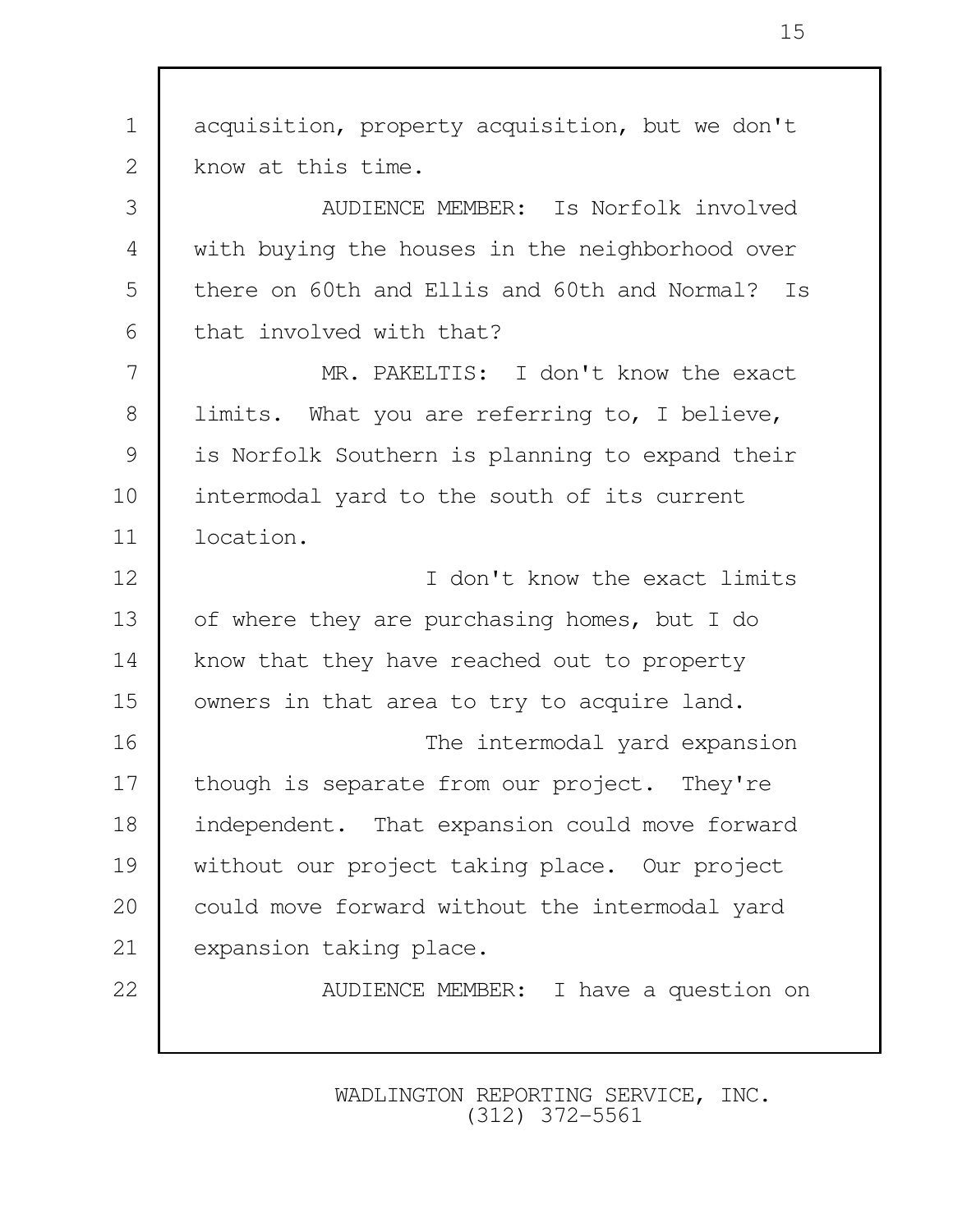1 that. 2 Okay. With the form of all 3 these conglomerates that's in here since we -- 4 this is for the community awareness. I want to 5 be able to go back and tell them how can they 6 get involved in apprenticeships of some of them 7 being able to help them further on down the road 8 so that they can be involved in this here. 9 I mean, not myself. I've 10 already completed mine, but I want to know how I 11 | can go back and carry that message. 12 | MR. PAKELTIS: For construction work 13 vou mean? 14 NUDIENCE MEMBER: Yes, for the 15 | construction aspect. 16 | MR. PAKELTIS: Does anyone --17 | MS. TROTTER: Well, how did you do it? 18 | AUDIENCE MEMBER: Well, I come through 19 an apprenticeship with the Chicago District 20 Region of Illinois. 21 MS. TROTTER: Would that be 22 | information that you could provide to them? It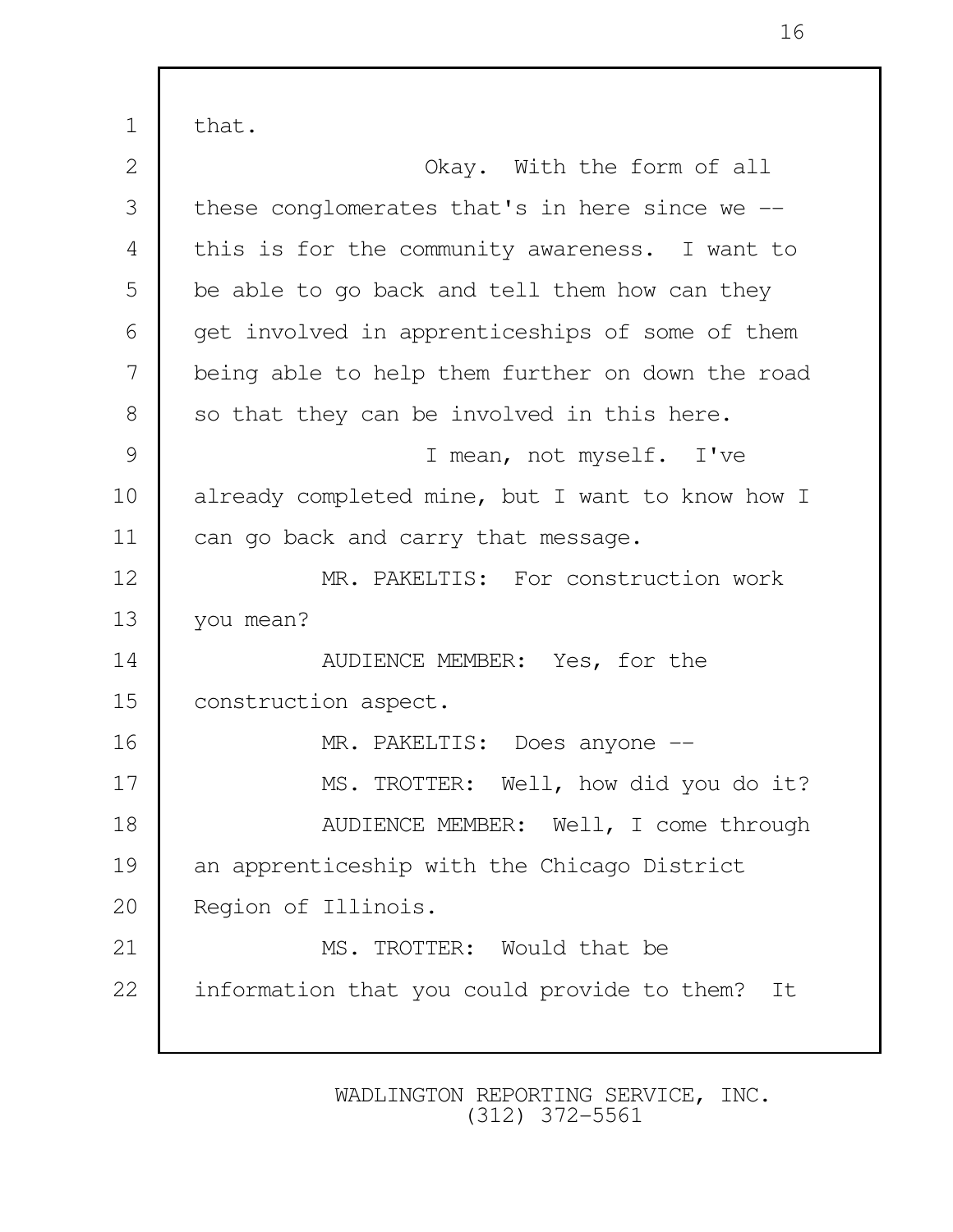1 | sounds like it. I'm sure that probably you're  $\overline{2}$  3 AUDIENCE MEMBER: Pardon me. I'm 4 listening to you. Go on and finish what you 5 were saying. 6 MS. TROTTER: Your local elected 7 officials should be able to provide you with 8 information as far as what schools within the 9 surrounding areas, like Kennedy-King College, 10 | Olive Harvey, you know, places such as that that 11 do have and offer an apprenticeship program, you  $12 \mid$  know. 13 **AUDIENCE MEMBER:** But those 14 institutions that you talking about the job 15 placement is so low. 16 MS. TROTTER: I understand. But in 17 | regards to this, there is nothing that is set up 18 Specifically for the Grand Crossing Rail 19 Project. Not at this juncture. 20 **AUDIENCE MEMBER:** Okay. But in the 21 | future maybe? 22 MS. TROTTER: Yeah. Everybody should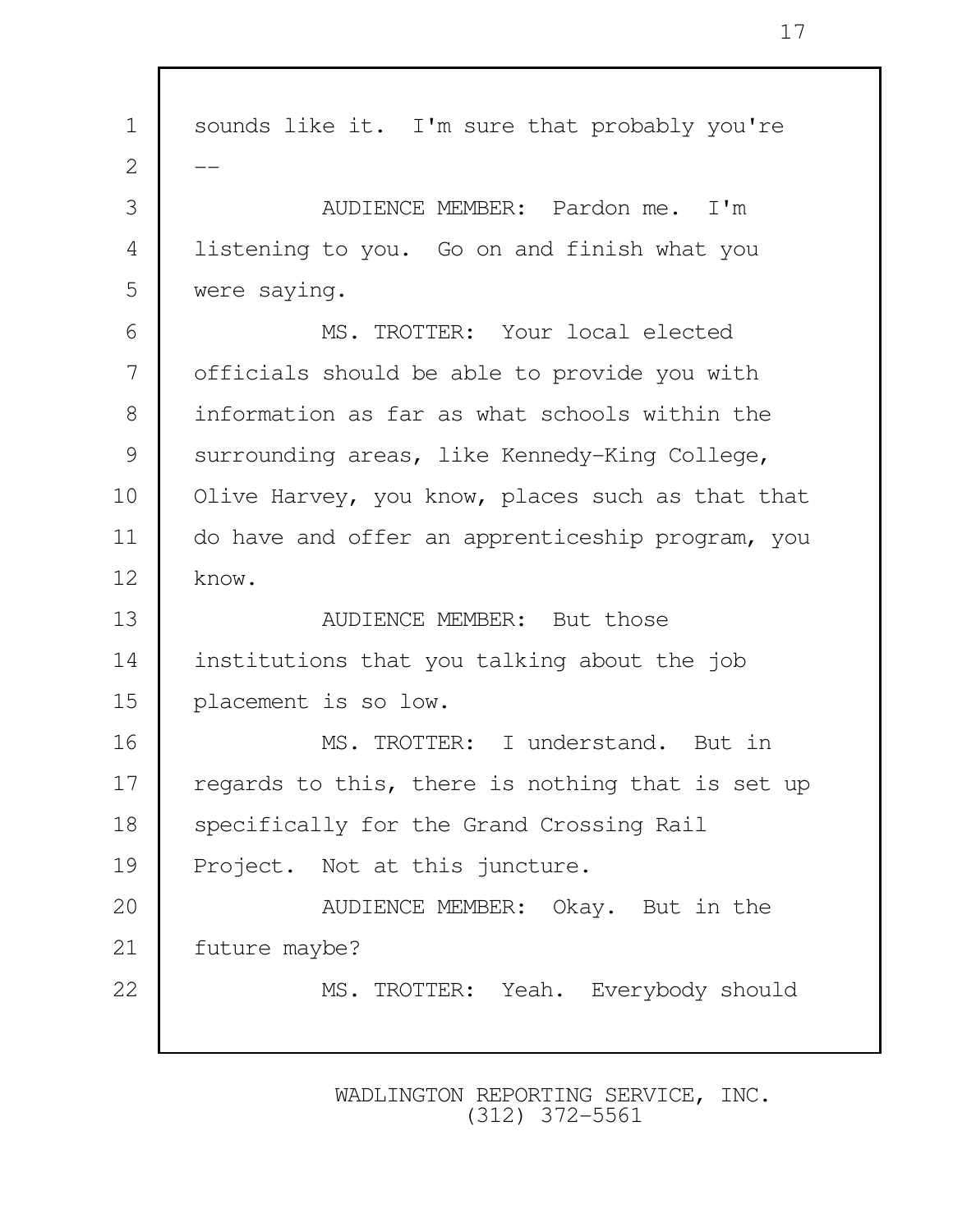1 | prepare themselves for the future, regardless of 2 this project or not. So that's what I encourage 3 you to do. If there is, you know, young folks 4 or people out there that want some information, 5 you know, it's out there. It's out there. 6 AUDIENCE MEMBER: Because I thought 7 that you all might be initiating the program or 8 something. 9 MS. TROTTER: We're very early. You 10 | know. We talked about this. This is very early 11 | in the stage of this particular project. 12 | AUDIENCE MEMBER: At least three years 13 now. 14 | MR. PAKELTIS: Well, our project, 15 again, which is the environmental clearance and 16 | preliminary engineering, we are showing to be 17 | completed early 2014, and then that would be 18 | followed by final design, preparation of 19 construction plans to view the work and then the 20 project going out to bid for construction as 21 well. 22 | And at this point there isn't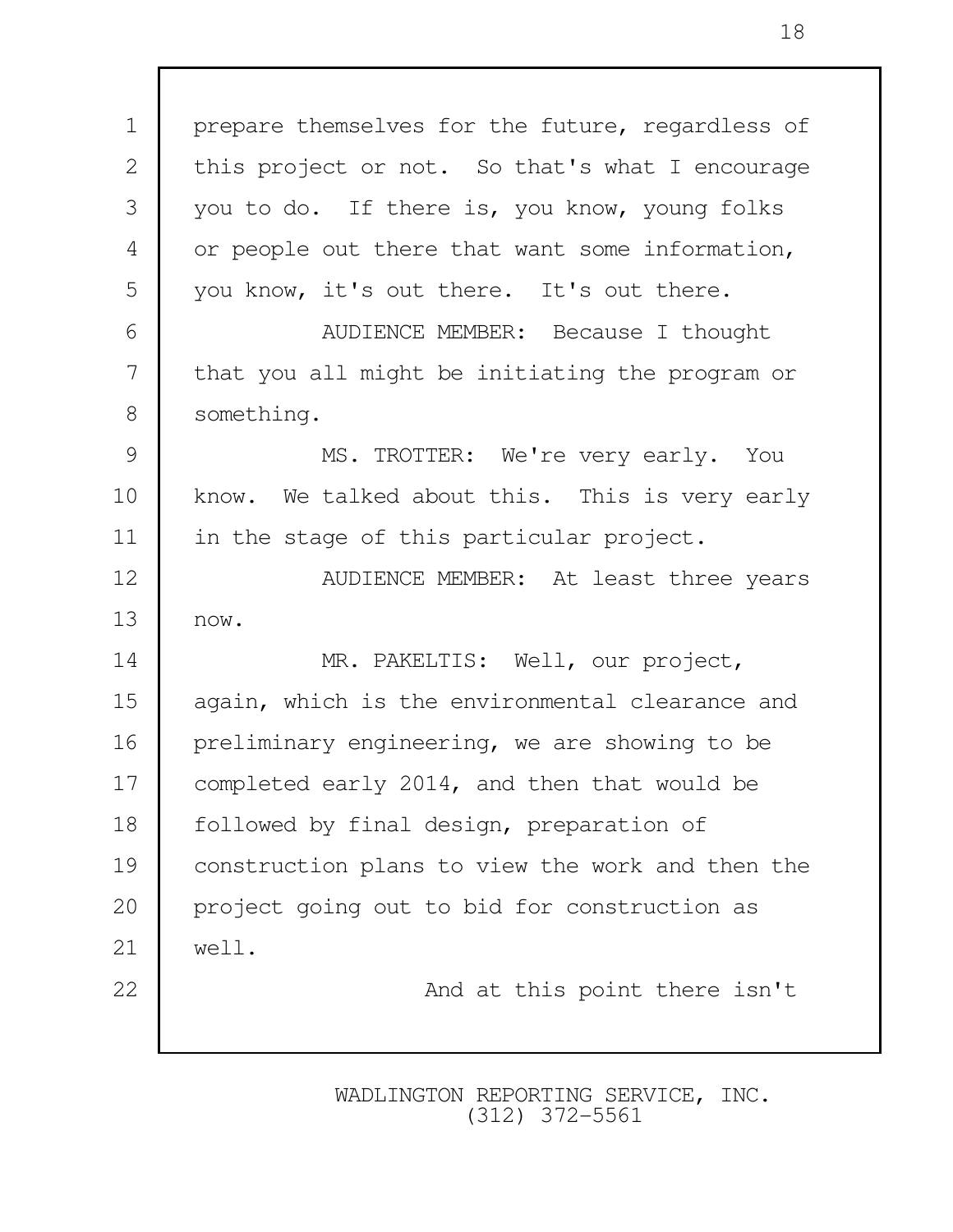| $\mathbf 1$    | funding for that either. So the funding has to  |  |  |
|----------------|-------------------------------------------------|--|--|
| 2              | be available as well.                           |  |  |
| 3              | AUDIENCE MEMBER: You know, with the             |  |  |
| $\overline{4}$ | State of Illinois, they are in such a finance   |  |  |
| 5              | thing, I don't even know if the State will be   |  |  |
| 6              | able to $-$ because they share of their         |  |  |
| 7              | 20 percent. This is a major project I know.     |  |  |
| 8              | AUDIENCE MEMBER: How many bids with             |  |  |
| 9              | the whole \$490 million?                        |  |  |
| 10             | MR. PAKELTIS: How much is our                   |  |  |
| 11             | project? Is that the question?                  |  |  |
| 12             | AUDIENCE MEMBER: Yes.                           |  |  |
| 13             | MR. PAKELTIS: We are not at the point           |  |  |
| 14             | where we have an alternative to be able to      |  |  |
| 15             | prepare a cost estimate.                        |  |  |
| 16             | AUDIENCE MEMBER: Okay. John Paul.               |  |  |
| 17             | MR. JONES: I'm with the --                      |  |  |
| 18             | (inaudible) -- community project, but I also    |  |  |
| 19             | live in Englewood and so that is in my          |  |  |
| 20             | neighborhood as well.                           |  |  |
| 21             | But I was $-$ how much is the                   |  |  |
| 22             | Federal Transit Administration engaged in or is |  |  |
|                |                                                 |  |  |

Г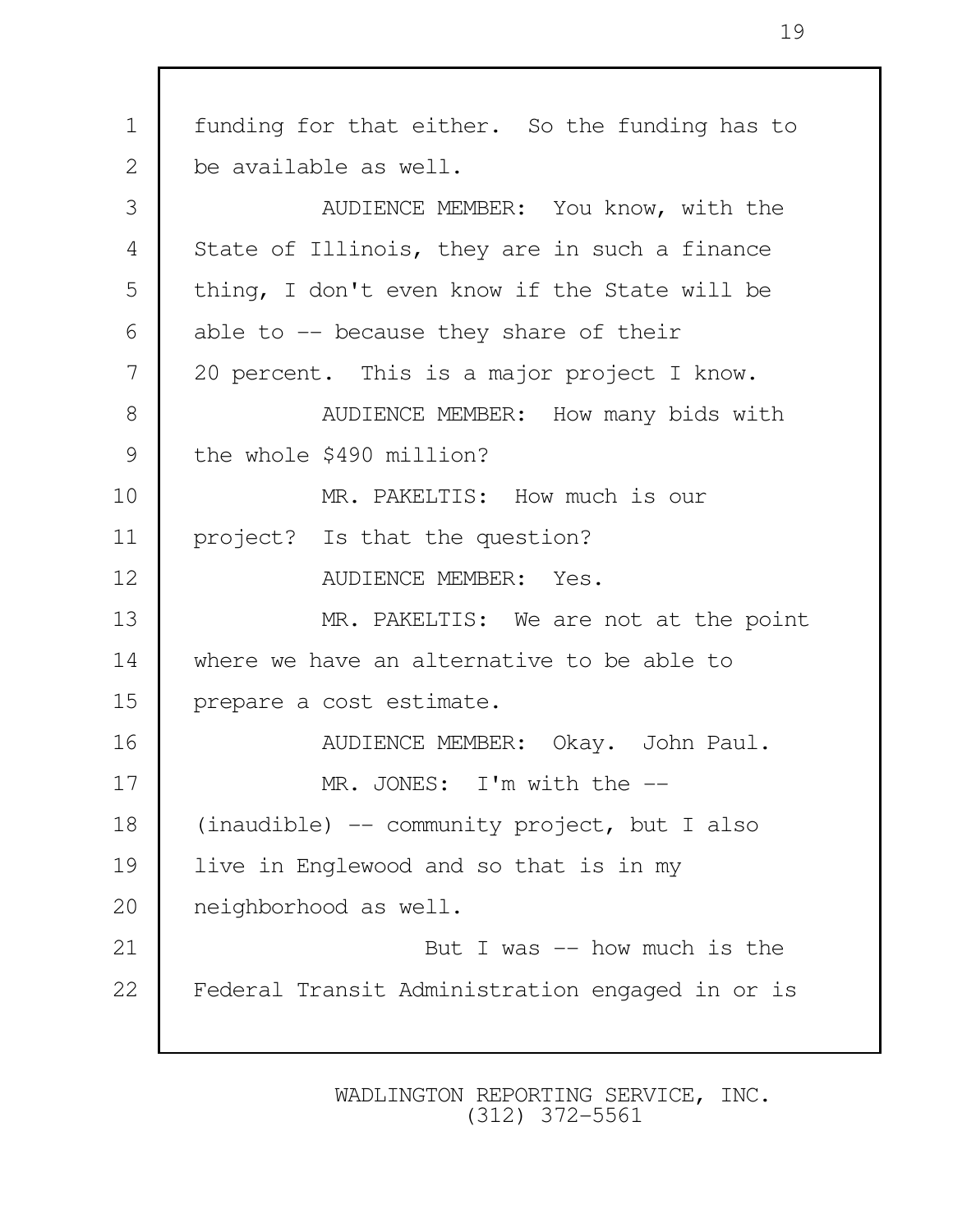| $\mathbf 1$  | there a different federal agency?                 |  |  |  |
|--------------|---------------------------------------------------|--|--|--|
| $\mathbf{2}$ | MR. PAKELTIS: Federal Highway                     |  |  |  |
| 3            | Administration is the lead federal agency on      |  |  |  |
| 4            | this project.                                     |  |  |  |
| 5            | MR. JONES: When you mentioned the                 |  |  |  |
| 6            | EIS, are they $-$ they have been saying they want |  |  |  |
| 7            | to see a lot of initiatives fast track in terms   |  |  |  |
| 8            | of the environmental studies and even             |  |  |  |
| 9            | engineering studies. And so do you hope that      |  |  |  |
| 10           | that will be $-$ - this may be one of those       |  |  |  |
| 11           | projects where they can accelerate the study      |  |  |  |
| 12           | process?                                          |  |  |  |
| 13           | MR. PAKELTIS: Well, I mean, based on              |  |  |  |
| 14           | our experience, this is a fairly aggressive       |  |  |  |
| 15           | schedule. The Federal Transit Administration      |  |  |  |
| 16           | isn't involved directly with the project as it    |  |  |  |
| 17           | doesn't include transit improvements. And so,     |  |  |  |
| 18           | again, our lead federal agency is the Federal     |  |  |  |
| 19           | Highway Administration, and they are the lead     |  |  |  |
| 20           | for all of the CREATE program projects.           |  |  |  |
| 21           | MR. JONES: And second question is,                |  |  |  |
| 22           | like the pastor said, this project has been       |  |  |  |
|              |                                                   |  |  |  |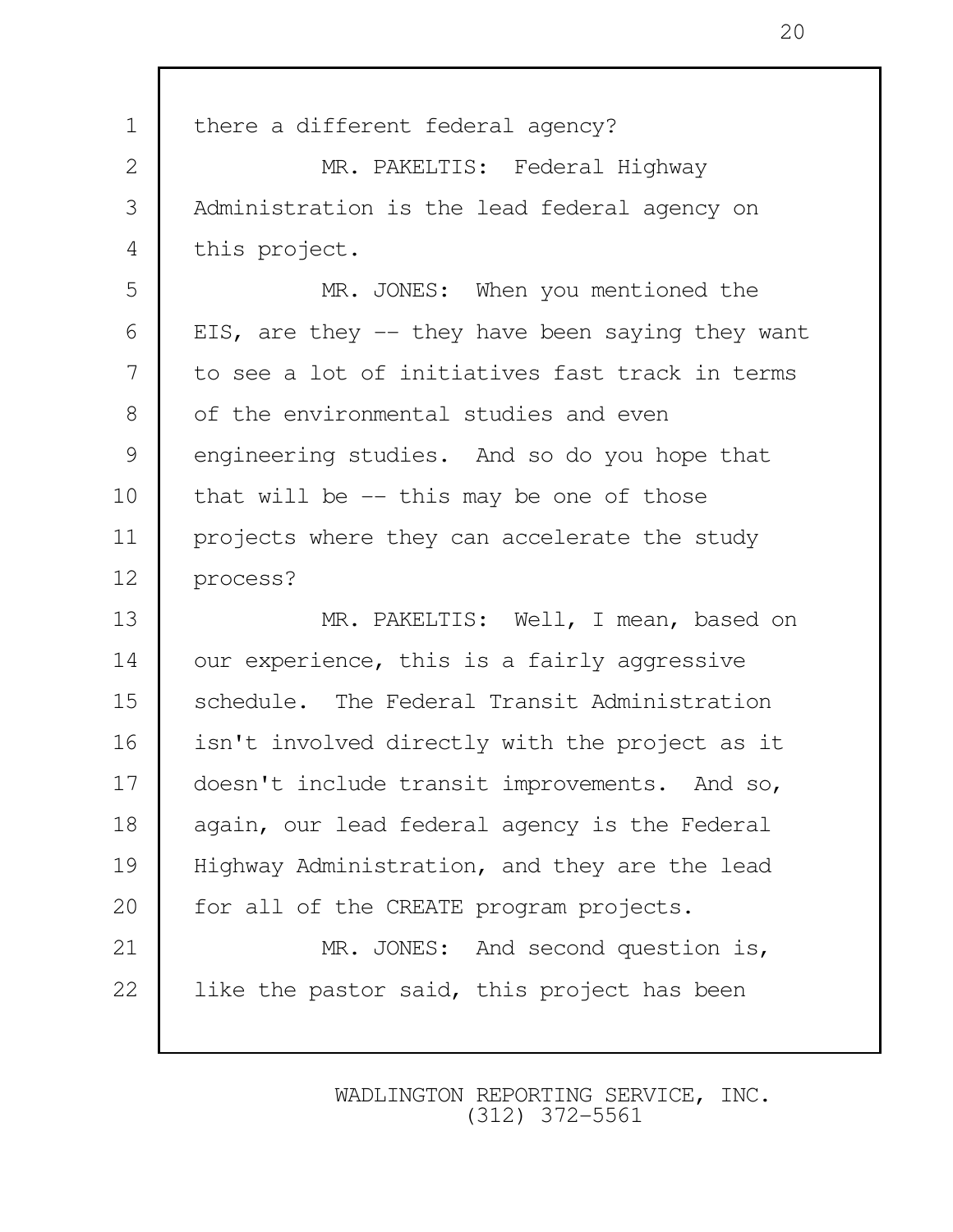1 around for awhile and so it is of concern that 2 there is no apprenticeship relationship with 3 City Colleges. 4 I know the railroad industry 5 have always communicated that they run into a 6 huge retirement season where a lot of the guys 7 will be turning over and they will be looking 8 for, particularly in this region, they will be 9 | looking for more workers. 10 | Note to be the But I was just curious why 11 | there is no railroad kind of -- interpretation 12 | kind of real thinking about apprenticeship 13 opportunities or even institutions that would 14 get the public more acquainted to that. 15 So I was hoping that your 16 | consultants will help orchestrate those kind of 17 conversations with City Colleges who is looking 18 | for new private partners in their apprenticeship 19 strategies. 20 I know just last week, which 21 many people on the south side is scheduled to 22  $\vert$  raise some concerns with, is that Olive Harvey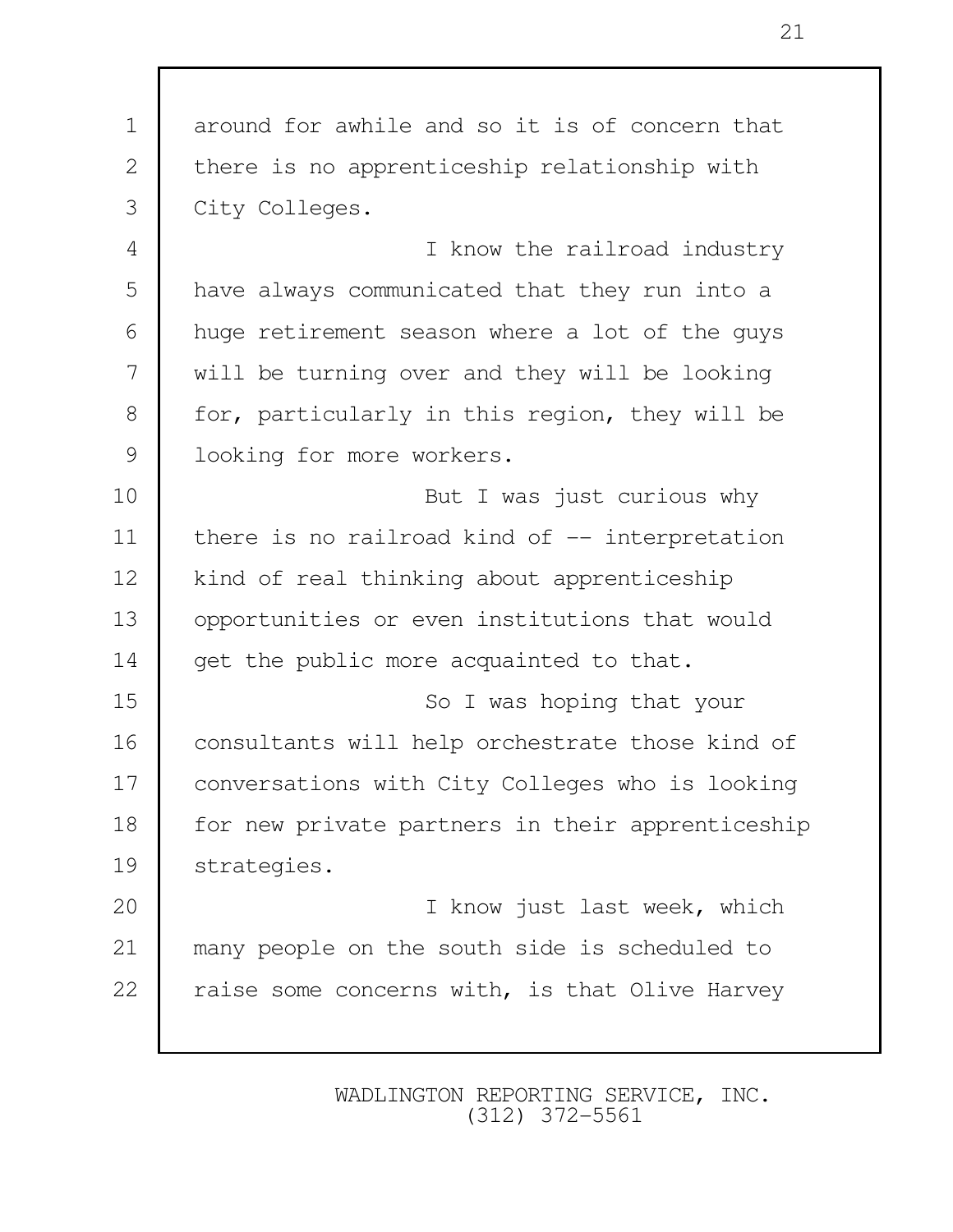1 has chose, as opposed to the railroads, as the 2 interpretation model for the apprenticeships and 3 other things they chose aviation and aviation 4 has nothing really to do with that region at 5 all. Certainly it would for Daley College, 6 which is where there's a huge cluster, which is 7 not far from here as a matter of fact, where 8 there's a huge cluster of railroad conversations 9 going on. 10 But we -- but, again, they 11 haven't indicated their interest to even reboot 12 | their railroad strategies at Daley College and 13 | so, again, we are hoping to get leverage from 14 | your work over here and help us think through 15 apprenticeship opportunities so guys can get 16 plugged in. 17 AUDIENCE MEMBER: Good. 18 MR. PAKELTIS: Okay. Thank you. 19 Yes, sir. 20 MR. HUFF: My name is Roger Huff. I 21 am from the 5th Ward and wanted to put on the 22 | record that there are two historic properties in

> WADLINGTON REPORTING SERVICE, INC. (312) 372-5561

22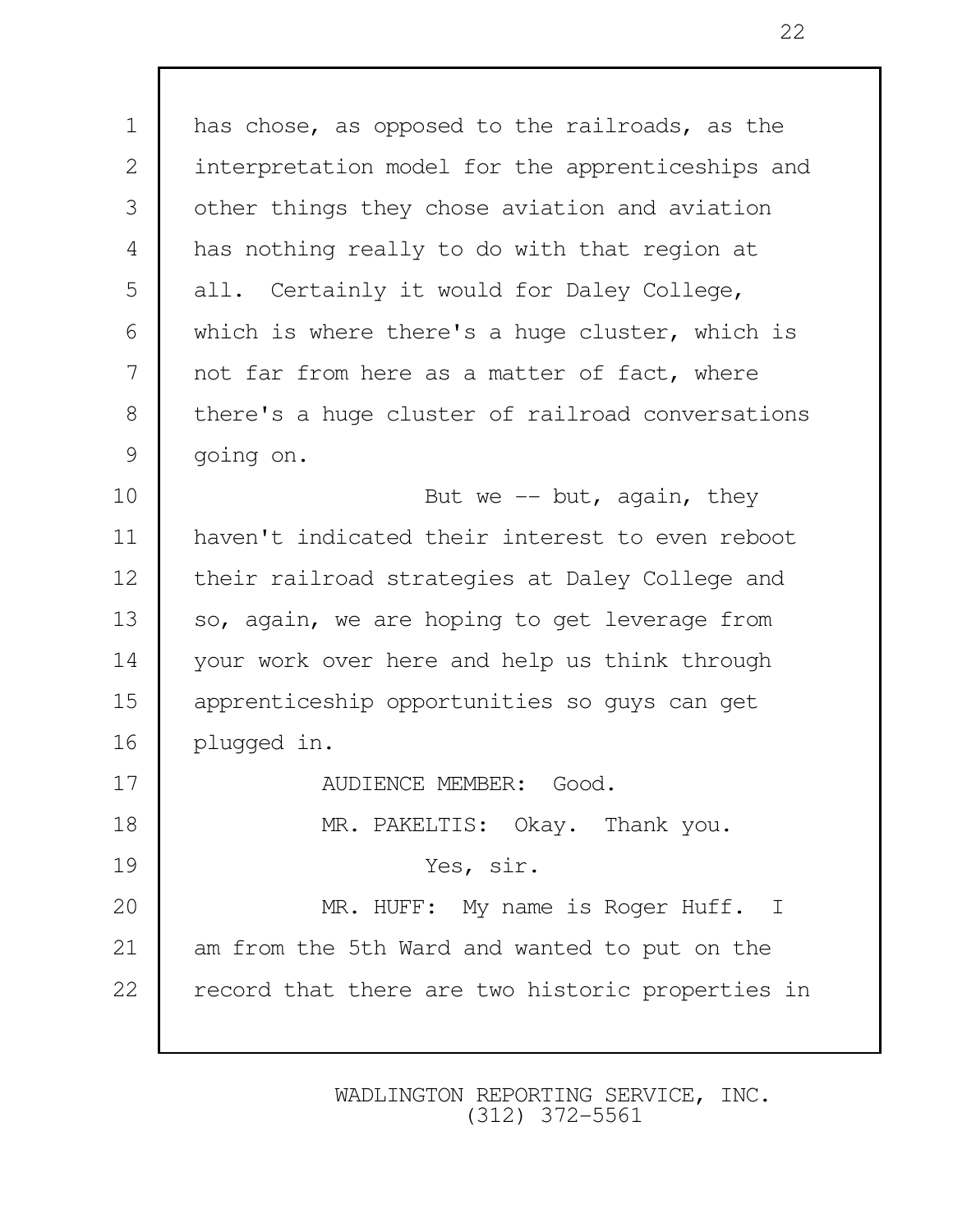1 the northeast quadrant where these railroads 2 intersect. One's on East 75th Street, east of 3 Woodlawn and the other is on South Kimbark just 4 north of 75th Street. 5 and they are what are called 6 orange rated, which means they have some 7 | significance. And as part of the EIS process, I 8 would expect that you would be identifying these 9 properties and taking that into account in 10 | considering alternatives. Is that correct? 11 MR. PAKELTIS: That is correct. That 12 | is part of our process. We will look at 13 potential impacts to these properties. 14 **Any other questions?** 15 MR. JONES: When I look at the map in 16 | the book here, this railroad, is this the Union 17 Pacific Railroad? 18 MR. PAKELTIS: No. I don't know 19 specifically which area are you speaking of. 20 Sorry. 21 | MR. JONES: It's up on the screen. 22 | Move to the right. The one there.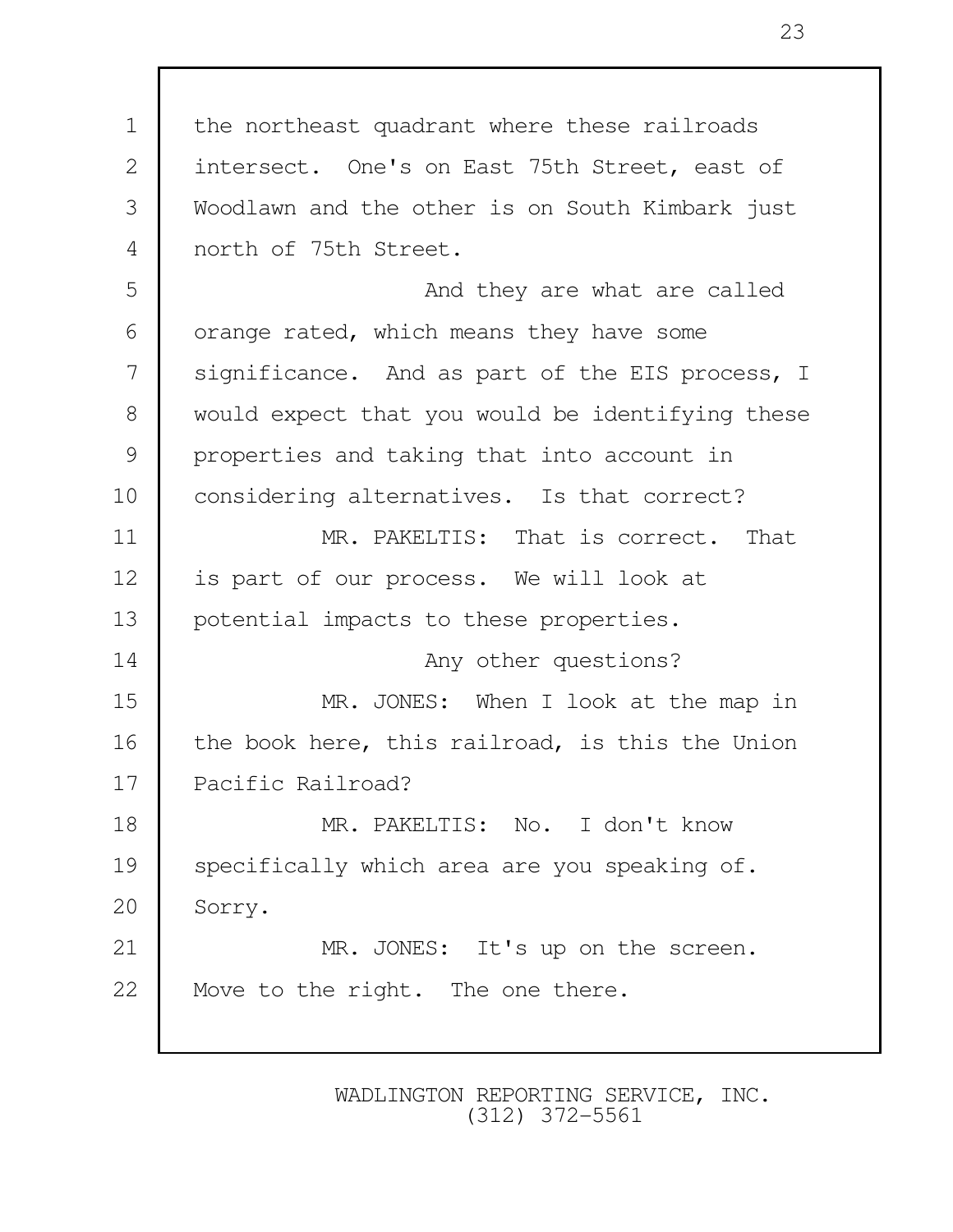1 MR. PAKELTIS: This here is the CN, 2 the Canadian National, and the Metra Electric 3 runs beside it. 4 MR. JONES: Some of the railroads get 5 mixed up and don't even say which is which. So 6 that's the Canadian route? 7 MR. PAKELTIS: Yes. 8 MR. JONES: Okay. And then this here 9 that's being connected to the -- there's more 10 infrastructure around Indiana, I believe, or 11 Wabash at 55th Street. That's where we see 12 | right up there in the upper part. Is that new 13 infrastructure there? 14 MR. PAKELTIS: Well, again, we are 15 qoing to be looking at the  $-$  currently, the 16 Amtrak trains run up here and then into the 17 Union Station. 18 MR. JONES: Right. 19 MR. PAKELTIS: We are going to be 20 | looking at potentially re-routing them here 21 which would be -- this is the NS. 22 MR. JONES: Exactly.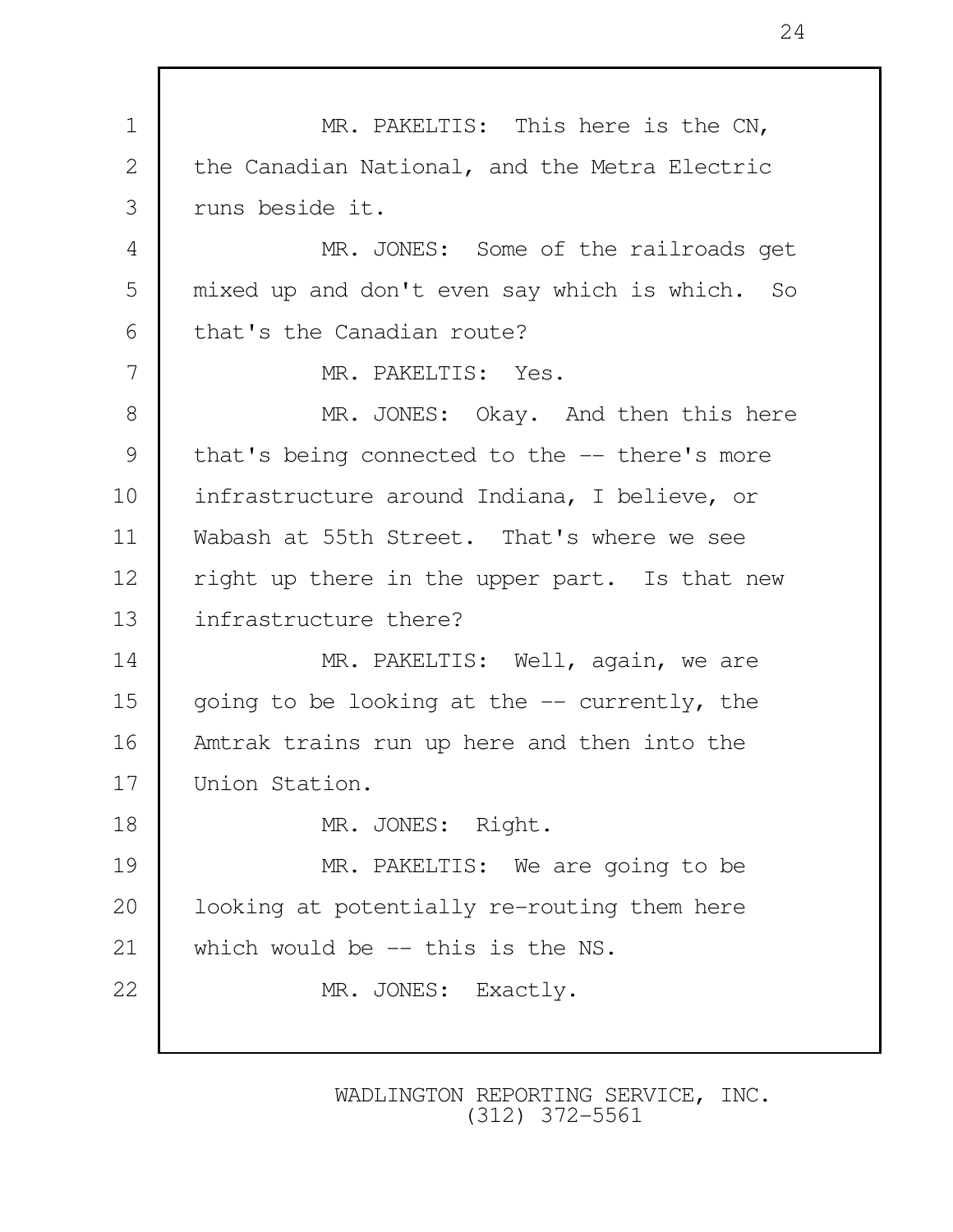| $\mathbf 1$  | MR. PAKELTIS: And that also runs                 |  |  |  |
|--------------|--------------------------------------------------|--|--|--|
| $\mathbf{2}$ | north -- north/south here as well.               |  |  |  |
| 3            | MR. JONES: Because I know the                    |  |  |  |
| 4            | infrastructure is west. So I know there is new   |  |  |  |
| 5            | infrastructure over there.                       |  |  |  |
| 6            | Okay. Good.                                      |  |  |  |
| 7            | And then that's going to Union                   |  |  |  |
| 8            | Station. Okay.                                   |  |  |  |
| 9            | MR. PAKELTIS: Next?                              |  |  |  |
| 10           | MR. JONES: Aren't they wiping out                |  |  |  |
| 11           | 16th Street? Is that being wiped out?            |  |  |  |
| 12           | MR. PAKELTIS: Wiped out?                         |  |  |  |
| 13           | MR. JONES: The 16th Street Corridor,             |  |  |  |
| 14           | is that being removed or are they going to keep  |  |  |  |
| 15           | that?                                            |  |  |  |
| 16           | MR. PAKELTIS: Well, the Amtrak --                |  |  |  |
| 17           | does this have a pointer?                        |  |  |  |
| 18           | Again, the Amtrak trains --                      |  |  |  |
| 19           | the 16th Street crossing that's referenced here, |  |  |  |
| 20           | the Amtrak trains come up here and cross over.   |  |  |  |
| 21           | That grade meets up with the Rock Island -- the  |  |  |  |
| 22           | Rock Island Metra train at the 16th Street       |  |  |  |
|              |                                                  |  |  |  |

Г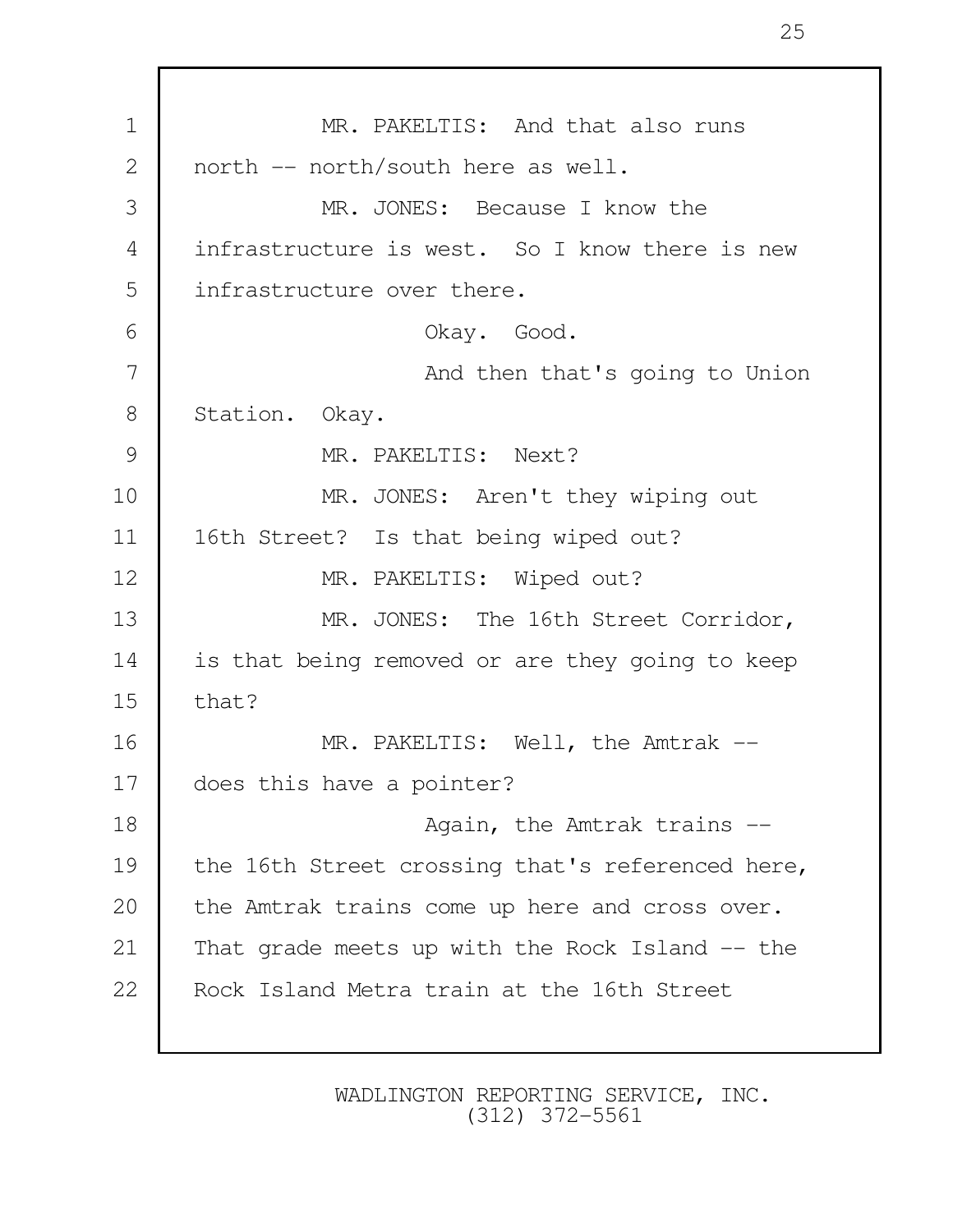1 crossing. 2 So if the Amtrak trains are  $-$ 3 you know, that conflict would be removed if we 4 re-routed them as shown on this map. 5 MR. JONES: And then you go straight 6 up there, of course. 7 MR. PAKELTIS: Right. Right. 8 MR. JONES: Right. 9 MR. PAKELTIS: Currently, Amtrak 10 | trains are coming north -- you know, north/south 11 along this line and they are allowed to go 12 Straight in and straight out. Yes. 13 MR. JONES: And the arrow we see is 14 | 16th Street, right? The arrow going up --15 MR. PAKELTIS: Well, the 16th Street 16 crossing is just -- 17 | MR. JONES: Right there. 18 MR. PAKELTIS: -- right there. 19 MR. JONES: So that would be going 20 Straight ahead as opposed to going like that. 21 | MR. PAKELTIS: We wouldn't be crossing 22 the 16th Street crossing.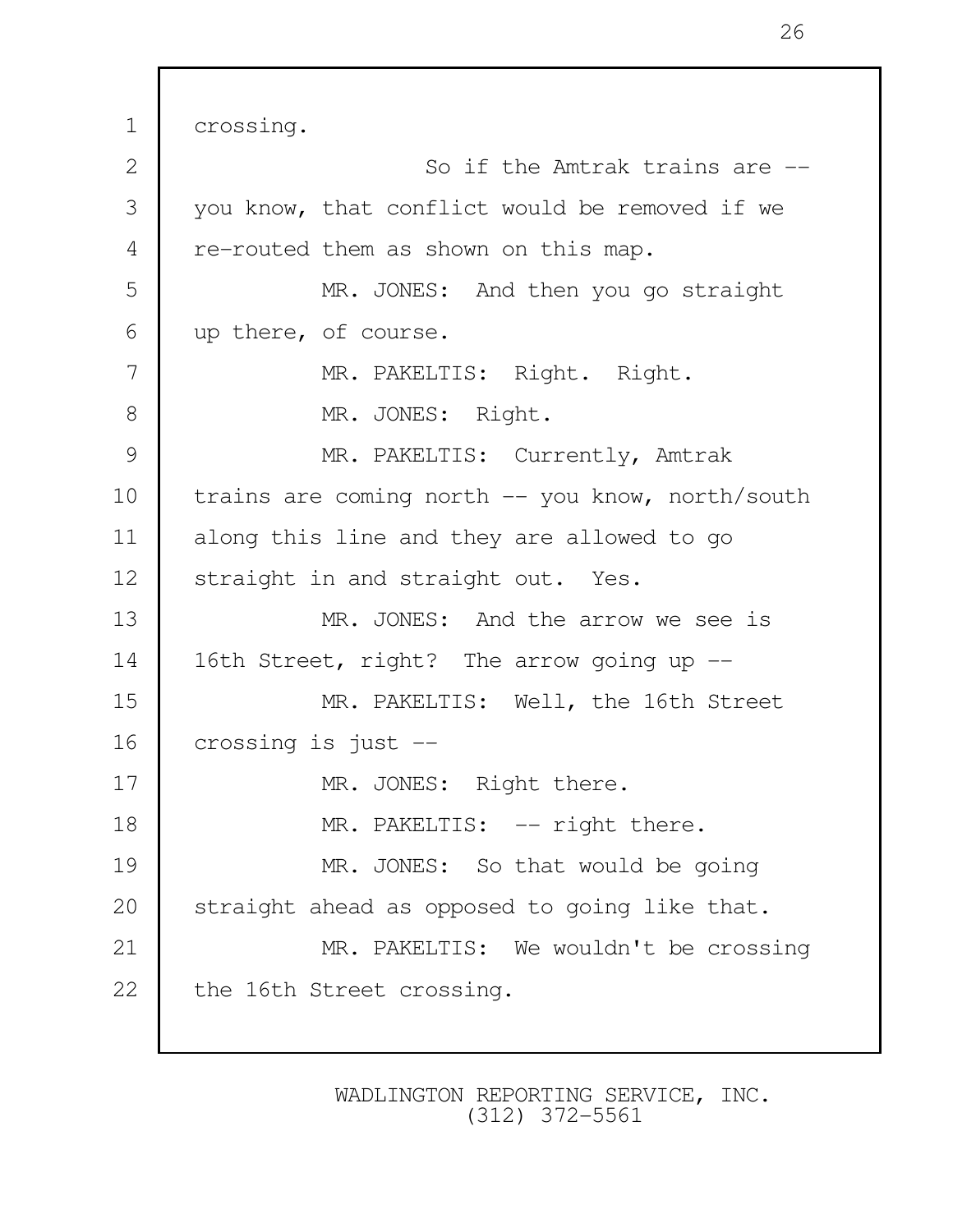| $\mathbf 1$ | MR. JONES: Right.                                |  |  |  |
|-------------|--------------------------------------------------|--|--|--|
| 2           | MR. PAKELTIS: Next?                              |  |  |  |
| 3           | AUDIENCE MEMBER: I have got one quick            |  |  |  |
| 4           | question.                                        |  |  |  |
| 5           | Is the change shown there by                     |  |  |  |
| 6           | the red arrow lines, just that change alone,     |  |  |  |
| 7           | does that add the $15$ -- I mean, the 19 minutes |  |  |  |
| 8           | of travel time? Is that fact -- that turn        |  |  |  |
| 9           | around and backup, is that what adds the 19      |  |  |  |
| 10          | minutes of travel time?                          |  |  |  |
| 11          | MR. PAKELTIS: Up here?                           |  |  |  |
| 12          | AUDIENCE MEMBER: Yes.                            |  |  |  |
| 13          | MR. PAKELTIS: Yes. And just that                 |  |  |  |
| 14          | that's a congested route currently. The backup   |  |  |  |
| 15          | maneuver along with the congestion along that    |  |  |  |
| 16          | route is adding that time.                       |  |  |  |
| 17          | AUDIENCE MEMBER: Yes. I guess I was              |  |  |  |
| 18          | just wondering in terms of, you know, like the   |  |  |  |
| 19          | distance between the study area and the red      |  |  |  |
| 20          | line, is that part of the 19 minutes as well or  |  |  |  |
| 21          | does that $--$                                   |  |  |  |
| 22          | MR. PAKELTIS: That it's a little                 |  |  |  |
|             |                                                  |  |  |  |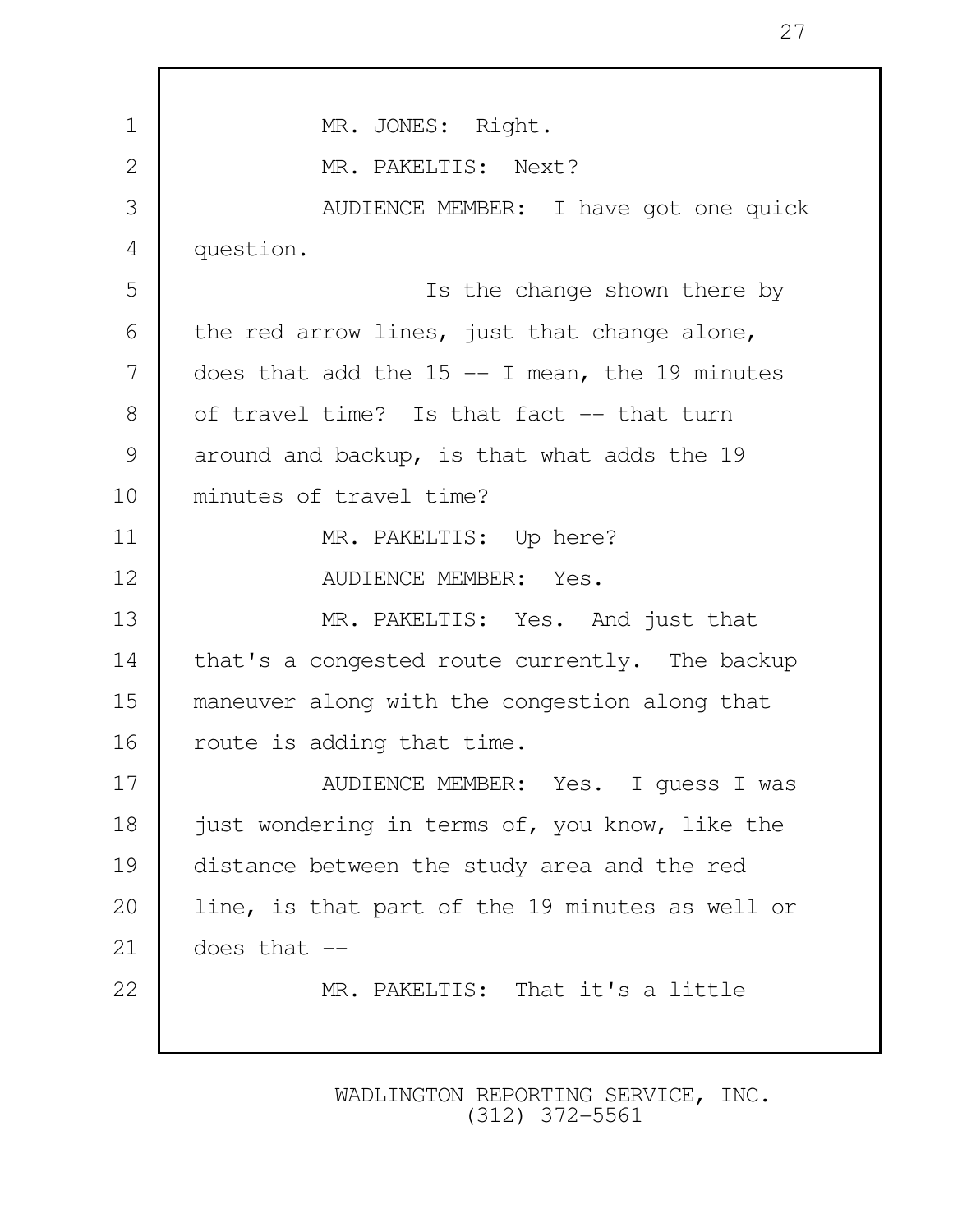1 longer route? 2 I mean, certainly, yeah. The 3 | route being longer contributes to that as well. 4 UNIDENTIFIED SPEAKER: Tony, that 5 route from McCormick Place and across the 16th 6 corridor is a slower route. 7 MR. PAKELTIS: Right. Exactly. 8 **There's more congestion and** 9 it's slower speeds through this route --10 NUDIENCE MEMBER: Okay. 11 MR. PAKELTIS: -- than would be 12 allowed on this route. 13 NUDIENCE MEMBER: Okay. 14 MR. JONES: Have the advisory councils 15 been set up yet for the Grand Crossing District? 16 MR. PAKELTIS: We have formed two 17 | community advisory groups. They met in 18 November -- November 15 at St. Bernard Hospital 19 and November 18 at the Grand Crossing Library. 20 MR. JONES: Now, rumor is that it's 21 | only being given -- or persons appointed to that 22 is only through the Alderman's office. Are you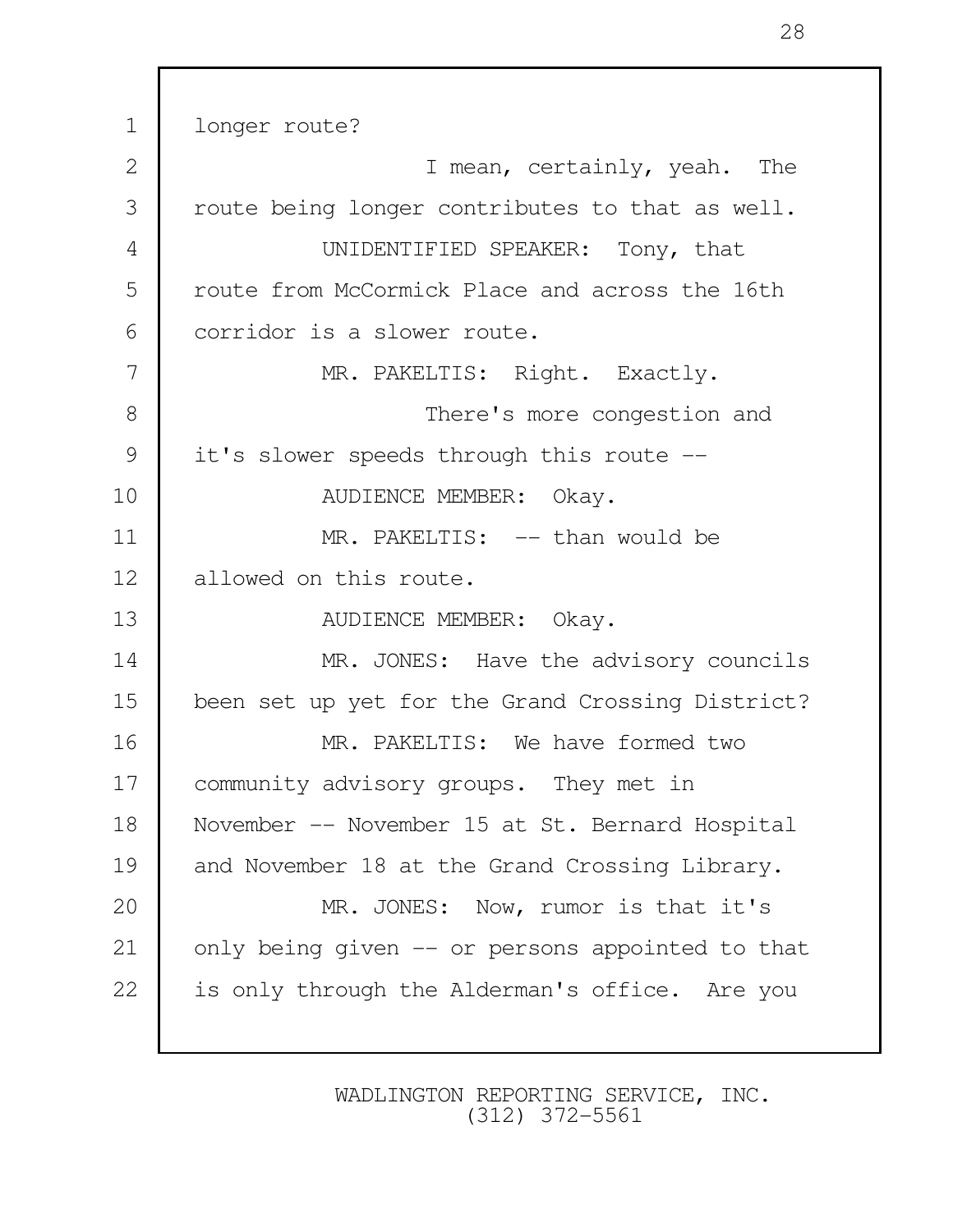| $\mathbf 1$    | working at all with the State or the federal     |  |  |  |
|----------------|--------------------------------------------------|--|--|--|
| $\overline{2}$ | official's office for recommendations of persons |  |  |  |
| 3              | on the council?                                  |  |  |  |
| 4              | MR. PAKELTIS: We reached out to all              |  |  |  |
| 5              | elected officials that represent these -- the    |  |  |  |
| 6              | study area for recommendations for the community |  |  |  |
| 7              | advisory groups.                                 |  |  |  |
| 8              | MR. JONES: Okay.                                 |  |  |  |
| 9              | Because assumption in the                        |  |  |  |
| 10             | neighborhood is that it's only by the Alderman's |  |  |  |
| 11             | office that are being recommended.               |  |  |  |
| 12             | MR. PAKELTIS: We reached out to all              |  |  |  |
| 13             | elected officials for recommendations.           |  |  |  |
| 14             | MR. JONES: The County, too? You                  |  |  |  |
| 15             | didn't reach out to the County, did you?         |  |  |  |
| 16             | MR. PAKELTIS: Not the County.                    |  |  |  |
| 17             | MR. JONES: So it's really the City               |  |  |  |
| 18             | and the State of Illinois and the federal        |  |  |  |
| 19             | officials?                                       |  |  |  |
| 20             | MR. PAKELTIS: The State and the City.            |  |  |  |
| 21             | MR. JONES: The State and the City.               |  |  |  |
| 22             | Okay.                                            |  |  |  |
|                |                                                  |  |  |  |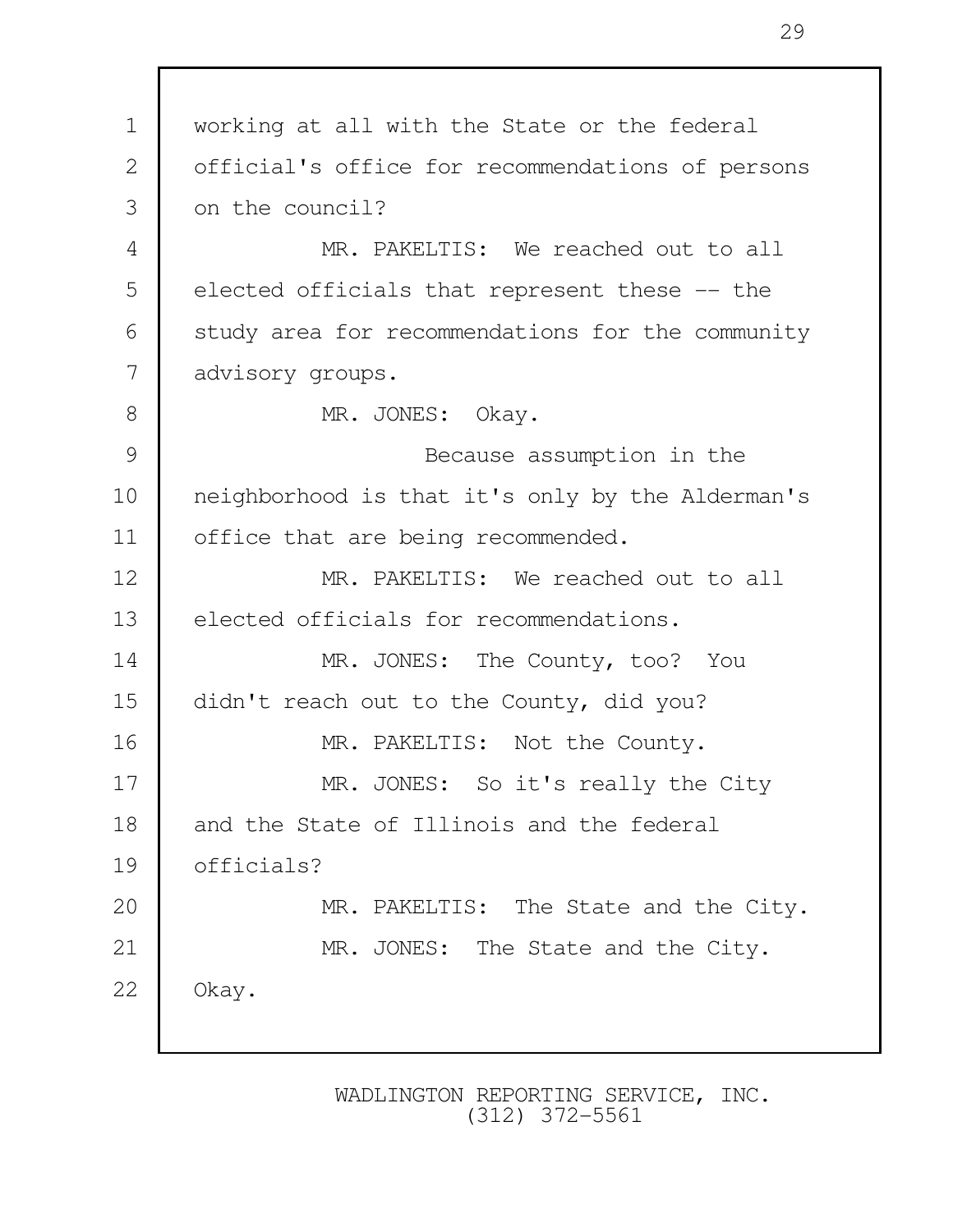| $\mathbf 1$    | MR. PAKELTIS: All right. Next?                   |  |  |  |
|----------------|--------------------------------------------------|--|--|--|
| $\mathbf{2}$   | All right. Well, thanks                          |  |  |  |
| 3              | everyone for attending tonight and we'll be here |  |  |  |
| $\overline{4}$ | for a little bit wrapping up, if you've got any  |  |  |  |
| 5              | other questions. Thanks for coming.              |  |  |  |
| 6              | Chiquita, did you want to say                    |  |  |  |
| 7              | anything else?                                   |  |  |  |
| 8              | MS. TROTTER: Merry Christmas.                    |  |  |  |
| 9              | MR. PAKELTIS: For those of you who'd             |  |  |  |
| 10             | like to stay, if you want to see the slide show, |  |  |  |
| 11             | we'll run it right now. Thanks for coming.       |  |  |  |
| 12             |                                                  |  |  |  |
| 13             | (WHICH WERE ALL THE PROCEEDINGS HAD              |  |  |  |
| 14             | IN THE ABOVE-ENTITLED MATTER.)                   |  |  |  |
| 15             |                                                  |  |  |  |
| 16             |                                                  |  |  |  |
| 17             |                                                  |  |  |  |
| 18             |                                                  |  |  |  |
| 19             |                                                  |  |  |  |
| 20             |                                                  |  |  |  |
| 21             |                                                  |  |  |  |
| 22             |                                                  |  |  |  |
|                |                                                  |  |  |  |
|                |                                                  |  |  |  |

Г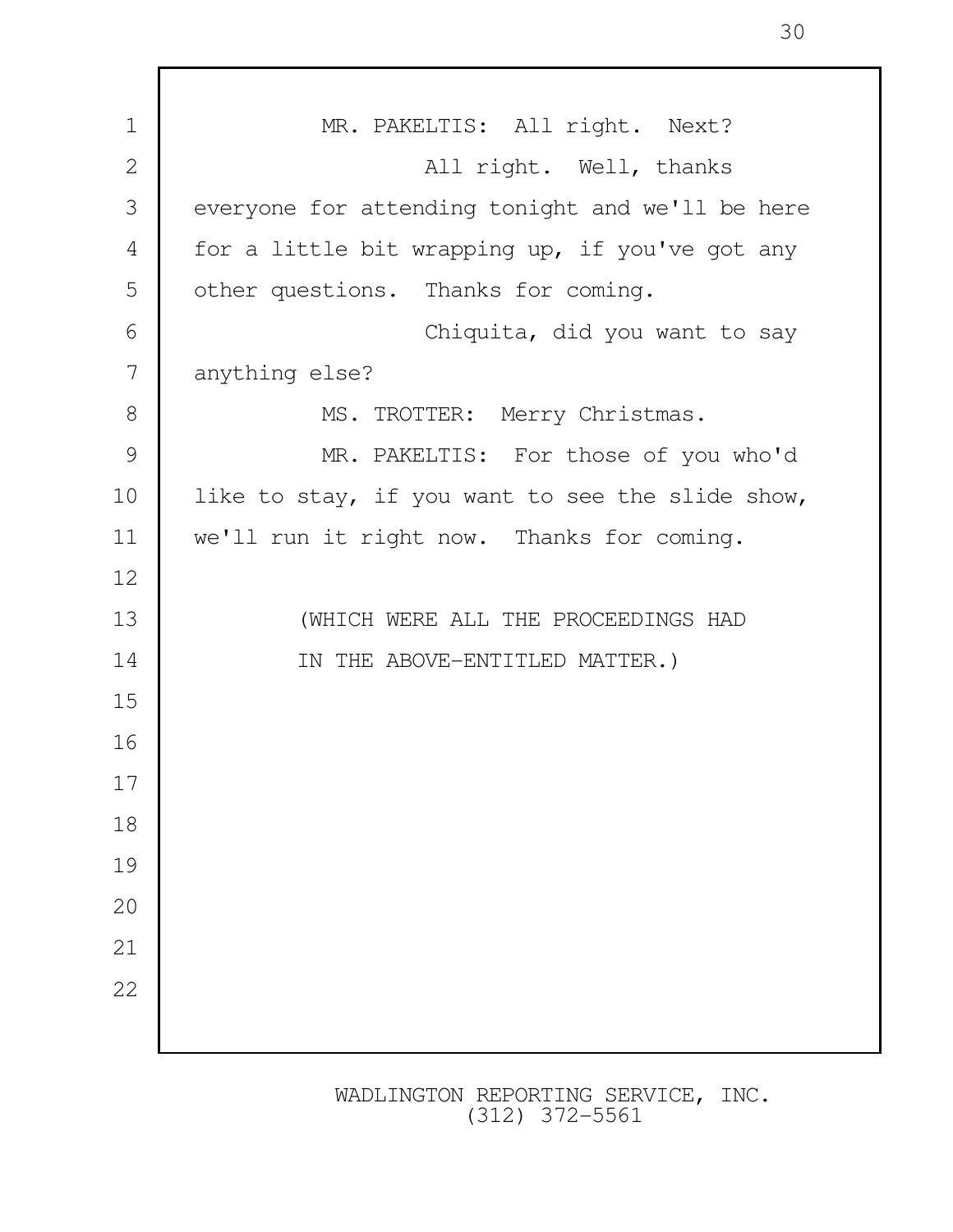| $\mathbf 1$  | STATE OF ILLINOIS                               |  |  |  |
|--------------|-------------------------------------------------|--|--|--|
| $\mathbf{2}$ | COUNTY OF C O O K                               |  |  |  |
| 3            |                                                 |  |  |  |
| 4            |                                                 |  |  |  |
| 5            | I, DONNA T. WADLINGTON, a                       |  |  |  |
| 6            | Certified Shorthand Reporter, doing business in |  |  |  |
| 7            | the County of Cook and State of Illinois, do    |  |  |  |
| 8            | hereby certify that I reported in machine       |  |  |  |
| 9            | shorthand the proceedings in the above entitled |  |  |  |
| 10           | cause.                                          |  |  |  |
| 11           | I further certify that the                      |  |  |  |
| 12           | foregoing is a true and correct transcript of   |  |  |  |
| 13           | said proceedings as appears from the            |  |  |  |
| 14           | stenographic notes so taken and transcribed by  |  |  |  |
| 15           | me this 1st day of January, 2012.               |  |  |  |
| 16           |                                                 |  |  |  |
| 17           |                                                 |  |  |  |
| 18           |                                                 |  |  |  |
| 19           | DONNA T. WADLINGTON<br>CSR #084-02443           |  |  |  |
| 20           |                                                 |  |  |  |
| 21           |                                                 |  |  |  |
| 22           |                                                 |  |  |  |
|              |                                                 |  |  |  |
|              |                                                 |  |  |  |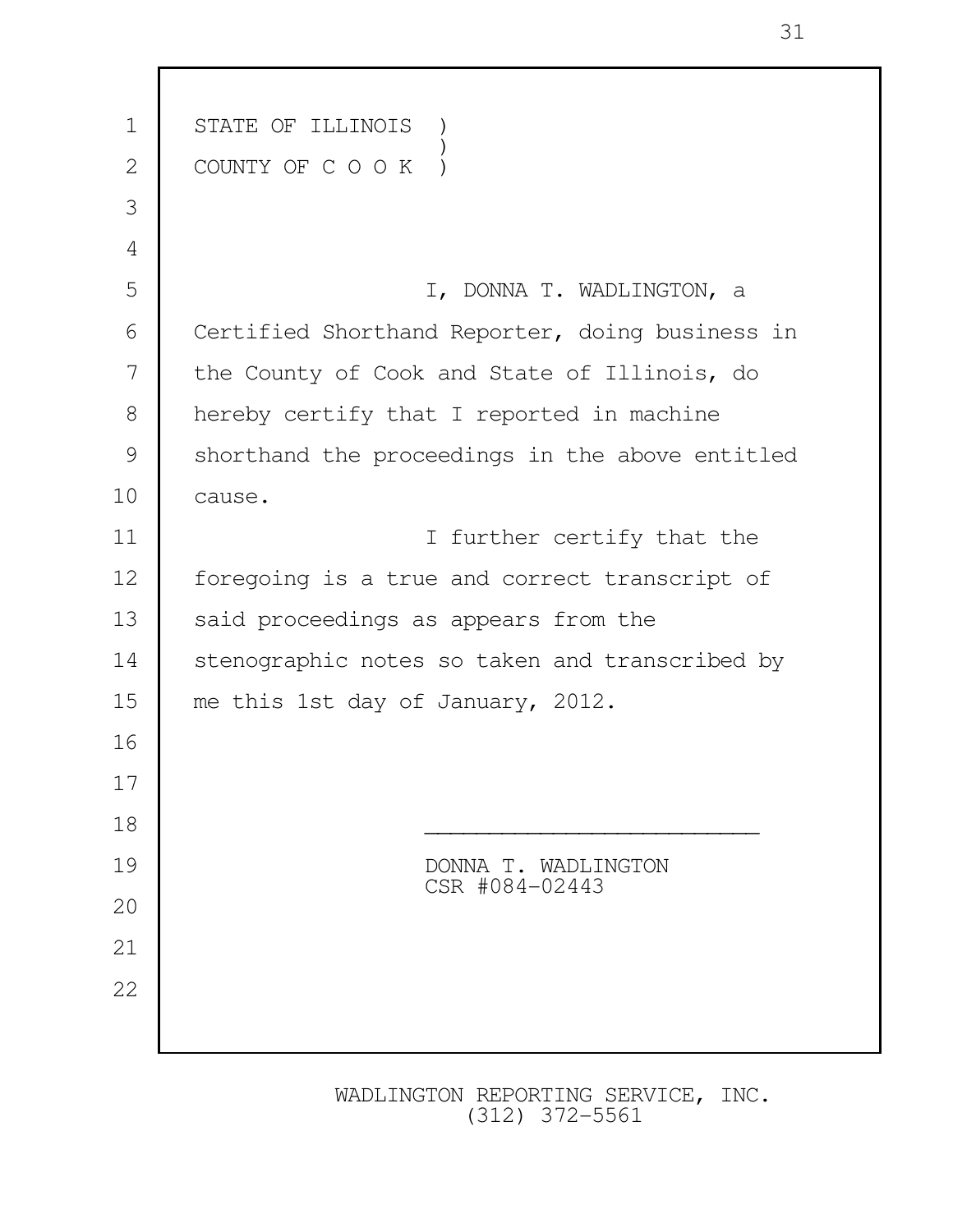| $\frac{1}{2}$                                                                 | 16/2 18/7 20/20 22/5 29/1 29/4 29/12<br>30/1 30/2 30/13                           | beyond [1] 13/3<br>bicycle [1] 11/4                             |
|-------------------------------------------------------------------------------|-----------------------------------------------------------------------------------|-----------------------------------------------------------------|
| \$490 [1] 19/9                                                                | Allen [1] 4/7                                                                     | bid [2] 13/22 18/20                                             |
| 0                                                                             | allowed [2] 26/11 28/12                                                           | bidding [2] 13/18 13/18                                         |
| 02443 [1] 31/19                                                               | alone [1] 27/6<br>along [3] 26/11 27/15 27/15                                     | bids [1] 19/8<br>Bill [2] 3/16 14/2                             |
| 084-02443 [1] 31/19                                                           | already [1] 16/10                                                                 | bit [1] 30/4                                                    |
| 1                                                                             | also [5] 4/17 6/16 10/21 19/18 25/1                                               | board [1] 8/12                                                  |
| 12 [1] 1/15                                                                   | alternative [2] 9/15 19/14<br>alternatives [6] 8/22 9/1 9/11 14/17                | Bolingbrook [1] 14/5<br>book [1] 23/16                          |
| 15 [2] 27/7 28/18                                                             | 14/19 23/10                                                                       | breaking [1] 12/11                                              |
| 16th [8] 25/11 25/13 25/19 25/22 26/14<br>26/15 26/22 28/5                    | always [1] 21/5<br>am [2] 13/14 22/21                                             | Brian [1] 4/9<br>Brockman [1] 4/5                               |
| 18 [1] 28/19                                                                  | Ambar [1] 4/11                                                                    | Busalacchi [1] 3/18                                             |
| 19 [3] 27/7 27/9 27/20<br>1st [1] 31/15                                       | American [1] 3/17                                                                 | business [1] 31/6                                               |
| $\overline{c}$                                                                | Amtrak [15] 3/14 6/10 6/21 7/5 7/8 7/10<br>7/17 10/5 11/8 24/16 25/16 25/18 25/20 | Bustamante [1] 4/15<br>but [14] 9/20 11/8 14/5 15/1 15/13 16/10 |
|                                                                               | 26/2 26/9                                                                         | 17/13 17/16 17/20 19/18 19/21 21/10                             |
| 20 percent [1] 19/7<br>2011 [1] 1/15                                          | Anderson [1] 12/7<br>another [2] 7/10 9/6                                         | 22/10 22/10<br>buying [1] 15/4                                  |
| 2012 [1] 31/15                                                                | answer [4] 2/14 2/20 9/19 14/15                                                   | С                                                               |
| 2014 [2] 13/3 18/17                                                           | answers [2] 3/1 5/5                                                               |                                                                 |
| $\overline{4}$                                                                | anticipate [1] 8/8<br>any [7] 9/19 11/8 11/9 11/21 13/9 23/14                     | Cabell [1] 4/5<br>CAG [3] 5/11 7/1 9/5                          |
| 4 o'clock [1] 14/7                                                            | 30/4                                                                              | called [1] 23/5                                                 |
| 5                                                                             | anymore [1] 11/3                                                                  | can [10] 5/8 7/2 7/15 9/22 14/17 16/5<br>16/8 16/11 20/11 22/15 |
| 55th [1] 24/11                                                                | anyone [2] 14/9 16/16<br>anything [5] 10/6 10/8 10/9 10/10 30/7                   | can't [1] 14/15                                                 |
| 5th [1] 22/21                                                                 | appears [1] 31/13                                                                 | Canadian [2] 24/2 24/6                                          |
| 6                                                                             | appointed [1] 28/21<br>apprenticeship [6] 16/19 17/11 21/2                        | capacity [2] 7/7 7/20<br>Carbondale [2] 6/13 7/6                |
| 60619 [1] 1/17                                                                | 21/12 21/18 22/15                                                                 | carry [2] 9/2 16/11                                             |
| 60th [2] 15/5 15/5<br>$6:00$ [1] $1/15$                                       | apprenticeships [2] 16/6 22/2                                                     | cause [2] 6/17 31/10                                            |
| $\overline{7}$                                                                | are [39]<br>area [6] 6/19 6/22 15/15 23/19 27/19                                  | certainly [2] 22/5 28/2<br>Certified [1] 31/6                   |
| 75th [2] 23/2 23/4                                                            | 29/6                                                                              | certify [2] 31/8 31/11                                          |
|                                                                               | areas [1] 17/9                                                                    | change [2] 27/5 27/6                                            |
| 7655 [1] 1/16                                                                 |                                                                                   |                                                                 |
| A                                                                             | aren't [3] 11/2 14/16 25/10<br>around [4] 3/5 21/1 24/10 27/9                     | Chicago [4] 1/17 4/3 7/6 16/19<br>Chiquita [3] 2/4 3/7 30/6     |
| able [5] 16/5 16/7 17/7 19/6 19/14                                            | arrow [3] 26/13 26/14 27/6                                                        | chose [2] 22/1 22/3                                             |
| about [8] 6/1 8/16 11/1 11/15 14/3 17/14                                      | as [42]                                                                           | Christmas [1] 30/8                                              |
| 18/10 21/12                                                                   | aspect [1] 16/15<br>Association [1] 3/17                                          | Chuck [1] 4/7<br>City [6] 4/3 21/3 21/17 29/17 29/20            |
| above [2] 30/14 31/9<br>ABOVE-ENTITLED [1] 30/14                              | assumption [1] 29/9                                                               | 29/21                                                           |
| accelerate [1] 20/11                                                          | at [41]<br>attended [2] 5/11 5/17                                                 | clearance [2] 12/19 18/15<br>click [1] 11/14                    |
| accommodate [2] 7/8 7/13                                                      | attending [1] 30/3                                                                | cluster [2] 22/6 22/8                                           |
| account [1] 23/9<br>acquainted [1] 21/14                                      | Aurora [2] 10/19 10/20                                                            | CN [1] 24/1                                                     |
| acquire [1] 15/15                                                             | available [3] 12/21 13/5 19/2<br>aviation [2] 22/3 22/3                           | coffee [1] 10/10<br>College [4] 14/3 17/9 22/5 22/12            |
| acquisition [2] 15/1 15/1<br>across [1] 28/5                                  | awareness [1] 16/4                                                                | Colleges [2] 21/3 21/17                                         |
| acting [1] 4/1                                                                | awesome $[1]$ 3/3<br>awhile [1] 21/1                                              | come [9] 5/22 6/11 6/11 8/1 9/5 9/14<br>14/4 16/18 25/20        |
| active [1] 11/3                                                               | Ayuso [1] 4/21                                                                    | comfort [1] 10/8                                                |
| actually [2] 6/7 8/9<br>add [1] 27/7                                          | B                                                                                 | coming [4] 2/7 26/10 30/5 30/11                                 |
| adding [1] 27/16                                                              | back [6] 6/7 9/5 9/12 9/14 16/5 16/11                                             | comment [1] 11/9<br>communicated [1] 21/5                       |
| additional [3] 6/18 7/12 7/14<br>Additionally [1] 8/4                         | backup [3] 6/13 27/9 27/14                                                        | community [6] 9/5 13/11 16/4 19/18                              |
| address [1] 8/22                                                              | based [3] 8/16 9/10 20/13<br>be [35]                                              | 28/17 29/6<br>companies [1] 13/13                               |
| adds [3] 6/15 6/15 27/9                                                       | because [10] 2/11 2/14 2/16 11/12 14/1                                            | completed [2] 16/10 18/17                                       |
| adequate [1] 7/20<br>Administration [5] 4/16 19/22 20/3 20/15                 | 14/15 18/6 19/6 25/3 29/9                                                         | concern [1] 21/1                                                |
| 20/19                                                                         | been [4] 2/11 20/6 20/22 28/15<br>beginning [1] 13/3                              | concerned [1] 14/13<br>concerns [1] 21/22                       |
| advertisement [1] 10/7<br>advisory [4] 9/6 28/14 28/17 29/7                   | being [7] 16/7 24/9 25/11 25/14 28/3                                              | conclude $[1]$ 13/2                                             |
| after [2] 12/20 12/22                                                         | 28/21 29/11<br>believe [2] 15/8 24/10                                             | conflict [1] 26/3<br>congested [1] 27/14                        |
| again [12] 5/22 6/9 7/1 7/22 8/15 11/8<br>18/15 20/18 22/10 22/13 24/14 25/18 | benefit [1] 13/11                                                                 | congestion [5] 6/17 6/18 7/18 27/15 28/8                        |
| agency [3] 20/1 20/3 20/18                                                    | Bernard [2] 5/15 28/18                                                            | conglomerates [1] 16/3                                          |
| aggressive [1] 20/14                                                          | Bernardo [1] 4/15<br>beside [1] 24/3                                              | connected [1] 24/9<br>connection [1] 7/11                       |
| ahead [1] 26/20<br>Alderman's [2] 28/22 29/10                                 | better [1] 7/11                                                                   | considering [1] 23/10                                           |
| all [16] 2/15 8/13 10/5 11/12 11/15 13/8                                      | between [2] 10/4 27/19                                                            | consist [1] 10/3                                                |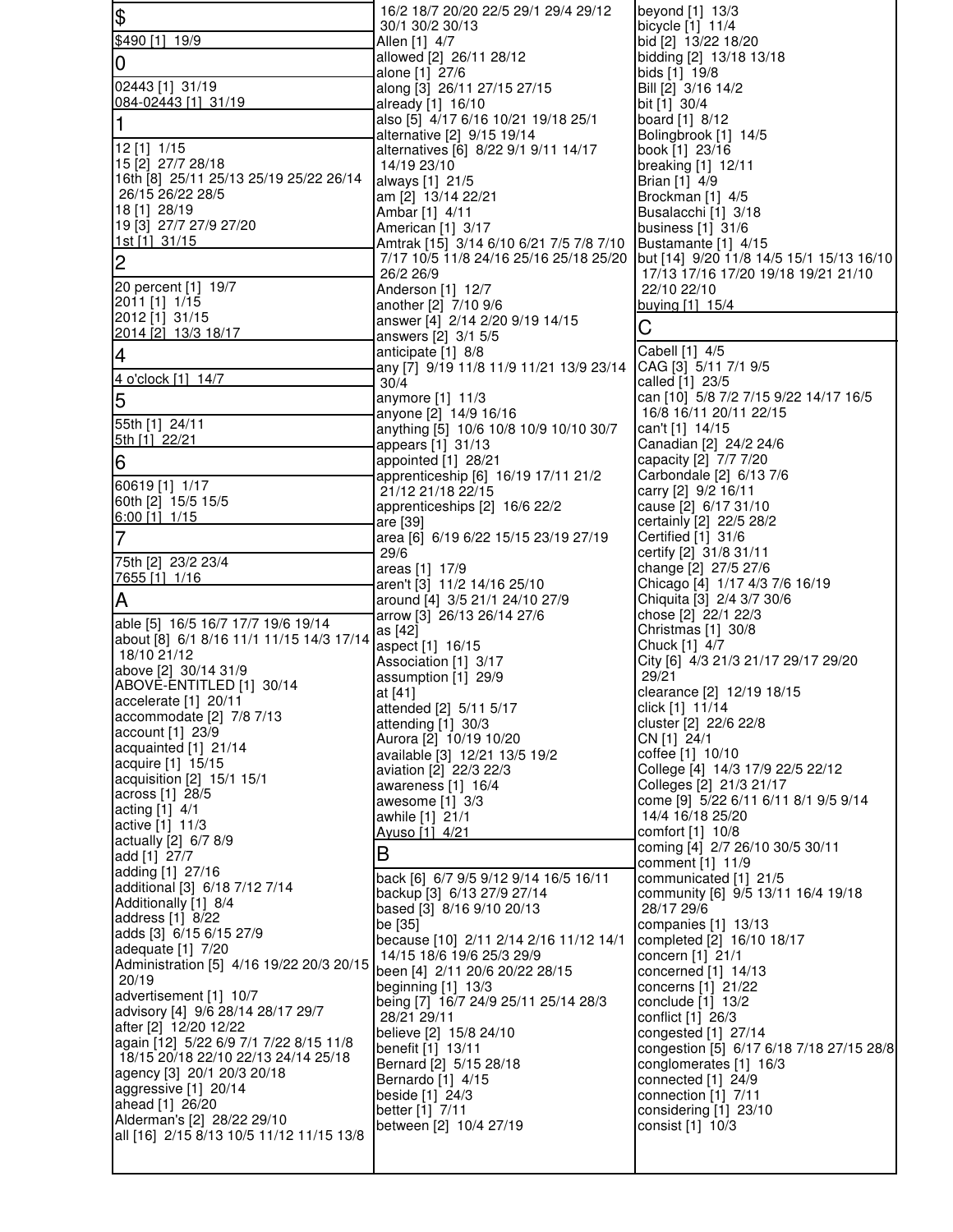| C                                                           | efficiency [1] 7/18                                               | give [2] 8/1 8/5                                                                 |
|-------------------------------------------------------------|-------------------------------------------------------------------|----------------------------------------------------------------------------------|
| construction [9] 12/12 12/22 13/4 13/6                      | EIS [4] 9/3 9/12 20/6 23/7<br>either [1] 19/1                     | given [1] 28/21<br>go [16] 2/22 5/4 6/5 6/7 7/2 7/15 8/4                         |
| 13/12 16/12 16/15 18/19 18/20                               | elected [3] 17/6 29/5 29/13                                       | 8/10 9/5 12/13 13/22 16/5 16/11 17/4                                             |
| consultant [7] 3/10 4/12 4/14 4/18 4/19                     | Electric [1] 24/2                                                 | 26/5 26/11                                                                       |
| 13/16 13/17<br>consultants [1] 21/16                        | eliminated $[1]$ 14/12<br>Elizabeth [1] 3/12                      | going [22] 2/10 2/12 5/3 5/4 7/9 8/20<br>9/12 10/6 11/13 11/20 12/9 12/17 13/13  |
| continue [1] 11/20                                          | Ellis [1] 15/5                                                    | 18/20 22/9 24/15 24/19 25/7 25/14                                                |
| continued [1] 8/8                                           | else [2] 14/9 30/7                                                | 26/14 26/19 26/20                                                                |
| contributes [1] 28/3<br>conversation [1] 10/18              | encourage [1] 18/2<br>engaged [1] 19/22                           | Good [3] 3/15 22/17 25/6<br>got [2] 27/3 30/4                                    |
| conversations [2] 21/17 22/8                                | engineering [4] 12/20 13/16 18/16 20/9                            | grade [1] 25/21                                                                  |
| converted $[1]$ 11/3                                        | Englewood [1] 19/19                                               | GRAND [7] 1/3 1/16 2/8 5/16 17/18                                                |
| Cook [1] 31/7<br>correct [3] 23/10 23/11 31/12              | enter [1] 6/14<br>entirety [1] 2/19                               | 28/15 28/19<br>great [1] 5/1                                                     |
| corridor [2] 25/13 28/6                                     | entitled [2] 30/14 31/9                                           | groups [3] 9/6 28/17 29/7                                                        |
| cost [1] 19/15                                              | environmental [3] 12/19 18/15 20/8                                | guess [1] 27/17                                                                  |
| could [9] 5/13 6/7 8/4 8/9 12/21 14/22<br>15/18 15/20 16/22 | estimate [1] 19/15<br>etc [2] 6/13 11/4                           | guys [2] 21/6 22/15                                                              |
| couldn't [2] 14/6 14/8                                      | evaluate $[1]$ 9/13                                               | H                                                                                |
| council [1] 29/3<br>councils [1] 28/14                      | even [5] 19/5 20/8 21/13 22/11 24/5                               | had [2] 2/14 30/13<br>hand [1] 2/21                                              |
| County [5] 29/14 29/15 29/16 31/2 31/7                      | evening [2] 2/12 3/15<br>Everybody [1] 17/22                      | handling [1] 12/9                                                                |
| course [1] 26/6                                             | everyone [2] 5/2 30/3                                             | hands [2] 5/13 5/14                                                              |
| Craig [1] 4/22<br>CREATE [5] 4/1 4/3 12/9 12/16 20/20       | exact [2] 15/7 15/12                                              | happen [1] 11/20<br>Harvey [2] 17/10 21/22                                       |
| cross [1] 25/20                                             | Exactly [2] 24/22 28/7<br>existing [1] 14/13                      | has [5] 12/12 19/1 20/22 22/1 22/4                                               |
| crossing [12] 1/3 1/16 2/8 5/16 17/18                       | expand [1] 15/9                                                   | have [23] 2/13 2/13 2/14 3/3 5/19 6/13                                           |
| 25/19 26/1 26/16 26/21 26/22 28/15<br>28/19                 | expansion [3] 15/16 15/18 15/21<br>expect [1] 23/8                | 8/11 8/18 9/20 13/12 14/16 14/18 15/14<br>15/22 17/11 19/14 20/6 21/5 23/6 25/17 |
| CSR [2] 1/21 31/19                                          | experience [1] 20/14                                              | 27/3 28/14 28/16                                                                 |
| curiosity [1] 5/11                                          | F                                                                 | haven't [1] 22/11                                                                |
| curious [1] 21/10<br>current [1] 15/10                      | faces [1] 5/10                                                    | having $[1]$ 8/8<br>he [3] 14/5 14/6 14/7                                        |
| currently [4] 9/8 24/15 26/9 27/14                          | fact [2] 22/7 27/8                                                | head [1] 6/12                                                                    |
| D                                                           | fairly [1] 20/14                                                  | hearing [2] 1/10 9/14                                                            |
| Daley [2] 22/5 22/12                                        | far [10] 10/2 10/4 10/4 10/8 10/10 11/15<br>13/12 14/12 17/8 22/7 | [HeII0 [1] 3/17]<br>help [3] 16/7 21/16 22/14                                    |
| Danielle [1] 3/21                                           | fast [2] 13/14 20/7                                               | helps [1] 6/17                                                                   |
| day [1] 31/15                                               | federal [10] 4/16 19/22 20/1 20/2 20/3                            | here [26] 2/15 5/5 5/10 5/19 7/17 8/7                                            |
| December [1] 1/15<br>delay [1] 6/15                         | 20/15 20/18 20/18 29/1 29/18<br>Federico [1] 3/12                 | 9/19 10/19 10/20 14/4 14/7 14/8 16/3<br>16/8 22/7 22/14 23/16 24/1 24/8 24/16    |
| delays [1] 7/18                                             | feedback [4] 6/2 8/2 8/17 9/18                                    | 24/20 25/2 25/19 25/20 27/11 30/3                                                |
| DEPARTMENT [5] 1/2 2/6 3/7 3/22 4/3                         | Field [1] 1/16                                                    | hereby [1] 31/8                                                                  |
| design [3] 12/22 13/4 18/18<br>details [1] 14/21            | final [3] 12/21 13/4 18/18<br>finalize [2] 8/20 9/11              | Hi [1] 2/3<br>highlighted [1] 6/22                                               |
| develop [2] 8/21 14/19                                      | finance [1] 19/4                                                  | Highway [2] 20/2 20/19                                                           |
| developed [1] 14/16                                         | fine $[1]$ 8/14                                                   | him [3] 12/1 14/3 14/4                                                           |
| did [3] 16/17 29/15 30/6<br>didn't [1] 29/15                | finish [1] 17/4<br>first [2] 2/8 2/16                             | his [1] 12/2<br>historic [1] 22/22                                               |
| different [1] 20/1                                          | floor [1] 3/5                                                     | homes [1] 15/13                                                                  |
| direct [1] 7/5<br>directly [1] 20/16                        | focused [1] 11/7<br>folks [1] 18/3                                | hope [1] 20/9<br>hopefully [2] 9/7 9/15                                          |
| discuss [1] 9/15                                            | follow [1] 10/12                                                  | hoping [3] 9/19 21/15 22/13                                                      |
| discussed [3] 5/20 6/6 7/1                                  | followed [1] 18/18                                                | horses [1] 11/13                                                                 |
| display [1] 5/19<br>distance [1] 27/19                      | foregoing [1] 31/12<br>form [1] 16/2                              | Hospital [2] 5/16 28/18<br>House [1] 1/16                                        |
| District [2] 16/19 28/15                                    | formed [1] 28/16                                                  | houses [1] 15/4                                                                  |
| do [12] 5/4 6/13 7/11 12/13 13/12 15/13                     | forward [4] 8/9 9/2 15/18 15/20                                   | housing [2] 4/16 14/12                                                           |
| 16/17 17/11 18/3 20/9 22/4 31/7<br>document [1] 9/13        | frame [2] 5/9 9/17<br>freight [2] 7/8 7/19                        | how [9] 2/3 12/10 12/13 16/5 16/10<br>16/17 19/8 19/10 19/21                     |
| does [5] 10/3 16/16 25/17 27/7 27/21                        | funding [4] 12/21 13/5 19/1 19/1                                  | Huff [1] 22/20                                                                   |
| doesn't [1] 20/17                                           | further [2] 16/7 31/11                                            | huge [3] 21/6 22/6 22/8                                                          |
| doing [1] 31/6<br>don't [9] 8/11 10/20 12/3 15/1 15/7       | future [2] 17/21 18/1                                             |                                                                                  |
| 15/12 19/5 23/18 24/5                                       | G                                                                 | I'll [1] 3/6                                                                     |
| Donna [3] 1/21 31/5 31/19                                   | Garrett [1] 3/14                                                  | I'm [17] 2/5 3/6 3/9 3/9 3/19 4/11 4/17                                          |
| down [3] 6/12 12/11 16/7<br>Druding [1] 4/19                | general [2] 6/1 8/5<br>Gerald [1] 12/6                            | 10/12 10/14 10/15 12/11 12/11 13/15<br>13/16 17/1 17/3 19/17                     |
| E                                                           | get [15] 6/2 8/2 8/17 9/10 10/16 10/18                            | I've [1] 16/9                                                                    |
|                                                             | 11/13 12/18 13/11 14/4 16/6 21/14                                 | identified [2] 7/2 7/17                                                          |
| early [4] 8/7 18/9 18/10 18/17<br>east [2] 23/2 23/2        | 22/13 22/15 24/4<br>getting [3] 10/8 10/9 14/20                   | identify [1] 9/1<br>identifying [1] 23/8                                         |
|                                                             |                                                                   |                                                                                  |
|                                                             |                                                                   |                                                                                  |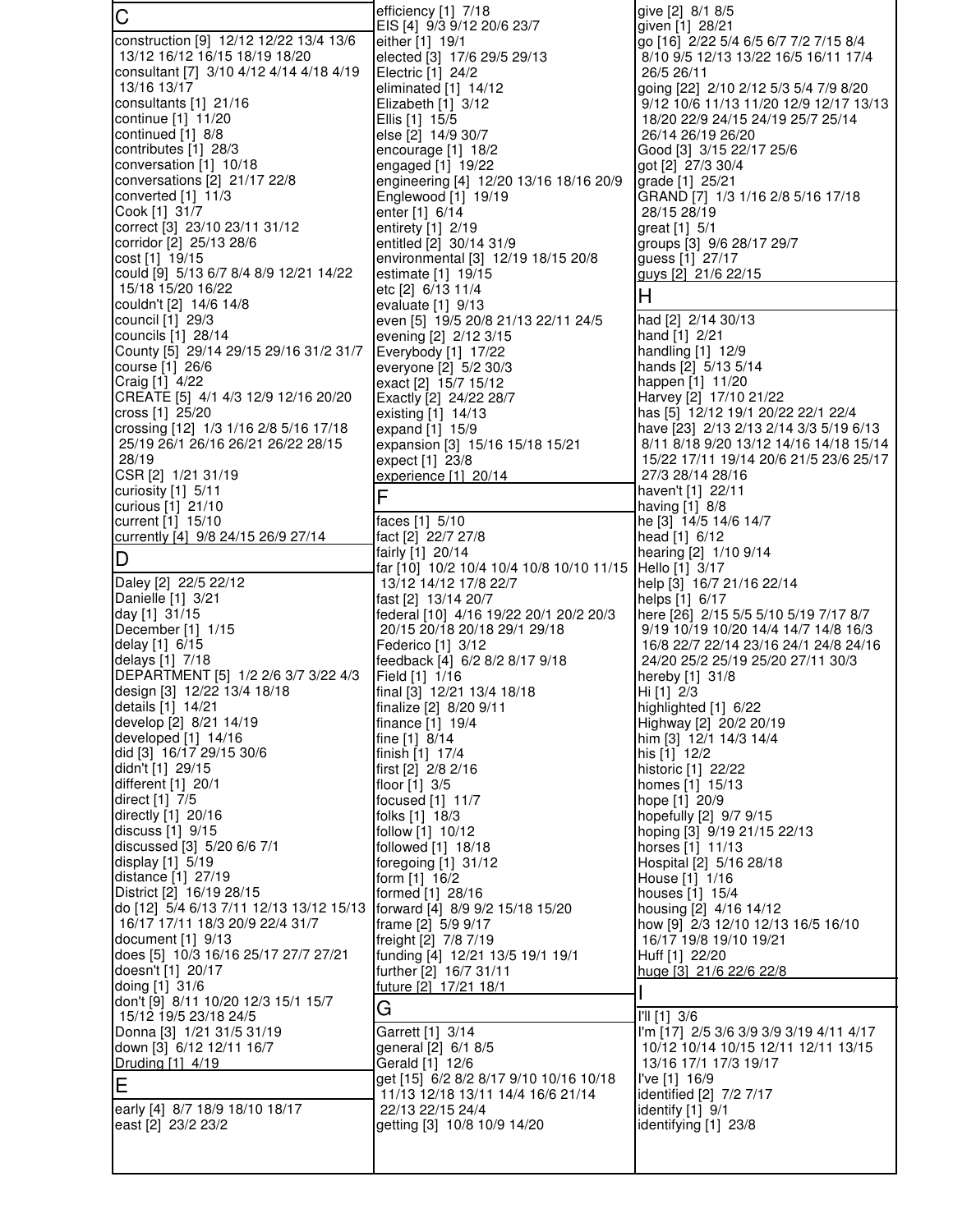|                                                                                  | land [1] 15/15                                                                | moving [1] 10/4                                                                 |
|----------------------------------------------------------------------------------|-------------------------------------------------------------------------------|---------------------------------------------------------------------------------|
| IDOT [2] 3/10 3/19                                                               | last [2] 12/17 21/20<br>later [1] 9/14                                        | much [2] 19/10 19/21<br>my [4] 2/4 11/20 12/6 19/19                             |
| if [17] 2/18 5/12 6/5 6/7 6/8 7/9 7/15 8/4                                       | lead [3] 20/3 20/18 20/19                                                     | myself [2] 3/6 16/9                                                             |
| 10/20 12/20 13/4 18/3 19/5 26/2 26/3<br>30/4 30/10                               | least [1] 18/12<br>legal [1] 11/16                                            | Ν                                                                               |
| ILLINOIS [10] 1/2 1/17 2/6 3/7 3/22                                              | leverage [1] 22/13                                                            | name [5] 2/4 12/2 12/4 12/6 22/20                                               |
| 16/20 19/4 29/18 31/1 31/7<br>impacts [1] 23/13                                  | Library [2] 5/17 28/19<br>like [12] 2/18 3/2 9/2 10/10 10/10 12/1             | National [1] 24/2<br>need [5] 7/12 8/21 9/1 12/3 14/22                          |
| improved [1] 7/17                                                                | 17/1 17/9 20/22 26/20 27/18 30/10                                             | needs [6] 6/2 6/4 7/16 7/16 8/16 8/17                                           |
| improvements [3] 7/13 11/10 20/17<br>in [42]                                     | limits [2] 15/8 15/12<br>line [2] 26/11 27/20                                 | neighborhood [4] 11/15 15/4 19/20<br>29/10                                      |
| inaudible [2] 3/19 19/18                                                         | lines [3] 10/11 11/2 27/6                                                     | net [1] 6/18                                                                    |
| include [1] 20/17<br>incorporate [1] 11/10                                       | listening [1] 17/4                                                            | network [1] 7/21<br>new [6] 6/12 7/5 7/6 21/18 24/12 25/4                       |
| independent $[1]$ 15/18                                                          | little [2] 27/22 30/4<br>live [1] 19/19                                       | newspapers [1] 10/22                                                            |
| Indiana [1] 24/10                                                                | local [1] 17/6                                                                | next [7] 8/10 14/9 14/18 14/20 25/9 27/2                                        |
| indicated [1] 22/11<br>industry [1] 21/4                                         | location [2] 14/6 15/11<br>longer [2] 28/1 28/3                               | 30/1<br>Nicholas [1] 3/18                                                       |
| inform [1] 6/1                                                                   | look [3] 9/12 23/12 23/15                                                     | Nick [1] 4/17                                                                   |
| information [6] 5/19 8/2 8/19 16/22 17/8<br>18/4                                 | looking [9] 6/10 6/20 9/18 13/5 21/7 21/9 night [1] 8/19<br>21/17 24/15 24/20 | no [7] 11/17 11/17 12/3 12/5 21/2 21/11                                         |
| infrastructure [4] 24/10 24/13 25/4 25/5                                         | lot [4] 5/10 5/18 20/7 21/6                                                   | 23/18                                                                           |
| Ingleside [1] 1/16<br>initiating [1] 18/7                                        | low [1] 17/15                                                                 | Norfolk [4] 4/6 4/7 15/3 15/9<br>Normal [1] 15/5                                |
| initiatives [1] 20/7                                                             | M                                                                             | north [5] 23/4 25/2 25/2 26/10 26/10                                            |
| input [1] 9/10<br>Instead [1] 2/15                                               | machine [1] 31/8<br>mainline [1] 7/7                                          | north/south [2] 25/2 26/10<br>northeast [1] 23/1                                |
| institutions [2] 17/14 21/13                                                     | major [1] 19/7                                                                | not [15] 5/3 10/12 10/17 11/17 13/5                                             |
| interest [1] 22/11                                                               | make [2] 14/6 14/8                                                            | 13/15 13/16 13/17 14/21 16/9 17/19                                              |
| intermodal [3] 15/10 15/16 15/20<br>interpretation [2] 21/11 22/2                | manager [1] 4/1<br>maneuver [3] 6/14 6/15 27/15                               | 18/2 19/13 22/7 29/16<br>notes [1] 31/14                                        |
| intersect [1] 23/2                                                               | Manuel [1] 4/21                                                               | nothing [2] 17/17 22/4                                                          |
| into [8] 6/14 7/6 9/2 12/21 14/21 21/5<br>23/9 24/16                             | many [2] 19/8 21/21<br>map [2] 23/15 26/4                                     | noticing [1] 12/11<br>Nottoli [1] 4/17                                          |
| introduce [1] 3/4                                                                | March [1] 9/7                                                                 | November [4] 5/12 28/18 28/18 28/19                                             |
| involved [7] 10/15 10/21 15/3 15/6 16/6<br>16/8 20/16                            | Margarite [1] 4/13<br>Mark [1] 11/20                                          | November 15 [1] 28/18<br>now [4] 3/2 18/13 28/20 30/11                          |
| is [75]                                                                          | matter [2] 22/7 30/14                                                         | NS [1] 24/21                                                                    |
| Island [2] 25/21 25/22<br>isn't [2] 18/22 20/16                                  | may [3] 9/20 14/20 20/10<br>maybe [2] 2/17 17/21                              | number [1] 12/16                                                                |
| it [26] 6/16 8/3 10/1 10/3 10/16 10/21                                           | McCormick [1] 28/5                                                            | O                                                                               |
| 12/11 12/12 12/19 12/21 13/17 13/18<br>13/21 14/4 14/6 14/7 14/8 14/13 16/17     | McNuckle [1] 4/9<br>me [2] 17/3 31/15                                         | o'clock [1] 14/7<br>off [2] 10/8 10/9                                           |
| 16/22 17/1 20/16 21/1 22/5 24/3 30/11                                            | mean [10] 5/9 10/3 10/11 11/8 12/13                                           | offer [1] 17/11                                                                 |
| it's [11] 8/12 10/19 11/19 18/5 18/5<br>23/21 27/22 28/9 28/20 29/10 29/17       | 16/9 16/13 20/13 27/7 28/2<br>means [2] 7/9 23/6                              | office [3] 28/22 29/2 29/11<br>official's [1] 29/2                              |
| its [2] 2/19 15/10                                                               | meant [1] 8/22                                                                | officials [4] 17/7 29/5 29/13 29/19                                             |
| J                                                                                | meet [1] 14/4                                                                 | okay [18] 2/22 5/1 10/2 10/14 11/19<br>13/20 14/9 16/2 17/20 19/16 22/18 24/8   |
| James [1] 3/14                                                                   | meeting [7] 2/8 5/21 5/22 7/1 8/1 9/21<br>14/20                               | 25/6 25/8 28/10 28/13 29/8 29/22                                                |
| January [1] 31/15                                                                | meetings [3] 5/11 8/18 9/7                                                    | Olive [2] 17/10 21/22                                                           |
| Jeff [1] 4/2<br>job [1] 17/14                                                    | meets [1] 25/21<br>members [2] 2/5 2/15                                       | on [37]<br>one [12] 2/5 5/15 6/7 6/8 8/10 8/18 8/19                             |
| jobs [2] 12/10 13/10                                                             | mentioned [3] 11/7 12/17 20/5                                                 | 12/9 12/16 20/10 23/22 27/3                                                     |
| John [1] 19/16<br>Josh [1] 4/19                                                  | Mentor [1] 4/11<br>Merry [1] 30/8                                             | One's [1] 23/2<br>only [3] 28/21 28/22 29/10                                    |
| juncture [1] 17/19                                                               | message [1] 16/11                                                             | onto [1] 6/21                                                                   |
| just [17] 3/2 5/9 5/9 5/13 6/5 6/7 8/5<br>9/16 10/3 12/18 21/10 21/20 23/3 26/16 | met [1] 28/17<br>Metra [3] 10/9 24/2 25/22                                    | open [2] 10/1 13/18<br>opportunities [2] 21/13 22/15                            |
| 27/6 27/13 27/18                                                                 | might [3] 10/17 11/14 18/7                                                    | opposed [2] 22/1 26/20                                                          |
| Κ                                                                                | million [1] 19/9<br>mine [1] 16/10                                            | or [18] 6/6 6/12 7/6 10/8 10/10 13/12<br>13/14 14/13 18/2 18/4 18/7 19/22 21/13 |
| keep [1] 25/14                                                                   | minutes [3] 27/7 27/10 27/20                                                  | 24/10 25/14 27/20 28/21 29/1                                                    |
| Kennedy [2] 14/3 17/9<br>Kennedy-King [1] 17/9                                   | mixed [1] 24/5<br>model [1] 22/2                                              | orange [1] 23/6<br>orangish [1] 6/22                                            |
| Kenny [1] 14/2                                                                   | moment $[1]$ 3/3                                                              | orchestrate [1] 21/16                                                           |
| Kimbark [1] 23/3<br>kind [5] 8/7 9/16 21/11 21/12 21/16                          | Monday [1] 1/15<br>Moore [1] 4/22                                             | Orleans [2] 6/12 7/6<br>other [7] 5/16 11/21 13/9 22/3 23/3                     |
| King [1] 17/9                                                                    | more [4] 21/9 21/14 24/9 28/8                                                 | 23/14 30/5                                                                      |
| know [34]                                                                        | most [1] 5/17                                                                 | our [13] 6/2 6/4 11/6 12/17 13/2 15/17                                          |
|                                                                                  | move [5] 9/10 12/21 15/18 15/20 23/22<br>moves [1] 8/9                        | 15/19 15/19 18/14 19/10 20/14 20/18<br>23/12                                    |
| laid [1] 9/20                                                                    |                                                                               |                                                                                 |
|                                                                                  |                                                                               |                                                                                 |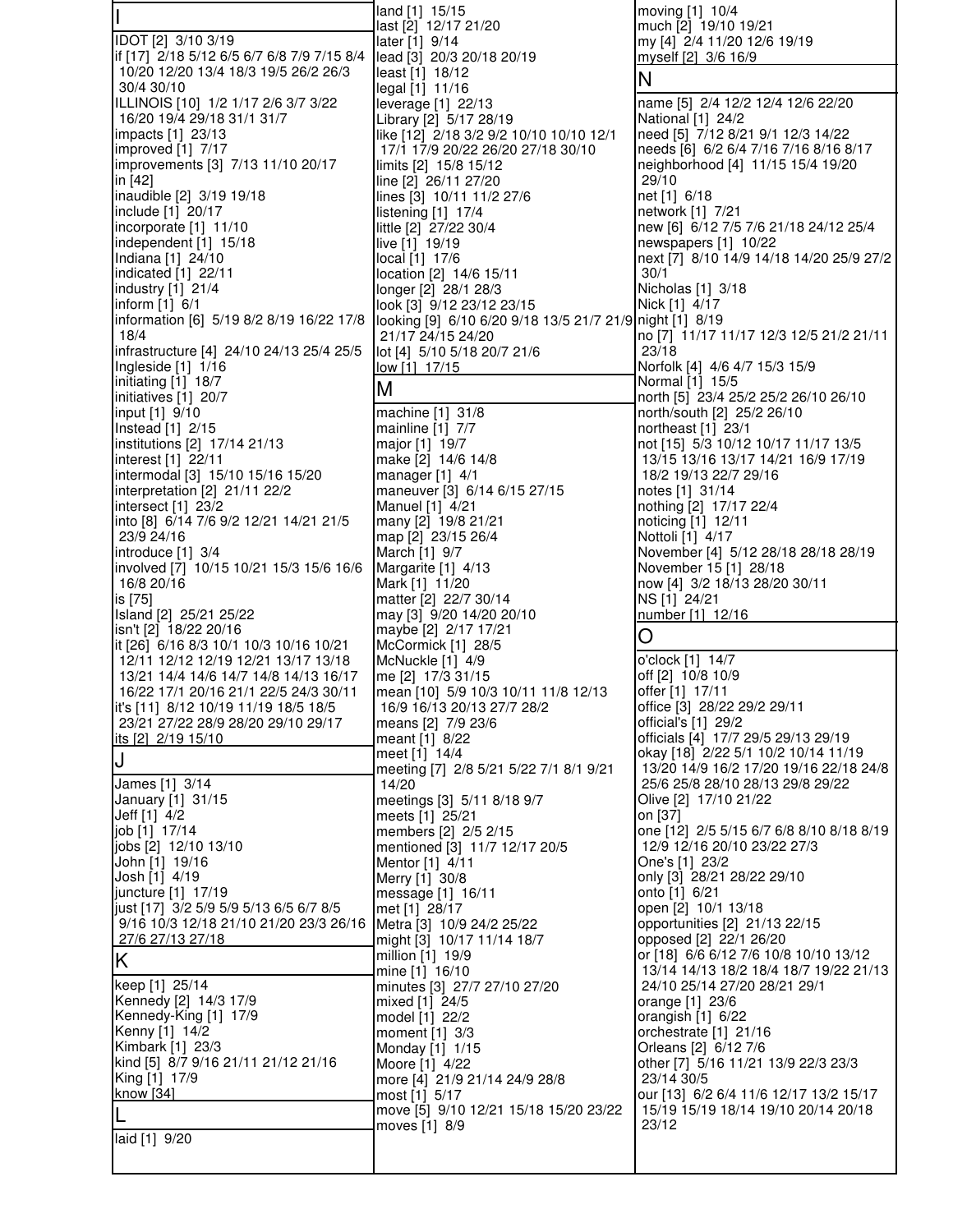| O                                                                      | 9/14 21/14<br>pull [2] 5/8 6/8                                                                             | S                                                                     |
|------------------------------------------------------------------------|------------------------------------------------------------------------------------------------------------|-----------------------------------------------------------------------|
| out [19] 5/10 5/22 8/1 9/20 10/17 13/22                                | purchasing [1] 15/13                                                                                       | said [2] 20/22 31/13                                                  |
| 14/5 15/14 18/4 18/5 18/5 18/20 25/10                                  | purpose [11] 5/21 6/2 6/4 7/3 7/4 8/1                                                                      | same [1] 8/19                                                         |
| 25/11 25/12 26/12 29/4 29/12 29/15<br>outreach [1] 8/8                 | 8/16 8/17 8/21 8/22 9/21<br>put [4] 9/13 10/6 11/13 22/21                                                  | say [2] 24/5 30/6<br>saying [3] 10/14 17/5 20/6                       |
| over [5] 15/4 21/7 22/14 25/5 25/20                                    | Q                                                                                                          | schedule [2] 9/8 20/15                                                |
| overall [1] 7/21                                                       |                                                                                                            | scheduled [2] 6/16 21/21                                              |
| oversee $[1]$ 4/2<br>overview [2] 8/6 9/17                             | quadrant [1] 23/1<br>question [8] 2/14 2/20 10/17 14/15                                                    | schools [1] 17/8<br>screen [1] 23/21                                  |
| own [1] 13/13                                                          | 15/22 19/11 20/21 27/4                                                                                     | season [1] 21/6                                                       |
| owners [1] 15/15                                                       | question-and-answer [2] 2/14 2/20                                                                          | second [1] 20/21                                                      |
| P                                                                      | questions [9] 2/13 3/1 5/5 9/20 10/1<br>11/22 13/9 23/14 30/5                                              | see [4] 20/7 24/11 26/13 30/10<br>seen [1] 2/16                       |
| p.m [1] 1/15                                                           | questions-and-answers [1] 5/5                                                                              | separate [1] 15/17                                                    |
| Pacific [1] 23/17                                                      | quick [1] 27/3                                                                                             | service [1] 7/19                                                      |
| page [1] 7/16<br>Pakeltis [1] 3/9                                      | R                                                                                                          | set [2] 17/17 28/15<br>several [2] 12/18 13/6                         |
| Pardon [1] 17/3                                                        | rail [11] 1/3 2/8 6/18 7/13 7/19 7/20                                                                      | share [3] 14/17 14/19 19/6                                            |
| Parsons [9] 3/10 3/13 4/10 4/12 4/14                                   | 10/11 11/2 11/10 14/12 17/18                                                                               | shift [1] 7/10                                                        |
| 4/18 4/20 4/21 4/22<br>part [8] 5/19 9/4 13/3 13/17 23/7 23/12         | railroad [10] 4/6 10/3 10/15 12/12 21/4<br>21/11 22/8 22/12 23/16 23/17                                    | shifting [1] 11/7<br>shops [1] 10/10                                  |
| 24/12 27/20                                                            | railroads [5] 3/17 10/20 22/1 23/1 24/4                                                                    | short [1] 2/10                                                        |
| particular [1] 18/11                                                   | rails [2] 10/5 11/2                                                                                        | shorthand [2] 31/6 31/9                                               |
| particularly [1] 21/8<br>partners [1] 21/18                            | raise [3] 2/20 5/13 21/22<br>range [1] 8/21                                                                | should [3] 2/17 17/7 17/22<br>show [2] 5/14 30/10                     |
| passenger [2] 7/19 7/20                                                | rated [1] 23/6                                                                                             | showing [1] 18/16                                                     |
| pastor [1] 20/22                                                       | re [2] 24/20 26/4                                                                                          | shown [3] 2/11 26/4 27/5                                              |
| Paul [1] 19/16<br>pedestrian [1] 11/4                                  | re-routed $[1]$ 26/4<br>re-routing $[1]$ 24/20                                                             | side [1] 21/21<br>significance [1] 23/7                               |
| people [2] 18/4 21/21                                                  | reach [1] 29/15                                                                                            | since [2] 5/3 16/3                                                    |
| percent [1] 19/7                                                       | reached [3] 15/14 29/4 29/12                                                                               | sir [2] 11/21 22/19                                                   |
| period [3] 2/14 2/20 5/5<br>persons [2] 28/21 29/2                     | reading [1] 12/11<br>ready [1] 5/7                                                                         | slide [5] 6/6 7/3 8/5 8/12 30/10<br>slower [2] 28/6 28/9              |
| phase [1] 12/18                                                        | real [1] 21/12                                                                                             | so [37]                                                               |
| phonetic $[1]$ 14/2                                                    | really [2] 22/4 29/17                                                                                      | some [6] 10/18 16/6 18/4 21/22 23/6                                   |
| place [3] 15/19 15/21 28/5<br>placement [1] 17/15                      | reasonable [1] 9/1<br>reboot [1] 22/11                                                                     | 24/4<br>something [2] 10/17 18/8                                      |
| places [1] 17/10                                                       | recognize $[1]$ 5/10                                                                                       | Sorry [1] 23/20                                                       |
| plan [1] 9/4                                                           | recommendations [3] 29/2 29/6 29/13                                                                        | sounds [1] 17/1                                                       |
| planning [1] 15/9<br>plans [1] 18/19                                   | recommended [1] 29/11<br>record [1] 22/22                                                                  | south [8] 1/16 6/12 6/12 15/10 21/21<br>23/3 25/2 26/10               |
| please [1] 2/20                                                        | red [2] 27/6 27/19                                                                                         | Southern [3] 4/6 4/8 15/9                                             |
| plugged [1] 22/16                                                      | reduced [1] 7/18                                                                                           | speaking [2] 13/14 23/19                                              |
| point [7] 11/6 13/1 13/7 14/14 14/16<br>18/22 19/13                    | referenced [1] 25/19<br>referring [1] 15/8                                                                 | specifically [2] 17/18 23/19<br>specifically which [1] 23/19          |
| pointer [1] 25/17                                                      | regardless [1] 18/1                                                                                        | speeds [1] 28/9                                                       |
| potential [2] 6/21 23/13                                               | regards [3] 12/8 12/10 17/17                                                                               | spoke [1] 14/1                                                        |
| potentially [2] 7/12 24/20<br>PowerPoint [1] 5/20                      | region [3] 16/20 21/8 22/4<br>regional [1] 7/21                                                            | Sriver [1] 4/2                                                        |
| preferred [1] 9/15                                                     | relationship [1] 21/2                                                                                      | St [2] 5/15 28/18<br>stage [3] 8/7 8/15 18/11                         |
| preliminary [2] 12/20 18/16                                            | removed [2] 25/14 26/3                                                                                     | start [4] 3/6 12/14 12/14 14/20                                       |
| preparation [1] 18/18                                                  | reported [2] 1/21 31/8                                                                                     | state [9] 12/2 19/4 19/5 29/1 29/18                                   |
| prepare [2] 18/1 19/15<br>present [1] 13/13                            | Reporter [1] 31/6<br>represent [1] 29/5                                                                    | 29/20 29/21 31/1 31/7<br>statement [2] 6/3 6/5                        |
| presentation [4] 2/11 2/19 5/4 5/20                                    | reroute [1] 6/21                                                                                           | Station [4] 6/14 7/7 24/17 25/8                                       |
| presented [1] 8/20                                                     | retirement [1] 21/6                                                                                        | stay [1] 30/10                                                        |
| prior [1] 2/19<br>private [1] 21/18                                    | right [20] 3/2 8/13 10/5 11/12 13/8 14/22 stenographic [1] 31/14<br>23/22 24/12 24/18 26/7 26/7 26/8 26/14 | steps [1] 8/10                                                        |
| probably [1] 17/1                                                      | 26/17 26/18 27/1 28/7 30/1 30/2 30/11                                                                      | Stewart [1] 3/21                                                      |
| problem $[1]$ 6/10                                                     | right-of-way $[1]$ 14/22                                                                                   | straight [5] 2/22 26/5 26/12 26/12 26/20                              |
| proceedings [3] 30/13 31/9 31/13<br>process [5] 13/18 13/19 20/12 23/7 | road [1] 16/7<br>Rock [2] 25/21 25/22                                                                      | strategies [2] 21/19 22/12<br>Street [10] 23/2 23/4 24/11 25/11 25/13 |
| 23/12                                                                  | Roger [1] 22/20                                                                                            | 25/19 25/22 26/14 26/15 26/22                                         |
| production [1] 10/4                                                    | round [1] 9/6                                                                                              | studies [2] 20/8 20/9                                                 |
| program [4] 4/1 17/11 18/7 20/20<br>project [33]                       | route [13] 6/16 7/5 7/10 7/17 24/6 27/14<br>27/16 28/1 28/3 28/5 28/6 28/9 28/12                           | study [3] 20/11 27/19 29/6<br>subject [1] 6/17                        |
| projects [3] 12/16 20/11 20/20                                         | routed [1] 26/4                                                                                            | such [2] 17/10 19/4                                                   |
| properties [3] 22/22 23/9 23/13                                        | routing [1] 24/20                                                                                          | sufficient [1] 7/7                                                    |
| property [2] 15/1 15/14<br>provide [7] 7/5 7/7 7/11 7/12 7/20 16/22    | rumor [1] 28/20<br>run [4] 2/12 21/5 24/16 30/11                                                           | Sun [1] 10/22<br>Sun-Times [1] 10/22                                  |
| 17/7                                                                   | runs [2] 24/3 25/1                                                                                         | superintendent [1] 14/2                                               |
| public [9] 1/10 2/8 5/21 6/1 8/2 8/18 9/6                              |                                                                                                            | sure [5] 5/8 10/12 12/15 14/22 17/1                                   |
|                                                                        |                                                                                                            |                                                                       |
|                                                                        |                                                                                                            |                                                                       |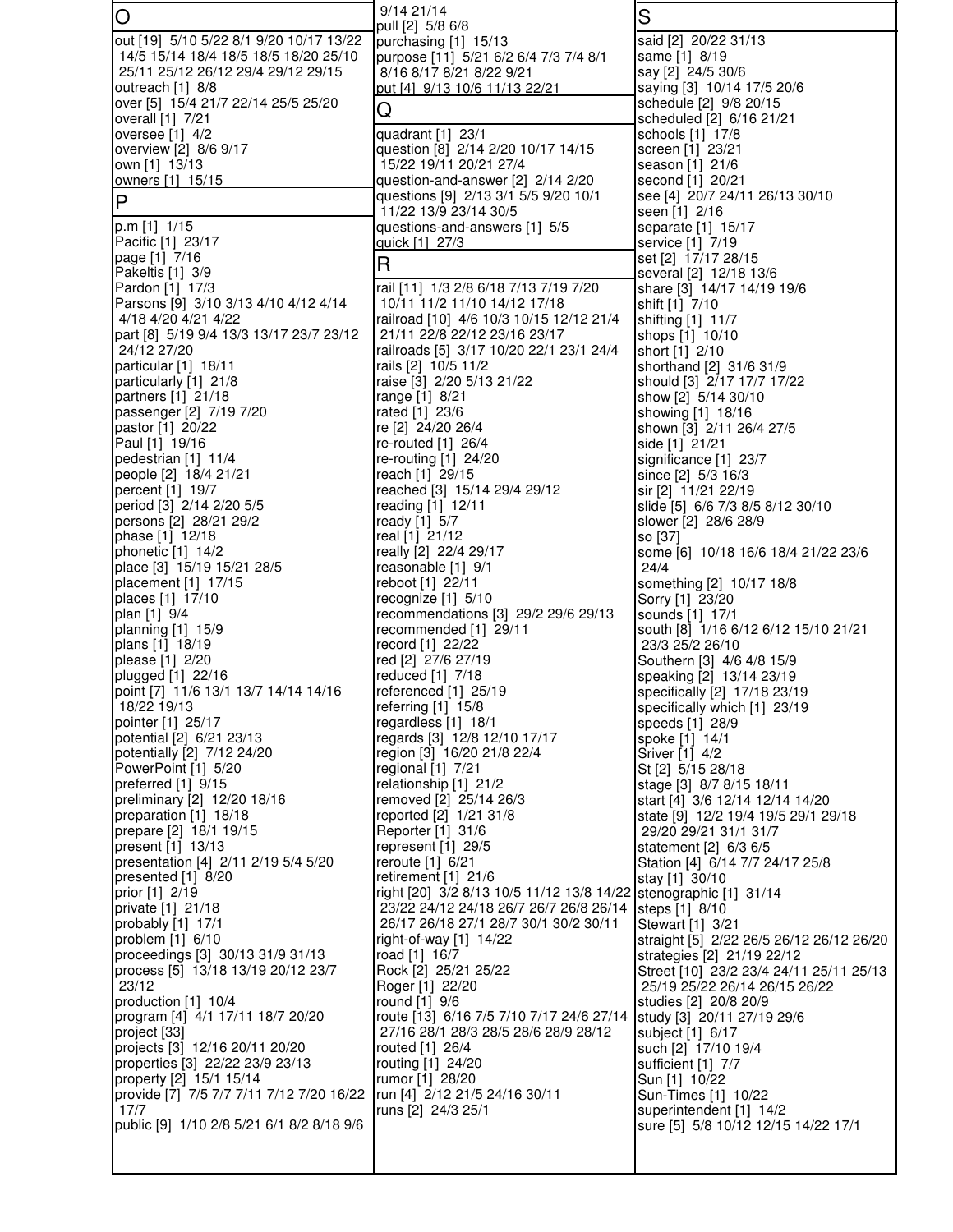| $\overline{\mathsf{S}}$                                                            | transcribed [1] 31/14                                                             | wondering [1] 27/18<br>Woodlawn [1] 23/3                                   |
|------------------------------------------------------------------------------------|-----------------------------------------------------------------------------------|----------------------------------------------------------------------------|
| surrounding [1] 17/9                                                               | transcript $[1]$ 31/12<br>transit [3] 19/22 20/15 20/17                           | word [1] 11/20                                                             |
| Τ                                                                                  | TRANSPORTATION [5] 1/2 2/6 3/8 3/22 work [5] 11/16 13/12 16/12 18/19 22/14<br>4/4 | workers [1] 21/9                                                           |
| take [2] 2/17 3/3                                                                  | travel [3] 6/16 27/8 27/10                                                        | working [3] 3/19 14/5 29/1                                                 |
| taken [1] 31/14                                                                    | tried [1] 14/4                                                                    | would [20] 3/2 9/2 9/9 9/11 12/1 12/13                                     |
| taking [3] 15/19 15/21 23/9<br>talk [1] 14/3                                       | Trotter [2] 2/4 3/7<br>true [1] 31/12                                             | 13/2 13/4 13/18 13/21 16/21 18/17<br>21/13 22/5 23/8 23/8 24/21 26/3 26/19 |
| talked [1] 18/10                                                                   | try [1] 15/15                                                                     | 28/11                                                                      |
| talking [3] 8/16 11/1 17/14                                                        | trying [2] 10/16 10/18                                                            | wouldn't [1] 26/21                                                         |
| team [2] 2/5 3/3                                                                   | turn [1] 27/8                                                                     | wrapping $[1]$ 30/4                                                        |
| tell [1] 16/5<br>terms [4] 9/17 11/9 20/7 27/18                                    | turning [1] 21/7<br>two [2] 22/22 28/16                                           | Wypychowski [1] 4/14                                                       |
| than [1] 28/11                                                                     | type [1] 9/18                                                                     | Y                                                                          |
| thank [3] 2/7 5/2 22/18                                                            | U                                                                                 | yard [3] 15/10 15/16 15/20                                                 |
| thanks [4] 13/8 30/2 30/5 30/11<br>that [107]                                      | understand [1] 17/16                                                              | yeah [2] 17/22 28/2<br>years [3] 12/18 13/6 18/12                          |
| that's [13] 5/1 7/22 8/13 9/7 9/16 16/3                                            | Union [5] 6/14 7/6 23/16 24/17 25/7                                               | Yes [12] 11/5 11/17 11/21 14/10 16/14                                      |
| 18/2 24/6 24/9 24/11 25/7 25/19 27/14                                              | unless [1] 2/16                                                                   | 19/12 22/19 24/7 26/12 27/12 27/13                                         |
| the study [1] 27/19<br>their [5] 15/9 19/6 21/18 22/11 22/12                       | up [20] 5/9 6/8 6/11 6/11 6/18 10/1 10/7                                          | 27/17                                                                      |
| them [8] 6/1 9/13 16/5 16/6 16/7 16/22                                             | 11/13 17/17 23/21 24/5 24/12 24/16<br>25/20 25/21 26/6 26/14 27/11 28/15          | yet [1] 28/15<br>you [68]                                                  |
| 24/20 26/4                                                                         | 30/4                                                                              | you'd [1] 2/18                                                             |
| themselves [2] 3/4 18/1                                                            | upper [1] 24/12                                                                   | you're [3] 13/5 13/13 17/1                                                 |
| then [22] 2/12 5/21 6/8 7/11 7/15 9/1 9/9<br>9/10 9/11 9/12 9/14 11/19 12/20 12/22 | us [1] 22/14<br>use [1] 11/4                                                      | you've [3] 2/11 2/16 30/4                                                  |
| 13/3 13/3 18/17 18/19 24/8 24/16 25/7                                              |                                                                                   | young [1] 18/3<br>your [6] 2/20 5/13 13/12 17/6 21/15                      |
| 26/5                                                                               | V                                                                                 | 22/14                                                                      |
| there [27] 6/10 6/22 9/9 9/10 11/13                                                | very [2] 18/9 18/10                                                               |                                                                            |
| 13/11 14/22 15/5 17/17 18/3 18/4 18/5<br>18/5 18/22 20/1 21/2 21/11 22/22 23/22    | view [2] 2/18 18/19<br>vote [1] 2/17                                              |                                                                            |
| 24/12 24/13 25/4 25/5 26/6 26/17 26/18                                             | W                                                                                 |                                                                            |
| 27/5                                                                               |                                                                                   |                                                                            |
| there's [4] 22/6 22/8 24/9 28/8<br>thereafter $[1]$ 2/13                           | Wabash [1] 24/11<br>Wadlington [3] 1/21 31/5 31/19                                |                                                                            |
| these [5] 16/3 23/1 23/8 23/13 29/5                                                | want [9] 6/5 6/8 14/11 16/4 16/10 18/4                                            |                                                                            |
| they [25] 12/10 12/13 12/14 15/13 15/14                                            | 20/6 30/6 30/10                                                                   |                                                                            |
| 16/5 16/8 19/4 19/6 20/6 20/6 20/6                                                 | wanted [2] 9/17 22/21                                                             |                                                                            |
| 20/11 20/19 21/5 21/7 21/8 22/3 22/10<br>23/5 23/6 25/10 25/14 26/11 28/17         | Ward [1] 22/21<br>was [17] 5/15 5/16 5/22 7/2 8/1 9/20                            |                                                                            |
| they're [3] 3/4 3/5 15/17                                                          | 10/16 10/16 10/18 10/21 11/13 12/8                                                |                                                                            |
| thing [1] 19/5                                                                     | 14/7 19/21 21/10 21/15 27/17                                                      |                                                                            |
| things [1] 22/3<br>think [4] 8/11 9/22 13/1 22/14                                  | way [1] 14/22<br>ways [1] 11/10                                                   |                                                                            |
| thinking [1] 21/12                                                                 | we [59]                                                                           |                                                                            |
| this [53]                                                                          | we'll [4] 2/22 11/20 30/3 30/11                                                   |                                                                            |
| Thompson [1] 3/16<br>those [10] 5/17 6/21 7/13 9/11 13/10                          | we're [5] 3/10 9/8 9/19 9/19 18/9<br>we've [1] 7/16                               |                                                                            |
| 14/21 17/13 20/10 21/16 30/9                                                       | week [1] 21/20                                                                    |                                                                            |
| though [1] 15/17                                                                   | welcome [1] 11/9                                                                  |                                                                            |
| thought [3] 11/14 14/7 18/6                                                        | well [18] 5/2 5/3 12/15 14/14 16/17<br>16/18 18/14 18/21 19/2 19/20 20/13         |                                                                            |
| three [1] 18/12<br>through [8] 5/5 6/18 10/7 12/18 16/18                           | 24/14 25/2 25/16 26/15 27/20 28/3 30/2                                            |                                                                            |
| 22/14 28/9 28/22                                                                   | were [5] 2/12 10/21 12/21 17/5 30/13                                              |                                                                            |
| time [7] 11/18 13/21 14/21 15/2 27/8                                               | west [1] 25/4                                                                     |                                                                            |
| 27/10 27/16<br>times [2] 6/16 10/22                                                | what [9] 7/2 9/17 9/18 15/8 17/4 17/8<br>18/2 23/5 27/9                           |                                                                            |
| together $[1]$ 9/13                                                                | when [4] 7/11 12/13 20/5 23/15                                                    |                                                                            |
| told [1] 14/3                                                                      | where [10] 8/6 14/16 15/13 19/14 20/11                                            |                                                                            |
| tomorrow [1] 8/19<br>tonight [3] 5/22 8/18 30/3                                    | 21/6 22/6 22/7 23/1 24/11<br>which [11] 12/19 18/15 21/20 22/6 22/6               |                                                                            |
| Tony [3] 3/9 5/6 28/4                                                              | 23/6 23/19 24/5 24/5 24/21 30/13                                                  |                                                                            |
| too [2] 13/14 29/14                                                                | who [2] 5/11 21/17                                                                |                                                                            |
| track [1] 20/7<br>tracks [2] 10/7 14/13                                            | who'd [1] 30/9<br>whole [1] 19/9                                                  |                                                                            |
| traffic [1] 7/21                                                                   | why [1] 21/10                                                                     |                                                                            |
| trails [7] 10/11 10/15 10/18 10/19 11/2                                            | will [11] 12/10 12/13 13/11 14/11 19/5                                            |                                                                            |
| 11/3 11/14<br>train [1] 25/22                                                      | 20/10 21/7 21/7 21/8 21/16 23/12<br>wiped [2] 25/11 25/12                         |                                                                            |
| trains [14] 6/11 6/21 7/5 7/8 7/10 7/14                                            | wiping [1] 25/10                                                                  |                                                                            |
| 10/9 10/9 11/8 24/16 25/18 25/20 26/2                                              | within [1] 17/8                                                                   |                                                                            |
| 26/10                                                                              | without [2] 15/19 15/20                                                           |                                                                            |
|                                                                                    |                                                                                   |                                                                            |
|                                                                                    |                                                                                   |                                                                            |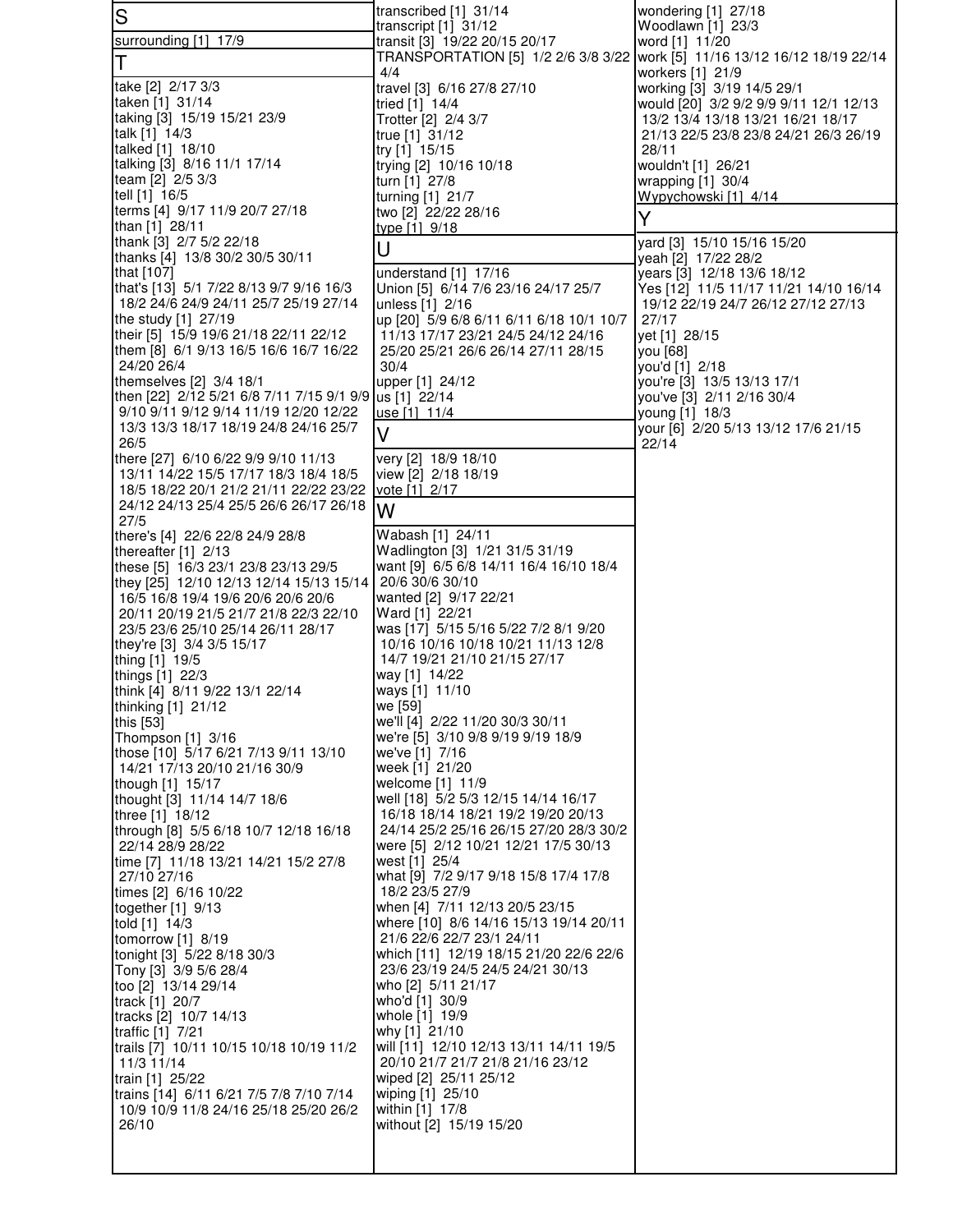

1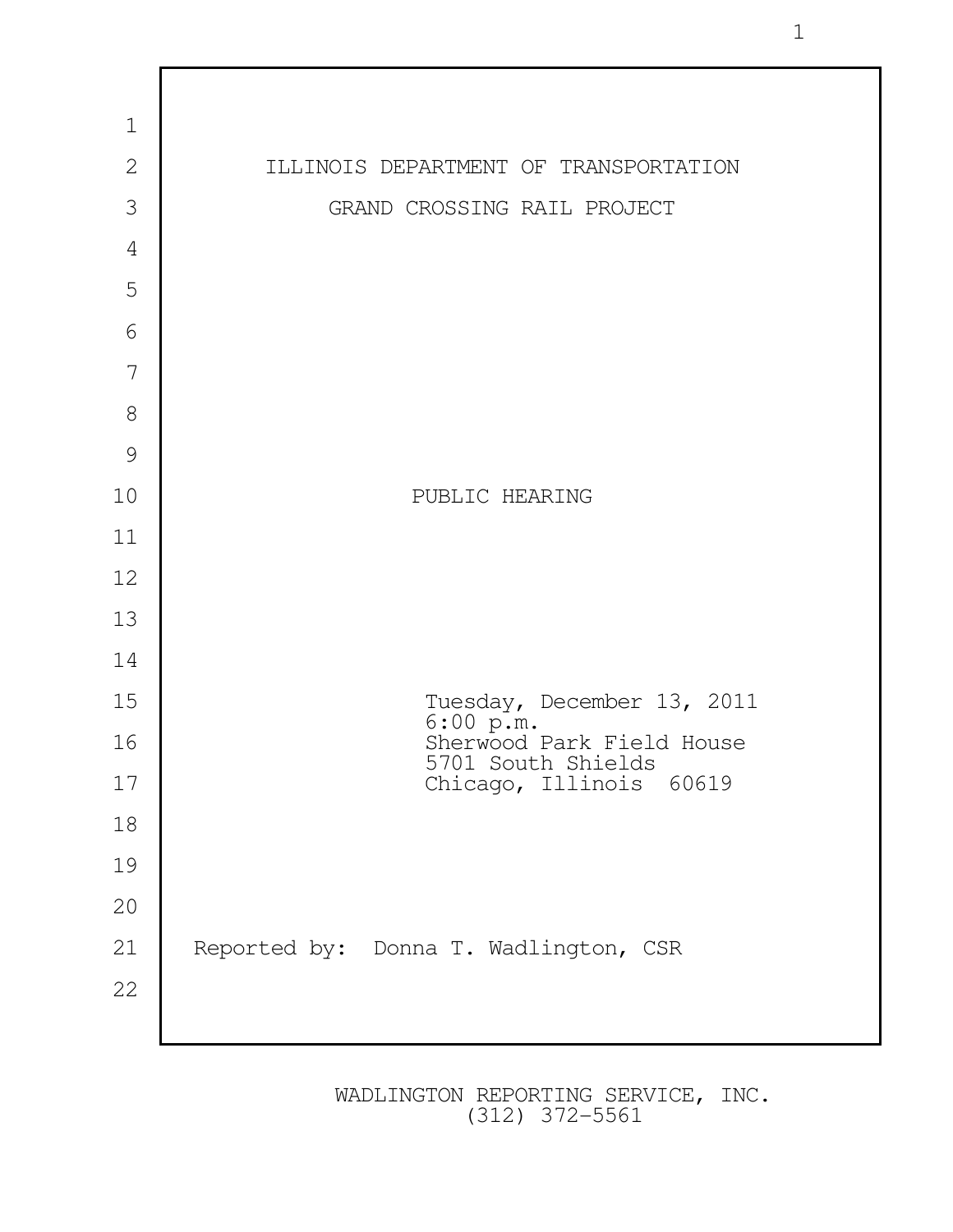| $\mathbf 1$  | PROCEEDINGS                                      |
|--------------|--------------------------------------------------|
| $\mathbf{2}$ | MS. TROTTER: Good evening and thank              |
| 3            | you for coming. This is the first public         |
| 4            | meeting for the Grand Crossing Rail Project for  |
| 5            | the CREATE program.                              |
| 6            | And I'm Jakita Trotter with                      |
| 7            | the Illinois Department of Transportation and    |
| 8            | one of the project team members.                 |
| 9            | And I would usually at this                      |
| 10           | time acknowledge any of the elected officials or |
| 11           | distinguished guests that we have in our         |
| 12           | audience, but I see only you guys, the           |
| 13           | distinguished guests, are here to hear more      |
| 14           | about the project.                               |
| 15           | Right now I will take a moment                   |
| 16           | and introduce some of the team members --        |
| 17           | project team members that are here with us this  |
| 18           | evening. I'm Jakita Trotter.                     |
| 19           | MR. PAKELTIS: I'm Tony Pakeltis. I'M             |
| 20           | with Parsons. It's an engineering firm. We are   |
| 21           | a consultant to IDOT on this project.            |
| 22           | MS. WYPYCHOWSKI: Hi. Margarite                   |
|              |                                                  |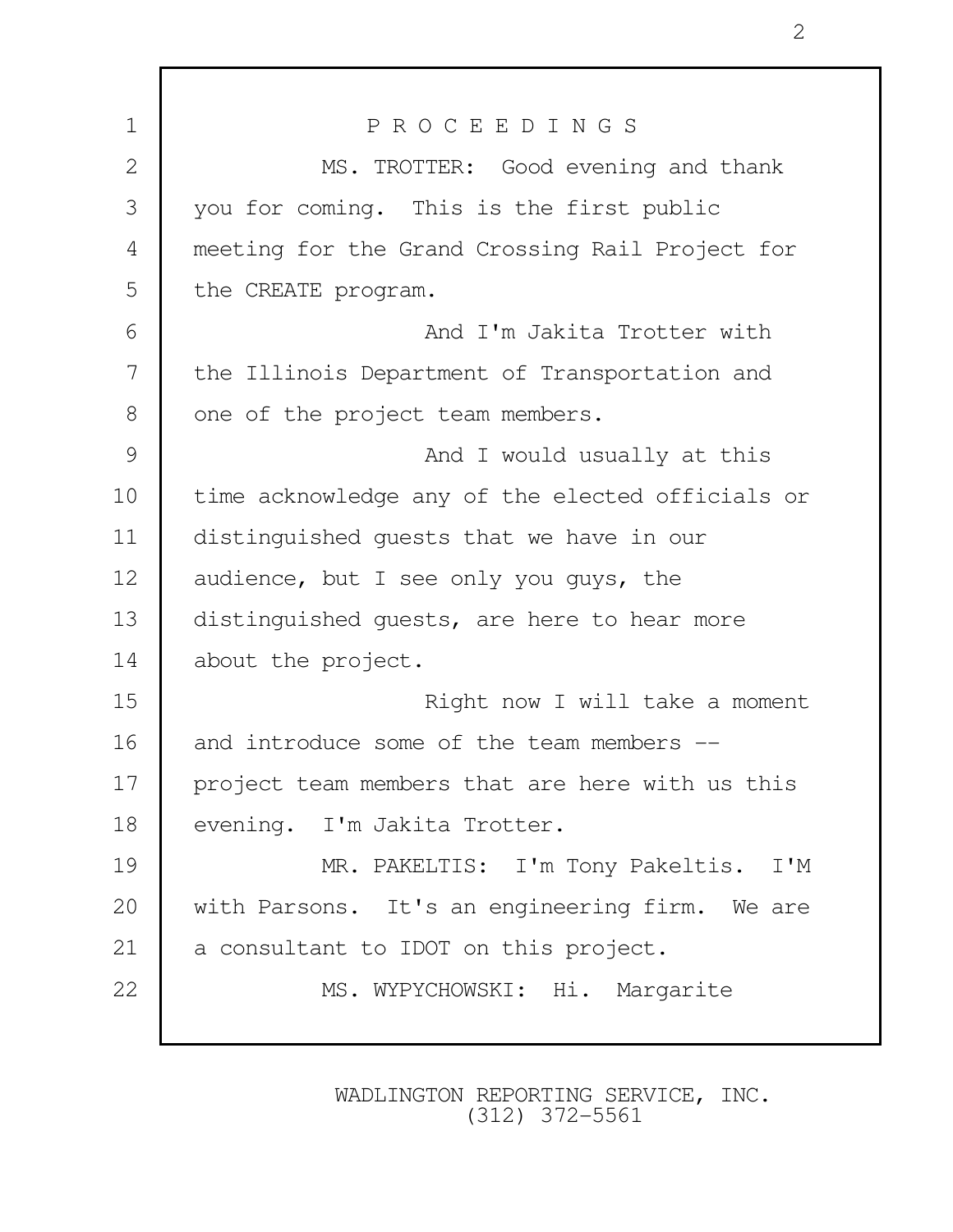1 | Wypychowski, a consultant to Parsons. 2 | MS. MENTOR: Hi. Ambar Mentor, also a 3 consultant to Parsons. 4 MR. MOORE: I'm Craig Moore with 5 Parsons. 6 MR. BUSALACCHI: Nicholas Busalacchi, 7 a consultant with IDOT. 8 | MS. STEWART: I'm Danielle Stewart, 9 the IDOT Acting CREATE program manager. 10 MS. FEDERICO: I'm Elizabeth Federico 11 with Parsons. 12 MR. ALLEN: I'm Chuck Allen with 13 Norfolk Southern. 14 MR. SRIVER: Jeff Sriver with the City 15 of Chicago, Department of Transportation. 16 MR. SMITH: Herbert Smith with Norfolk 17 Southern Railroad. 18 MR. THOMPSON: William Thompson with 19 Amtrak. 20 MR. KUSKEY: Eric Kuskey (phonetic) 21 With Parsons. 22 MR. AYUSO: Manuel Ayuso with Parsons.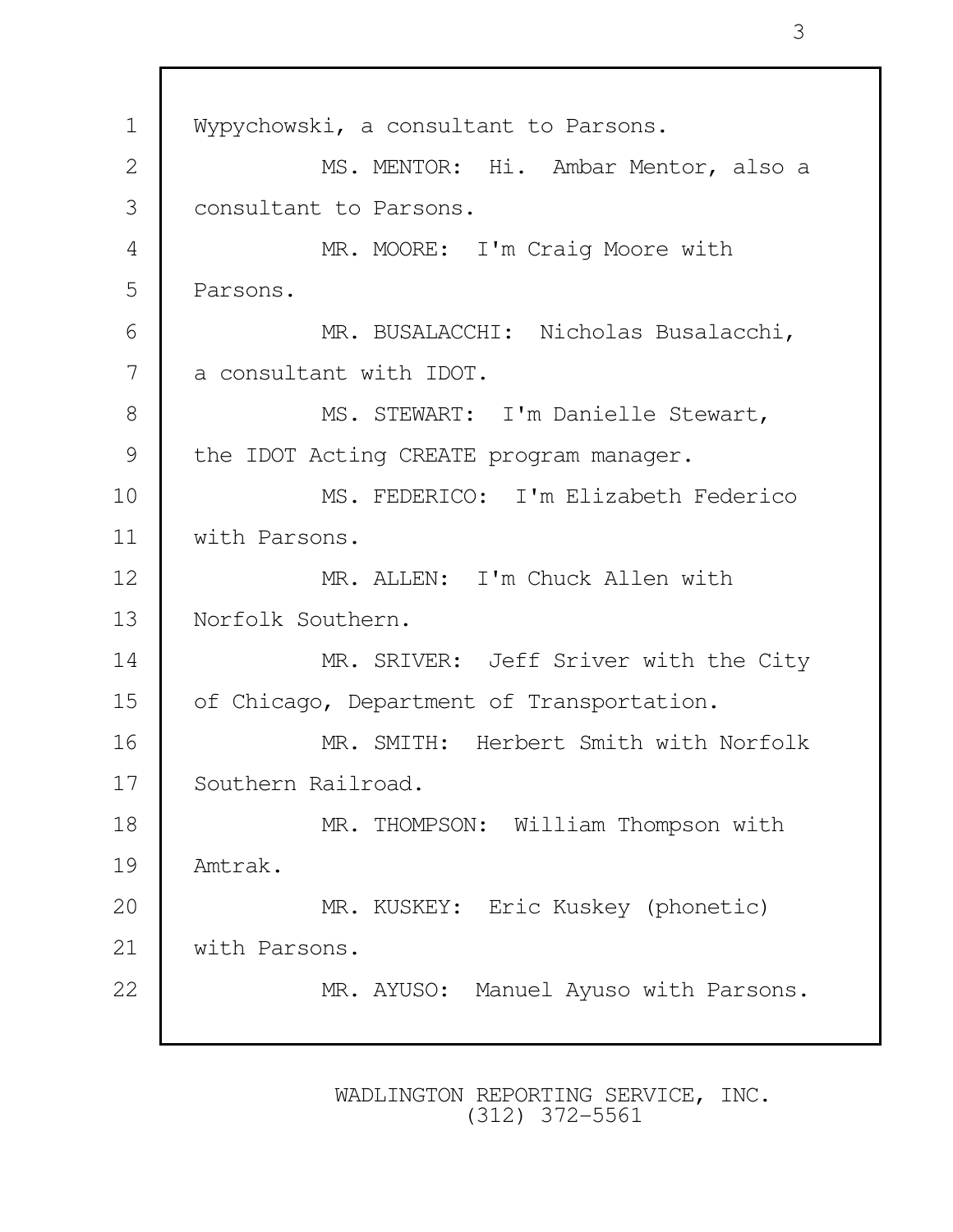1 **MR. McCANN:** Davin McCann and Ron 2 Deverman with HNTV for work with IDOT. 3 MS. CORNELIUS: Terri Cornelius, 4 consultant with Parsons. 5 MR. DRUDING: Josh Druding, also a 6 **consultant with Parsons.** 7 MR. McNUCKLE: Brian McNuckle, 8 consultant with Parsons. 9 MS. TROTTER: I know you're saying, 10 qees, there's a lot of us. Well, this is --11 CREATE is a big program, a very big program, and 12 this project is only one of 70, you know, that 13 exists within the CREATE program. 14 But you're here tonight to get 15 some background on the project, you know, the 16 environmental impact statement process, and Tony 17 is going to do the honors of providing you with 18 that information. And afterwards, you know, 19 we're -- it will be a question and answer. So 20 any questions that you may have, you know, will 21 be responded to by the appropriate project 22 member.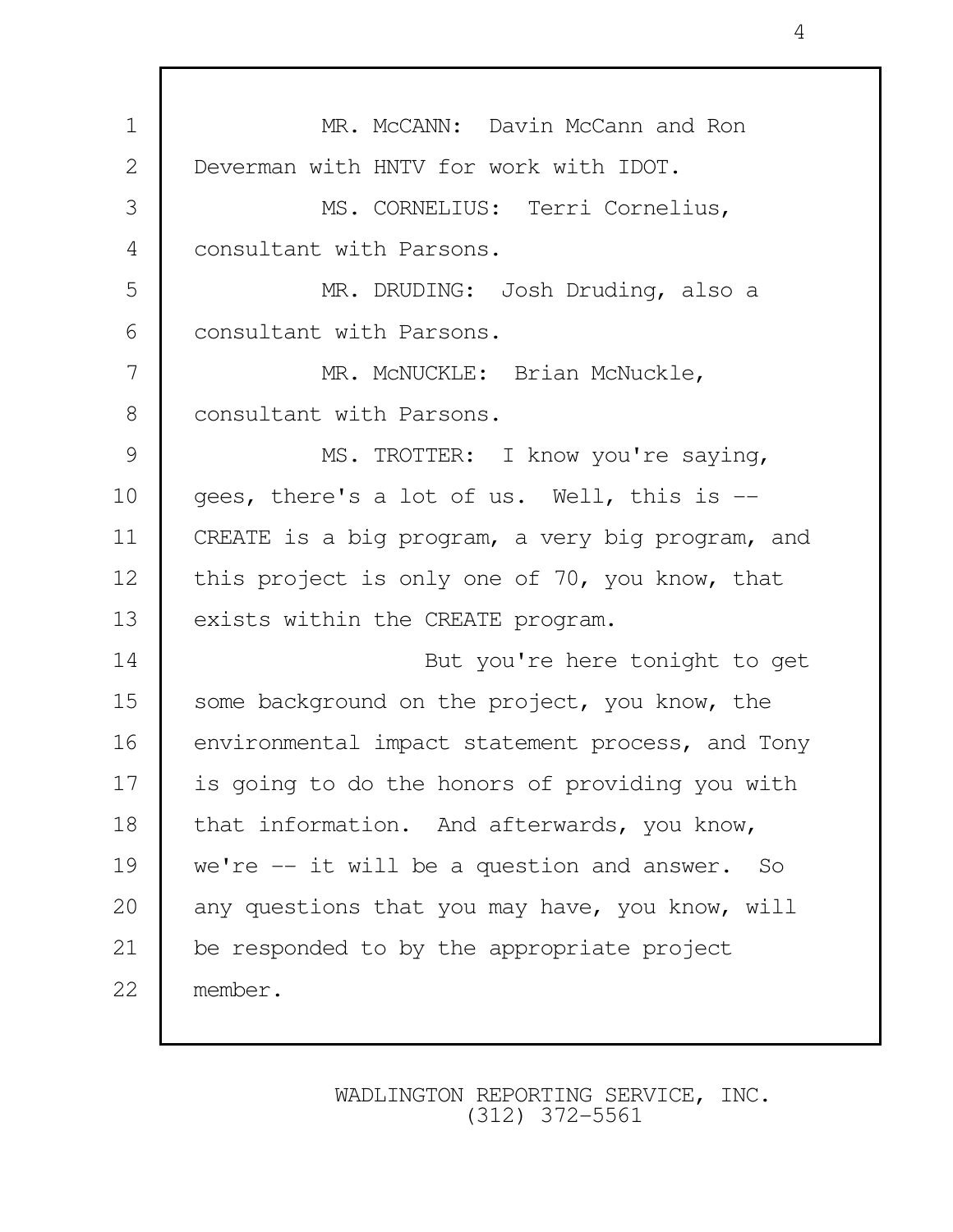| $\mathbf 1$  | So you should have received a                    |
|--------------|--------------------------------------------------|
| $\mathbf{2}$ | index card. If you jot questions down that you   |
| 3            | have, they will be collected and also compiled   |
| 4            | and responded to.                                |
| 5            | Okay? Thank you. And thanks                      |
| 6            | to the Chicago Park District for use of their    |
| 7            | space this evening.                              |
| 8            | MR. PAKELTIS: Hi. As I mentioned,                |
| 9            | I'm Tony Pakeltis. I'm with Parsons, and I       |
| 10           | really just want to -- we've had the             |
| 11           | presentation running here throughout the night.  |
| 12           | We are not going to rerun it now, since I think  |
| 13           | everyone here has already seen it. Afterwards    |
| 14           | if someone wants to see that, we can run it      |
| 15           | again.                                           |
| 16           | just want to do -- provide<br>I.                 |
| 17           | just a brief overview of kind of what our -- you |
| 18           | know, what the project is and what our purpose   |
| 19           | is here tonight.                                 |
| 20           | MS. TROTTER: Excuse me, Tony.                    |
| 21           | I just wanted to check if                        |
| 22           | anyone would like to have -- need an index card, |
|              |                                                  |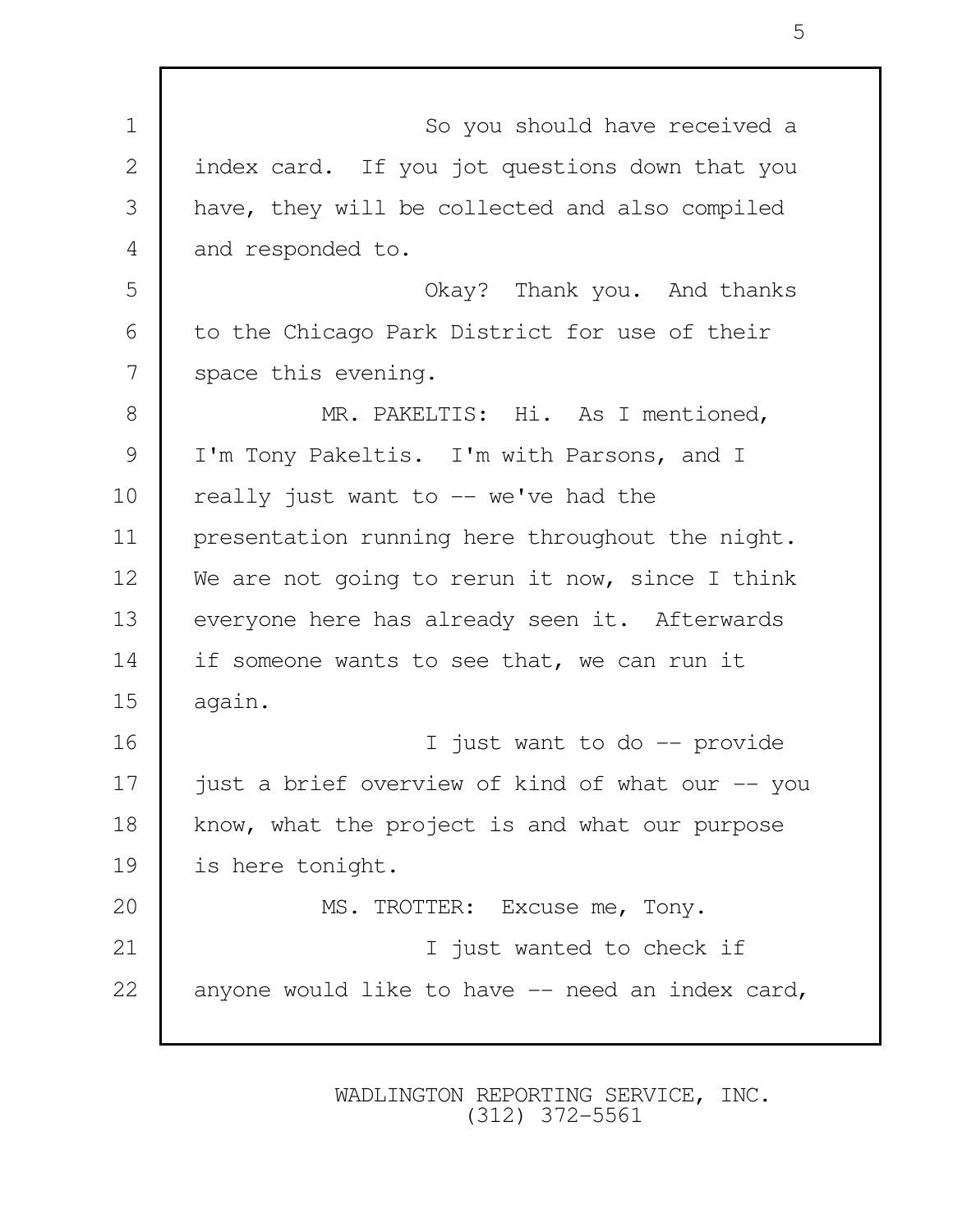1 pencil or -- no. Okay. You have one. You need  $2 \mid$  one. 3 AUDIENCE MEMBER: Pencil. 4 MS. TROTTER: You need one. Okay. 5 I'm sorry. 6 MR. PAKELTIS: So the project that we 7 are working on, the Grand Crossing Rail Project, 8 is focused on looking at the current Amtrak 9 | route, which runs up along the Canadian National 10 | Railway and into Union Station. 11 | And up here at the north that 12 | route is required to -- trains on that route are 13 required to meet this backup maneuver, which 14 Slows those trains down, and it's also along 15 that route there is additional congestion that 16 those trains have to experience. 17 So as part of the project, we 18 are looking at potentially rerouting those 19 Amtrak trains onto the Norfolk Southern line 20 here, which runs along the Chicago Skyway and 21 | then up north into Union Station. There's 22 currently Amtrak trains to and from the east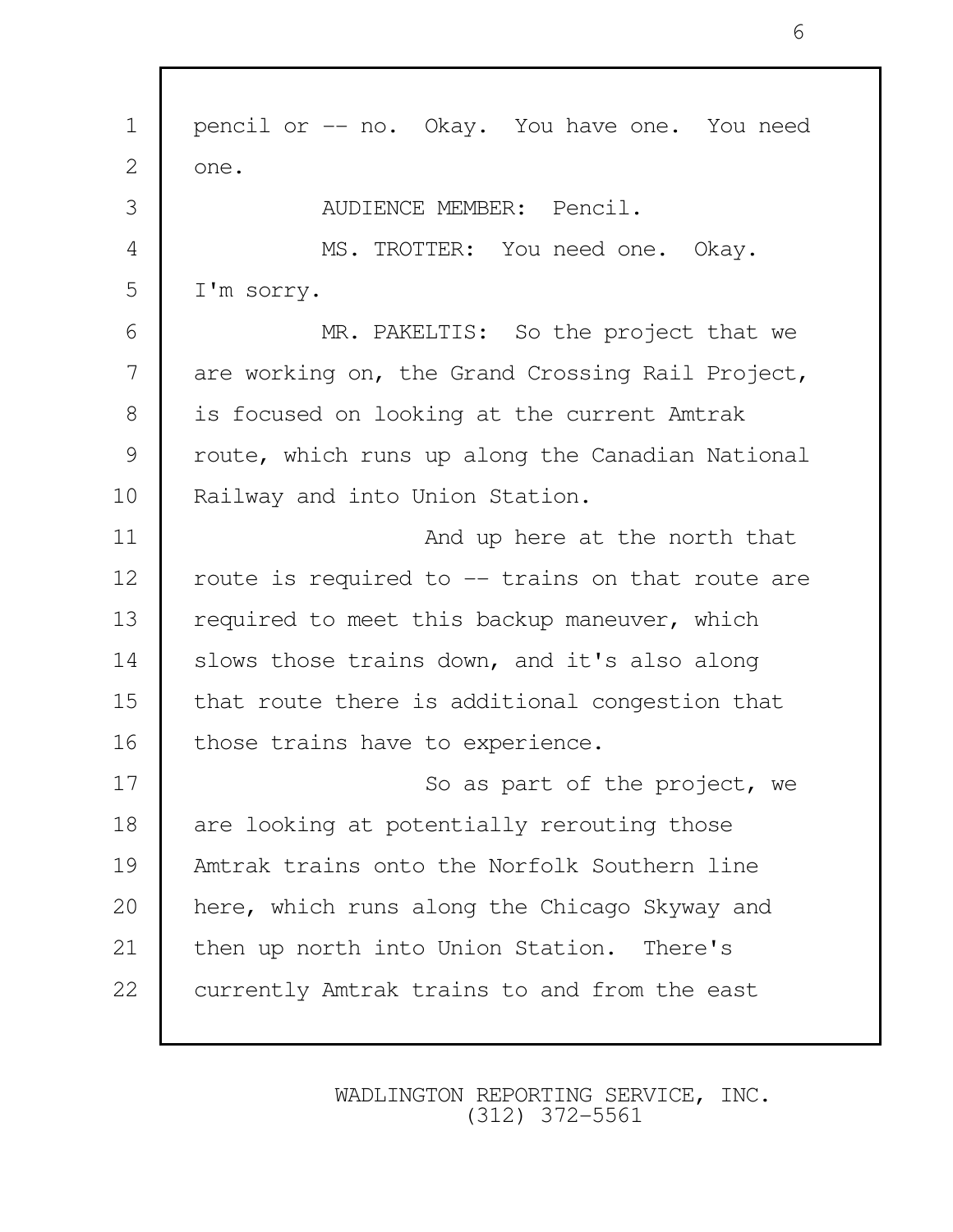| $\mathbf 1$   | that operate on this line and in and out of      |
|---------------|--------------------------------------------------|
| $\mathbf{2}$  | Union Station.                                   |
| 3             | Our problem statement which                      |
| 4             | is -- you know, we are up with our starting      |
| 5             | point for this project. What is the problem      |
| 6             | that we are trying to address.                   |
| 7             | And, again, it's this                            |
| $8\,$         | inefficient Amtrak route. All the trains must    |
| $\mathcal{G}$ | back into Union Station. It lengthens the        |
| 10            | schedule by 19 minutes. It ties up other lines.  |
| 11            | Amtrak trains are subject to                     |
| 12            | delay of the 16th Street interlocking. That is   |
| 13            | up into the northern portion of that corridor.   |
| 14            | That affects the Amtrak's on-time performance    |
| 15            | and it contributes to congestion.                |
| 16            | And then additional issues                       |
| 17            | with the project are Canadian National, which    |
| 18            | owns that line that Amtrak operates on, they may |
| 19            | discontinue use of that line. There's limited    |
| 20            | number of options into Union Station from the    |
| 21            | south, and then shifting -- shift these Amtrak   |
| 22            | trains onto another route, that route may        |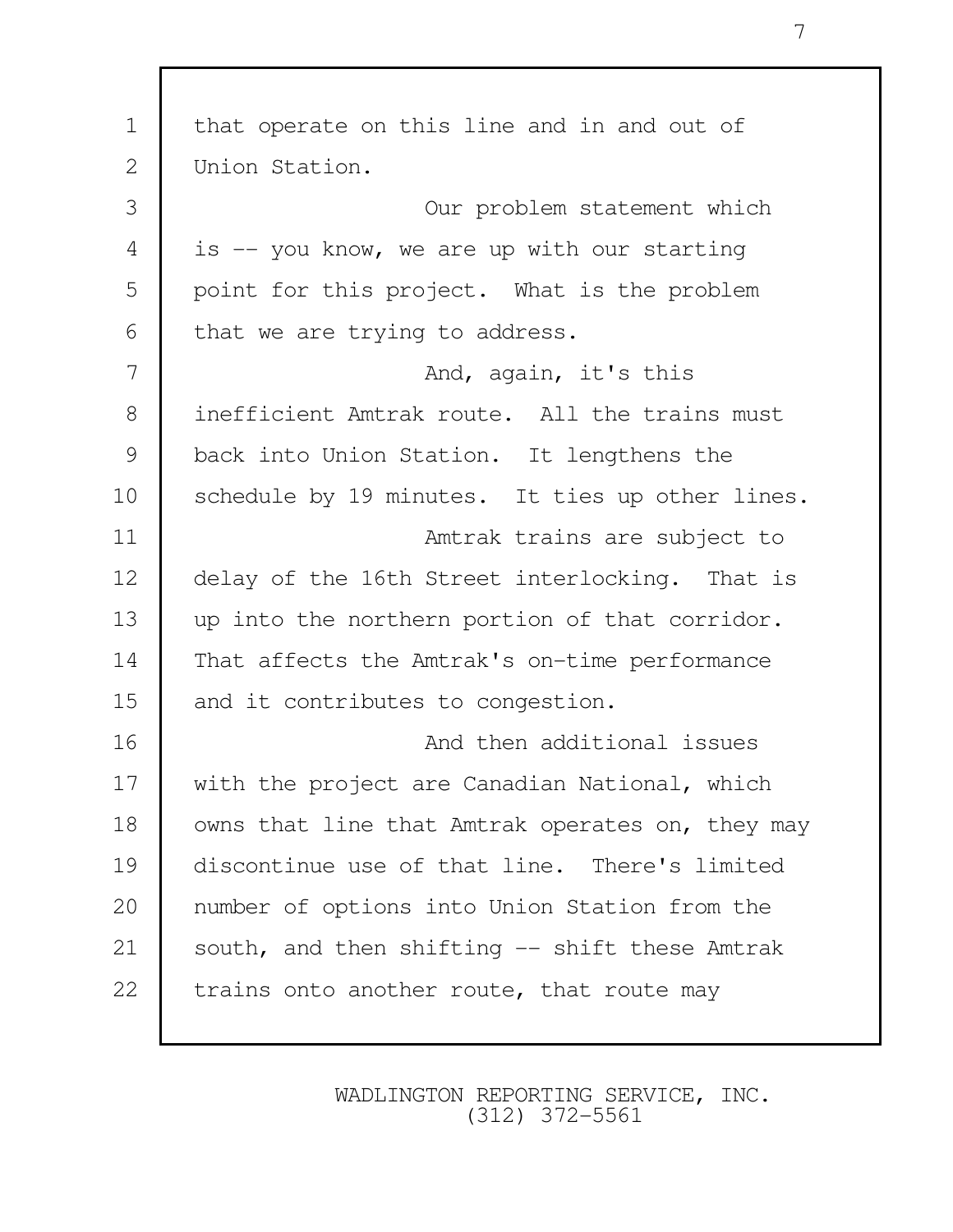1 already be congested and additional improvements 2 might be needed to accommodate those Amtrak 3 trains. 4 So our project purpose and

5 need, which is really the focus of this meeting, 6 and we want to get your feedback on that, our 7 project purpose is to provide a new, direct 8 T route for Amtrak trains from New Orleans and 9 Carbondale into Chicago Union Station and to 10 provide sufficient mainline capacity to 11 | accommodate Amtrak and freight trains.

12 The needs that we are trying 13 to address are improved Amtrak route efficiency, 14 reduce congestion and delays and adequate 15 capacity to accommodate these trains.

16 **As part of our project, we** 17 have met in November -- we formed community 18 advisory groups, and we met in November at St. 19 Bernard Hospital, another time at the Grand 20 Crossing Library. We met with people from the 21 community, community leaders, you know, to 22 discuss issues in the neighborhood, to talk

> WADLINGTON REPORTING SERVICE, INC. (312) 372-5561

8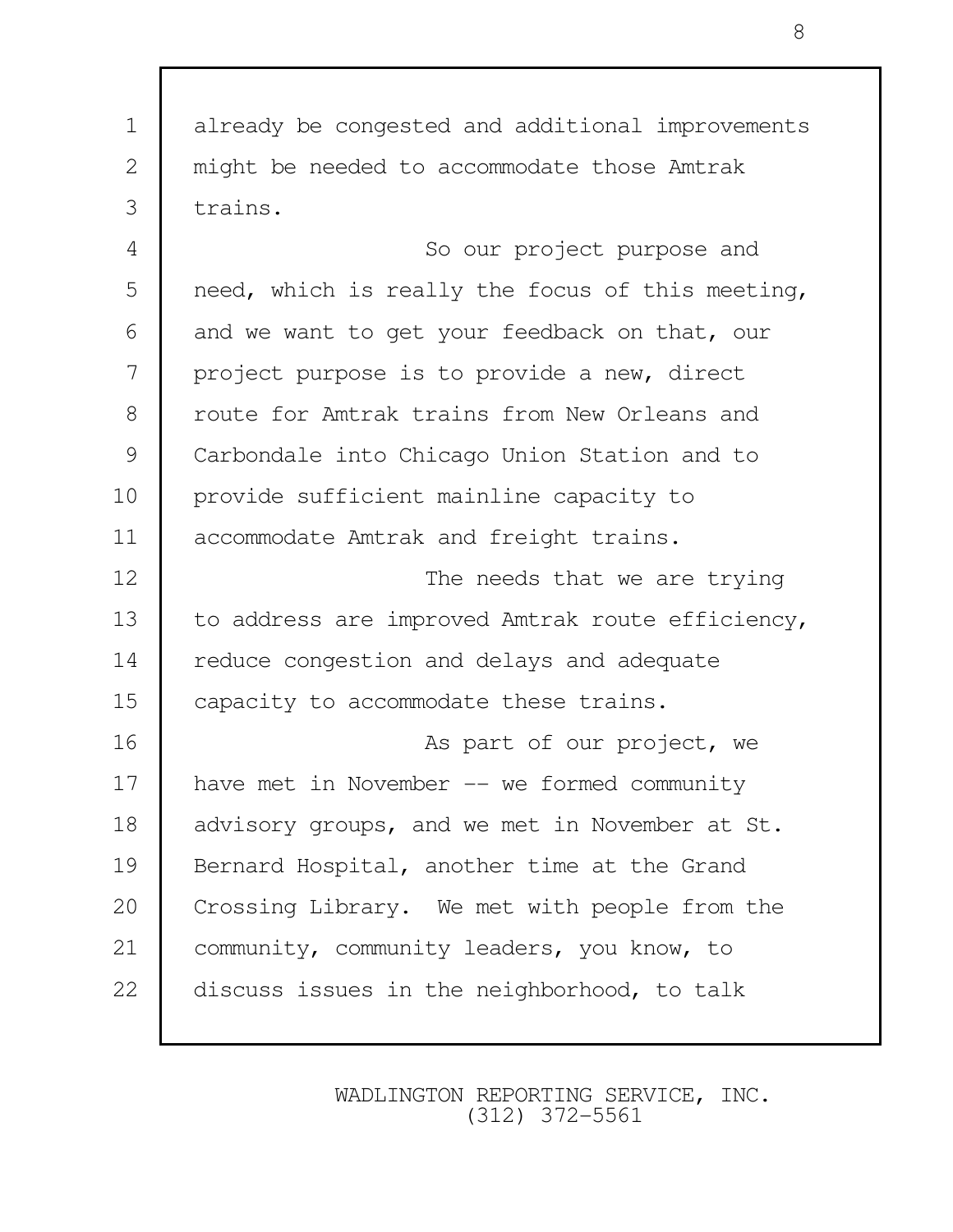| $\mathbf 1$    | about the problem statement and to get feedback  |
|----------------|--------------------------------------------------|
| $\mathbf{2}$   | on that. And some of the feedback is on some of  |
| 3              | the presentation material that we have provided  |
| $\overline{4}$ | tonight.                                         |
| 5              | And then I am just going to                      |
| 6              | briefly go over where we are in our process, and |
| 7              | then we can answer any questions that you may    |
| 8              | have.                                            |
| $\mathcal{G}$  | So we are $-$ what we are doing                  |
| 10             | is called an environmental impact statement.     |
| 11             | That we anticipate to take about two-and-a-half  |
| 12             | years to complete. And it's the first phase to   |
| 13             | move forward with a project of this nature.      |
| 14             | At the end of our project,                       |
| 15             | we'll have what's called a record of decision,   |
| 16             | and from there if the funding is available, the  |
| 17             | project could move to final design where         |
| 18             | construction plans would be prepared and then    |
| 19             | from there the project would be put out to bid   |
| 20             | and construction can start.                      |
| 21             | So this is similar to a board                    |
| 22             | we have here in the gymnasium. We are currently  |
|                |                                                  |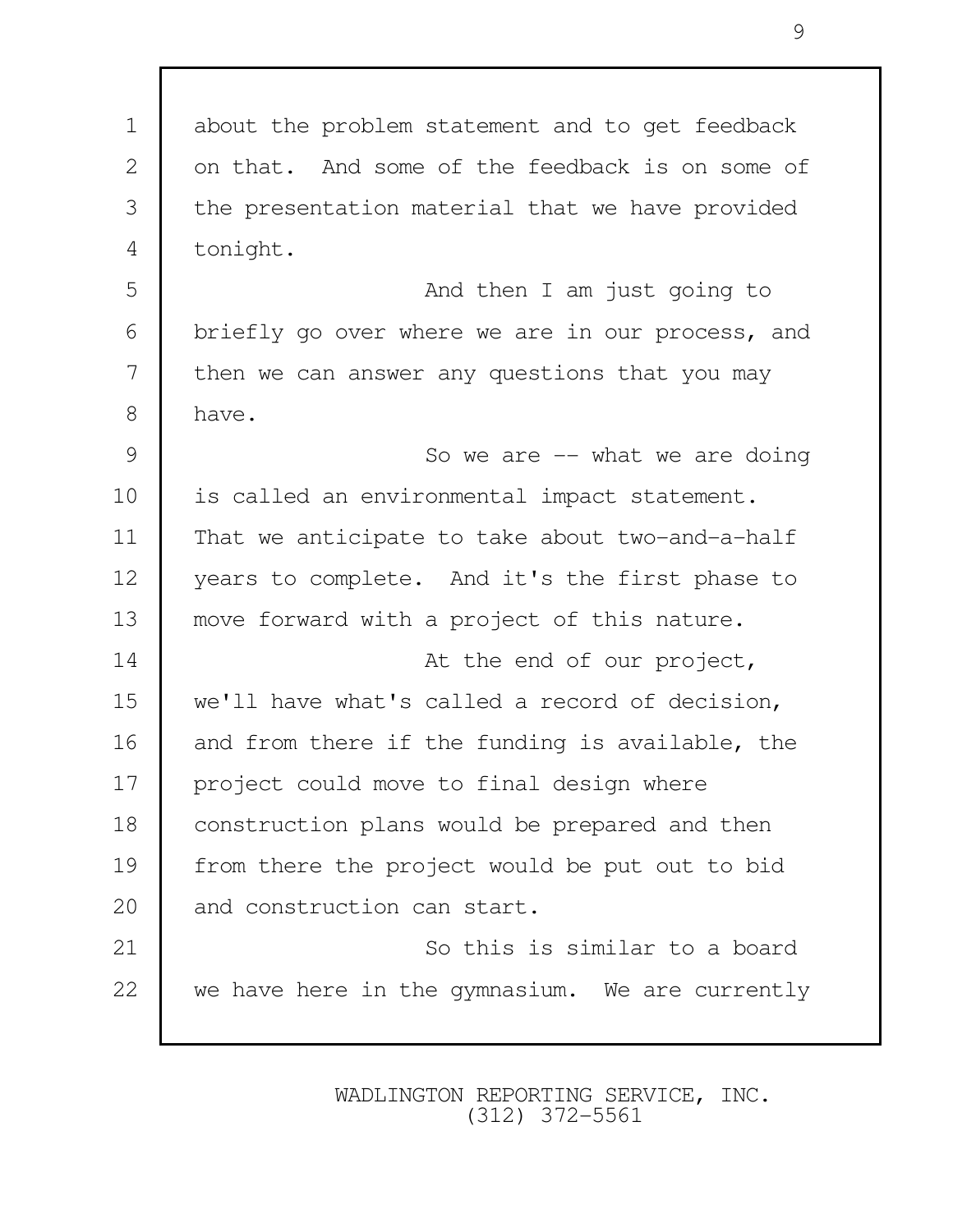1 at step two; draft purpose and need prepared. 2 Public input gathered at tonight's meeting. 3 So we have got laid out here a 4 seven-step process. It started earlier in the 5 year with just a notice of intent, which was an 6 announcement that we were going to prepare an 7 environmental impact statement. And now we are 8 at the point where we have prepared a purpose 9 and needs statement. And we want to get 10 Feedback on that. 11 **From there, after this** 12 meeting, we will take that feedback and finalize 13 the purpose and needs statement and then develop 14 a range of alternatives aimed at addressing that 15 purpose and need. 16 **And then after we've developed** 17 those alternatives, we are going to come back. 18 We are going to come back to the community 19 advisory group members. We are going to come 20 back with another public meeting and present 21 that information again where you will see what 22 types of improvements we may be looking at to

> WADLINGTON REPORTING SERVICE, INC. (312) 372-5561

10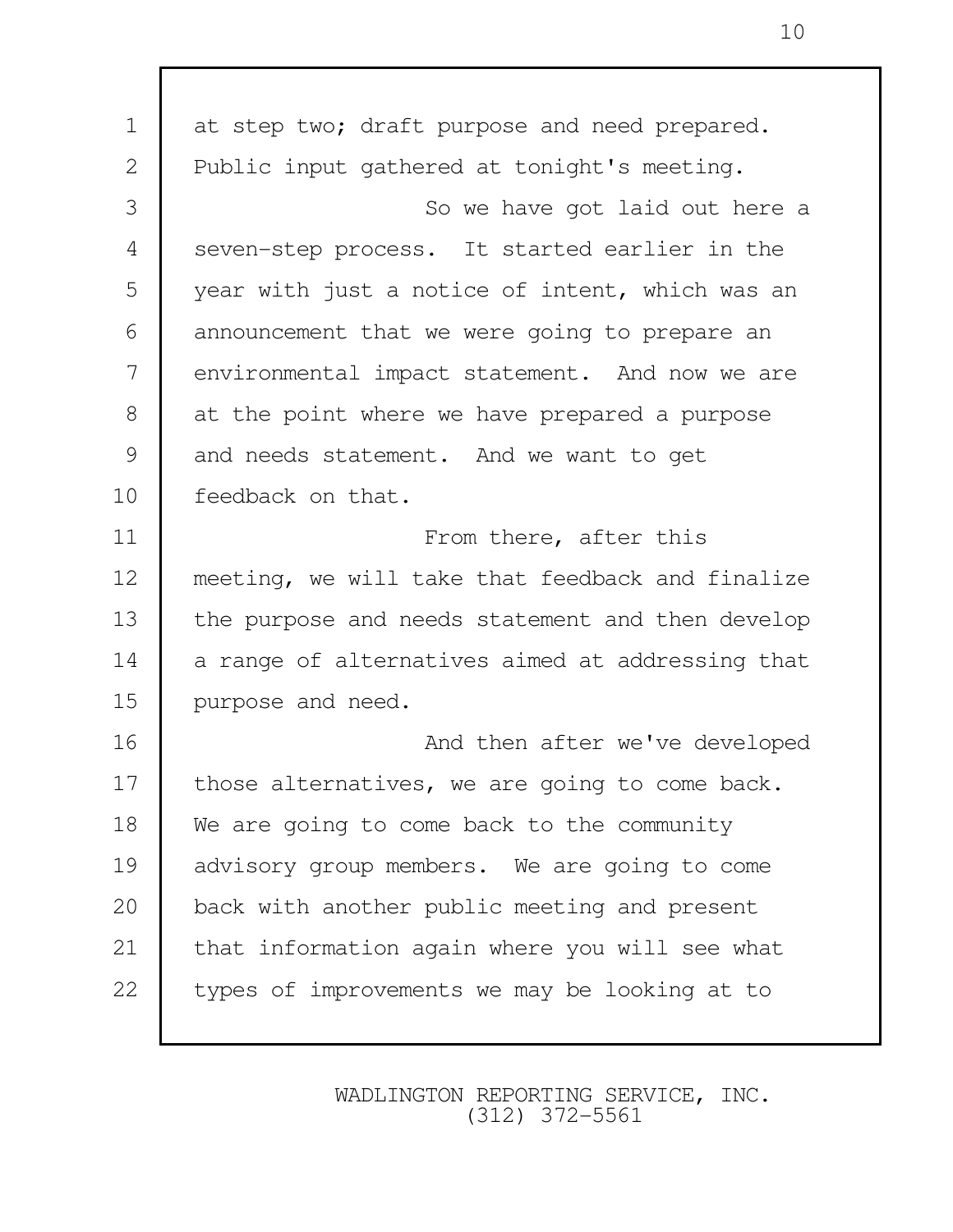| $\mathbf 1$    | address this problem.                            |
|----------------|--------------------------------------------------|
| 2              | Then after that meeting, we'll                   |
| 3              | evaluate those alternatives in full detail and   |
| $\overline{4}$ | document them in the environmental impact        |
| 5              | statement.                                       |
| 6              | Ultimately, we hope to have a                    |
| 7              | preferred alternative identified in that EIS.    |
| $8\,$          | We'll come back and talk about the impact that   |
| $\mathcal{G}$  | we anticipate and discuss those at a public      |
| 10             | hearing. And then ultimately again end with      |
| 11             | this record of decision which completes the EIS  |
| 12             | process, and we are currently targeting early    |
| 13             | 2014 for that completion.                        |
| 14             | So on this bar schedule here                     |
| 15             | at the bottom of the page, we show $-$ here we   |
| 16             | are now with public meetings about the purpose   |
| 17             | and need. We hope to be back in the spring with  |
| 18             | public meetings about the alternatives, and then |
| 19             | from there we will evaluate the alternatives,    |
| 20             | finalize the EIS, and then come back with the    |
| 21             | public hearings.                                 |
| 22             | So I have one card that was                      |
|                |                                                  |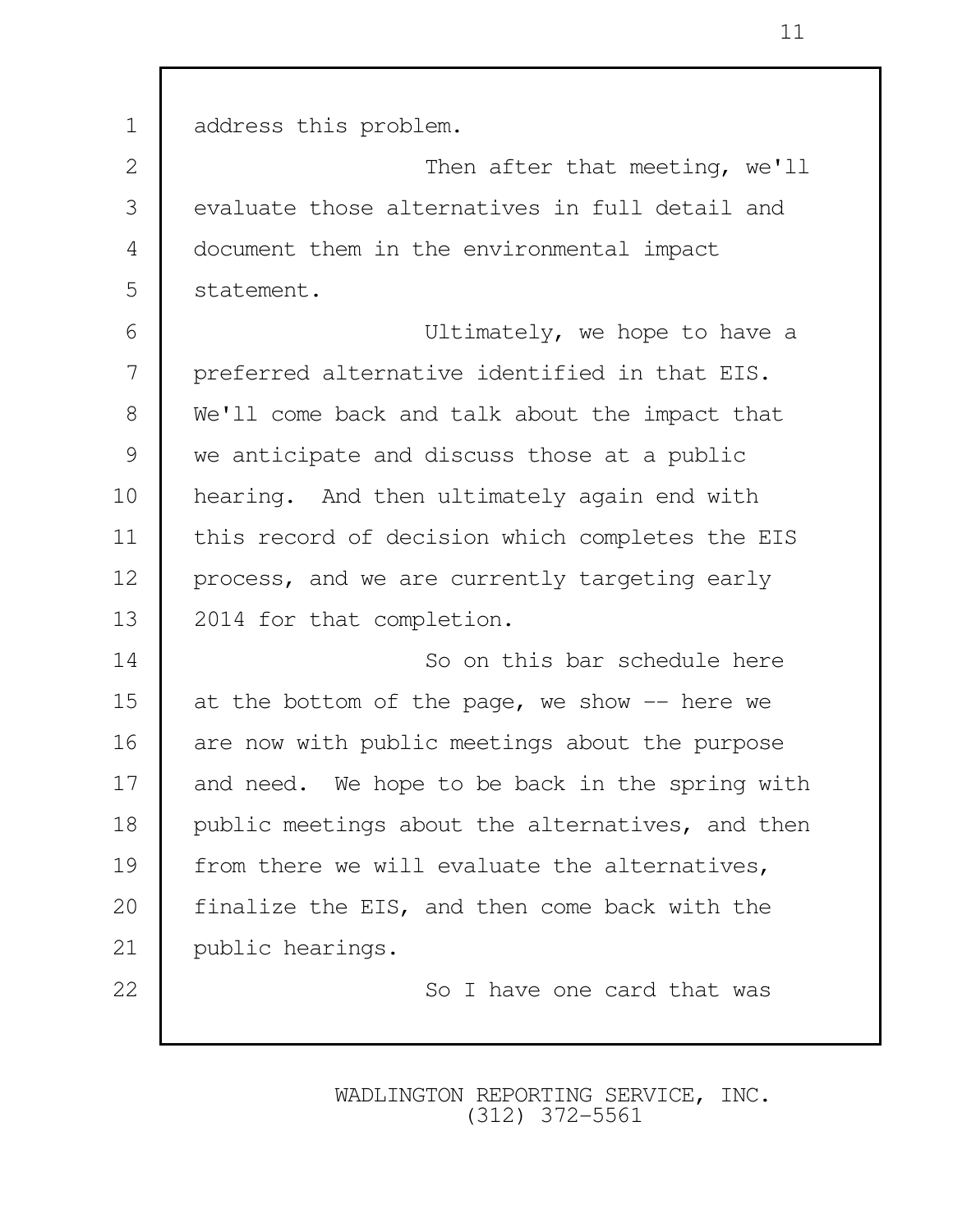| submitted earlier with questions. Did anyone     |
|--------------------------------------------------|
| else submit any cards at this time?              |
| Let me pull this out. The                        |
| first question is when will employment start.    |
| And, again, I have laid out                      |
| the schedule, and in terms of construction and   |
| any jobs related to construction, we are looking |
| at several years down the road. And that,        |
| again, is if funding is ultimately available.    |
| So if we finish our project in                   |
| early 2014, then you look to go to final design  |
| and put the project out to bid. You're looking   |
| at 2015, 2016 for construction.                  |
| Another question I have, what                    |
| qualifications will they need. Again, we are     |
| part of -- we are doing the engineering work     |
| here, and the construction process is different. |
| I don't have -- I personally don't have any      |
| details on the requirements of contractors, but  |
| that information, I think, can be obtained from  |
| IDOT, but I don't have specifics on that         |
| tonight.                                         |
|                                                  |

12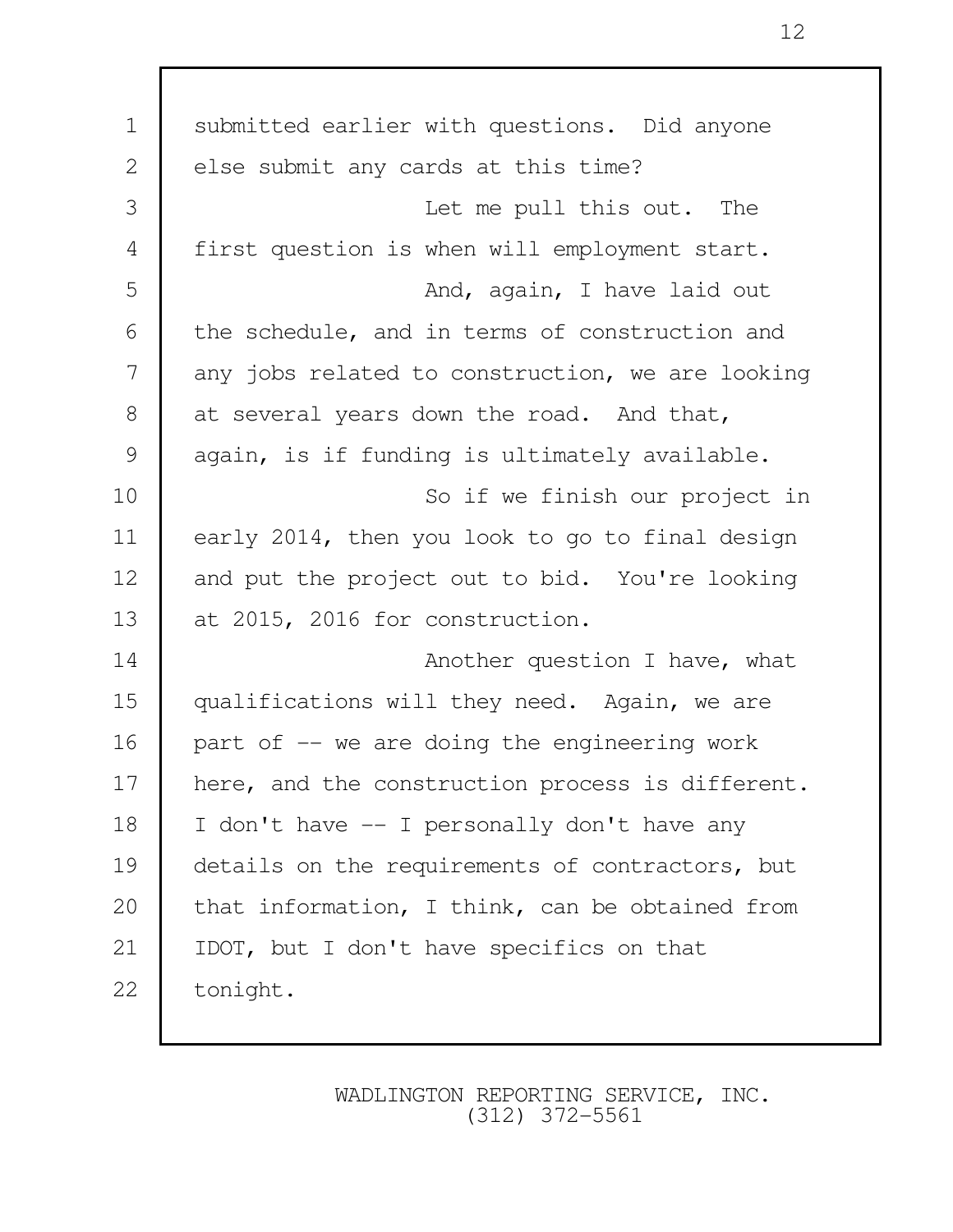1 MS. STEWART: That will become 2 available as we move further into the process. 3 We are not at the point to be giving out that 4 information. Much less, we don't have funding 5 to do the next phase into the project at this 6 point. 7 MR. PAKELTIS: And then the last 8 statement here, more of a comment, another one 9 of my concerns is safety, public -- and public 10 | transportation. 11 **I** So as part of our project, we 12 will, again, look at a number of issues as part 13 of the EIS. You know, we will consider safety 14 certainly as part of our -- any designs that we 15 do. We will meet current design standards to 16 provide a safe transportation system, and we'll 17 also look at potential affects to the surface 18 transportation network, how that project may 19 affect local circulation. Yes. 20 **AUDIENCE MEMBER:** As far as -- I'm in 21 the surrounding areas, not as affected. 22 **As far as the noise goes, what**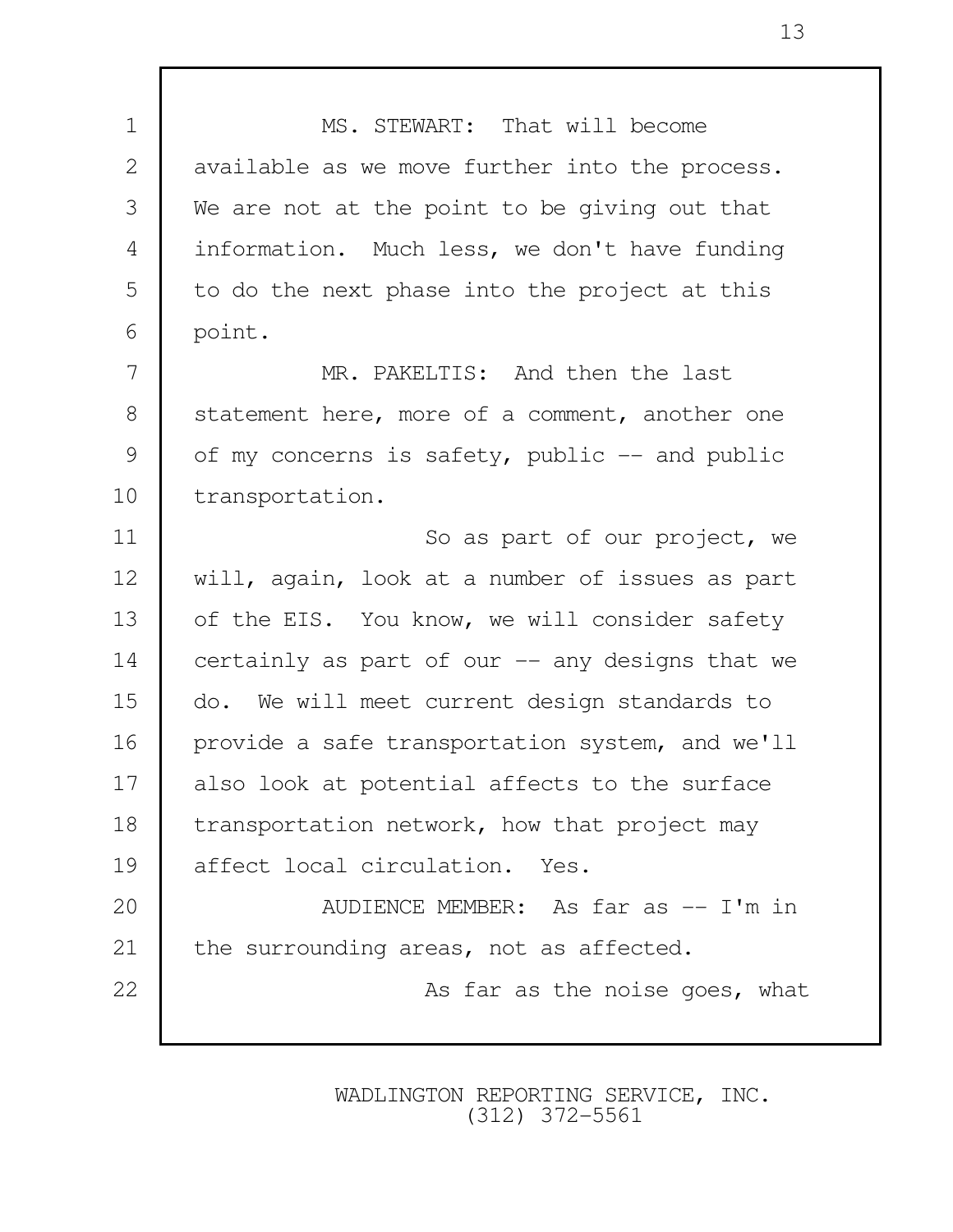| $\mathbf 1$    | have you previously done to avoid so much noise  |
|----------------|--------------------------------------------------|
| 2              | with the trains and especially in them changing  |
| 3              | or whatever in an area?                          |
| $\overline{4}$ | MR. PAKELTIS: Well, we are doing a               |
| 5              | study to look at these improvements. As part of  |
| 6              | our study, we'll evaluate potential noise        |
| 7              | impacts associated with the rerouting of trains. |
| $8\,$          | In terms of railroad                             |
| $\mathcal{G}$  | operations, I personally can't speak to that, as |
| 10             | I don't work for the railroad.                   |
| 11             | AUDIENCE MEMBER: The other studies               |
| 12             | I'm sure you've done -- maybe not you, but       |
| 13             | railroads or what have you. What are they --     |
| 14             | for a block or two from that site, what do they  |
| 15             | do?                                              |
| 16             | MR. PAKELTIS: Well, you know, I don't            |
| 17             | know how it's going to end up in terms of the    |
| 18             | impact and what type of mitigation might be      |
| 19             | required. If there are impacts, we would look    |
| 20             | at potential noise mitigation, which could be in |
| 21             | the form of a barrier. But at this point we      |
| 22             | don't have enough detail to be able to say       |
|                |                                                  |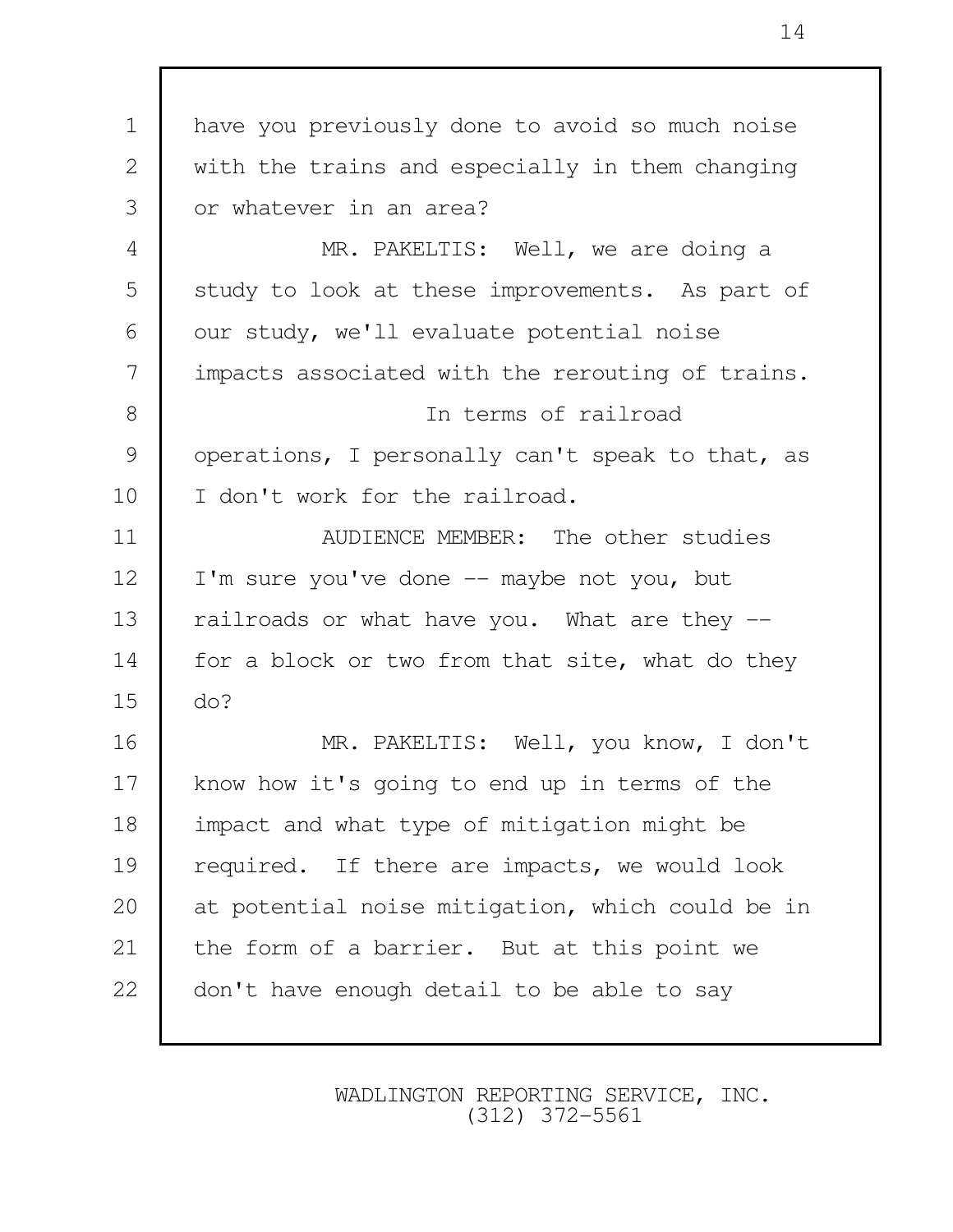| $\mathbf 1$    | that's what we are going to be recommending.     |
|----------------|--------------------------------------------------|
| 2              | Next question? Yes.                              |
| 3              | AUDIENCE MEMBER: Has the advisory                |
| $\overline{4}$ | group submitted any kind of recommendations of   |
| 5              | what they would consider to be community         |
| 6              | priorities, what community activities should not |
| 7              | be affected by the project, anything like that?  |
| 8              | MR. PAKELTIS: Well, as part of our               |
| $\mathcal{G}$  | meetings, we did a context $-$ a community       |
| 10             | context audit where we asked them what -- you    |
| 11             | know, what features of their community they      |
| 12             | found important. It wasn't necessarily specific  |
| 13             | to, you know -- you know, what building or       |
| 14             | activity shouldn't be impacted.                  |
| 15             | But we did get that feedback,                    |
| 16             | and it's kind of summarized simply on one of the |
| 17             | boards over there where some of the -- these     |
| 18             | were the main issues that we heard at that       |
| 19             | meeting related to air quality, safety, jobs,    |
| 20             | maintenance, viaduct condition, noise and        |
| 21             | vibration.                                       |
| 22             | And so when we $-$ again, prior                  |
|                |                                                  |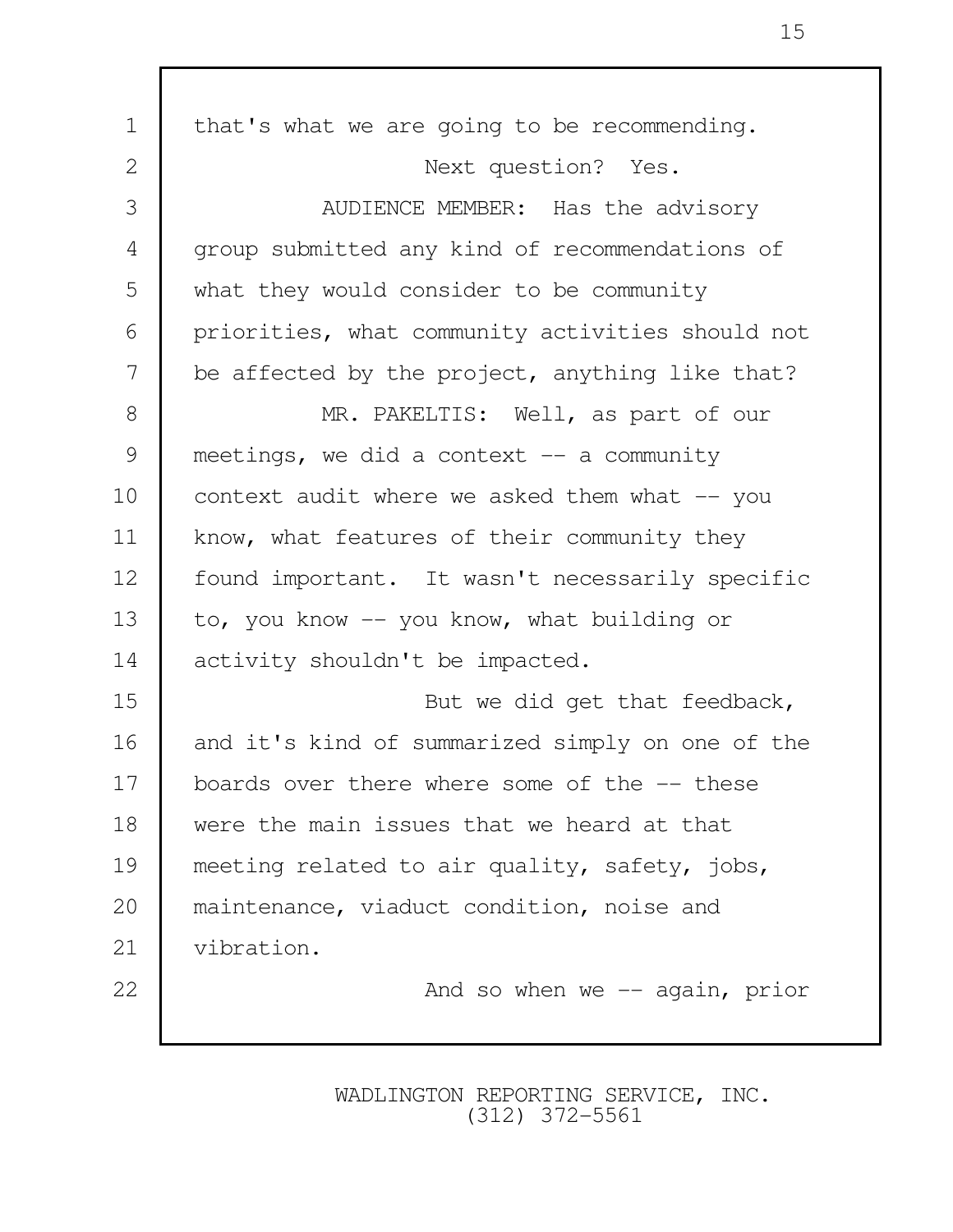1 to our next public meeting, we will go back to 2 the community advisory group and talk to them 3 about the alternatives we have developed and get 4 Feedback from them on those. 5 Next question. 6 AUDIENCE MEMBER: I just want to 7 paraphrase. 8 So what I'm understanding you 9 to say is that we are looking to streamline rail 10 | operations into the city proper, i.e., Union 11 Station or wherever else you may go, and any 12 type of ancillary spill-offs from that you 13 really haven't determined that. 14 MR. PAKELTIS: What we have  $-$  where 15 we are is we have this Amtrak route that comes 16 up from New Orleans and Carbondale. It has a 17 maneuver that requires the trains to come in 18 past Union Station and back up into the loop. 19 We are looking at potential 20 Solutions to improve the efficiency of that 21 | route. And at this point we've identified a 22 general study area that we think we are going to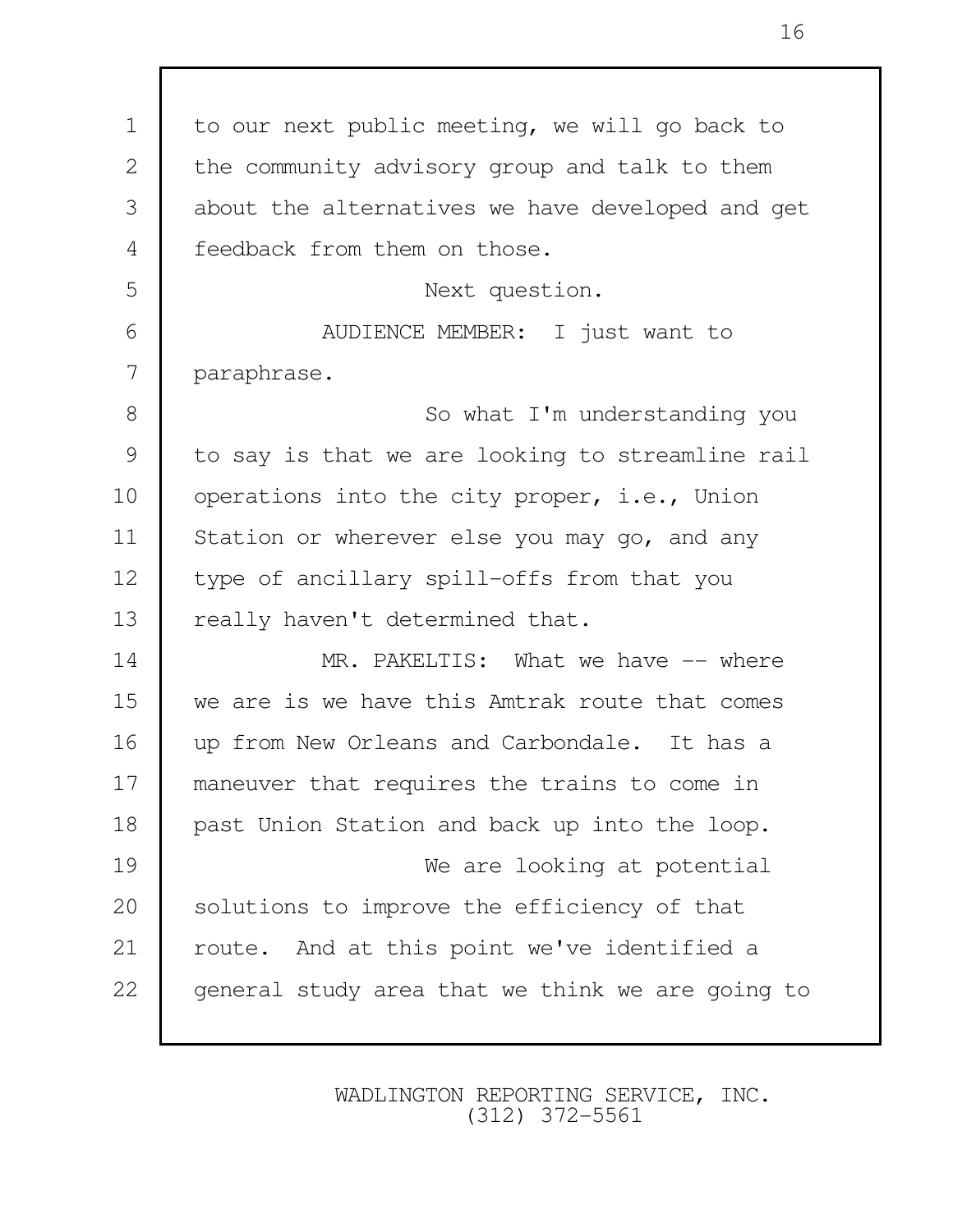| $\mathbf 1$   | look at for improvements.                       |
|---------------|-------------------------------------------------|
| $\mathbf{2}$  | But in terms of detailed                        |
| 3             | alternatives, we don't have them at this        |
| 4             | meeting. We will have them at the next meeting, |
| 5             | and that's just part of the process that we're  |
| 6             | following as part of the EIS.                   |
| 7             | First we come out and we talk                   |
| $8\,$         | about what the purpose and need of the project  |
| $\mathcal{G}$ | is. That's what we are here for today. And      |
| 10            | then the next meeting alternatives, and then we |
| 11            | talk about what the impacts are. And then so we |
| 12            | are just going through that systemically and    |
| 13            | then we are here at one of the early stages.    |
| 14            | Next question.                                  |
| 15            | AUDIENCE MEMBER: Can you name the               |
| 16            | communities that might be affected? Greater     |
| 17            | Grand Crossing, Englewood.                      |
| 18            | MR. PAKELTIS: Yes. Those two;                   |
| 19            | Englewood, Greater Grand Crossing --            |
| 20            | MR. MOORE: New City, Fuller Park.               |
| 21            | MR. PAKELTIS: -- New City, Fuller               |
| 22            | Park.                                           |
|               |                                                 |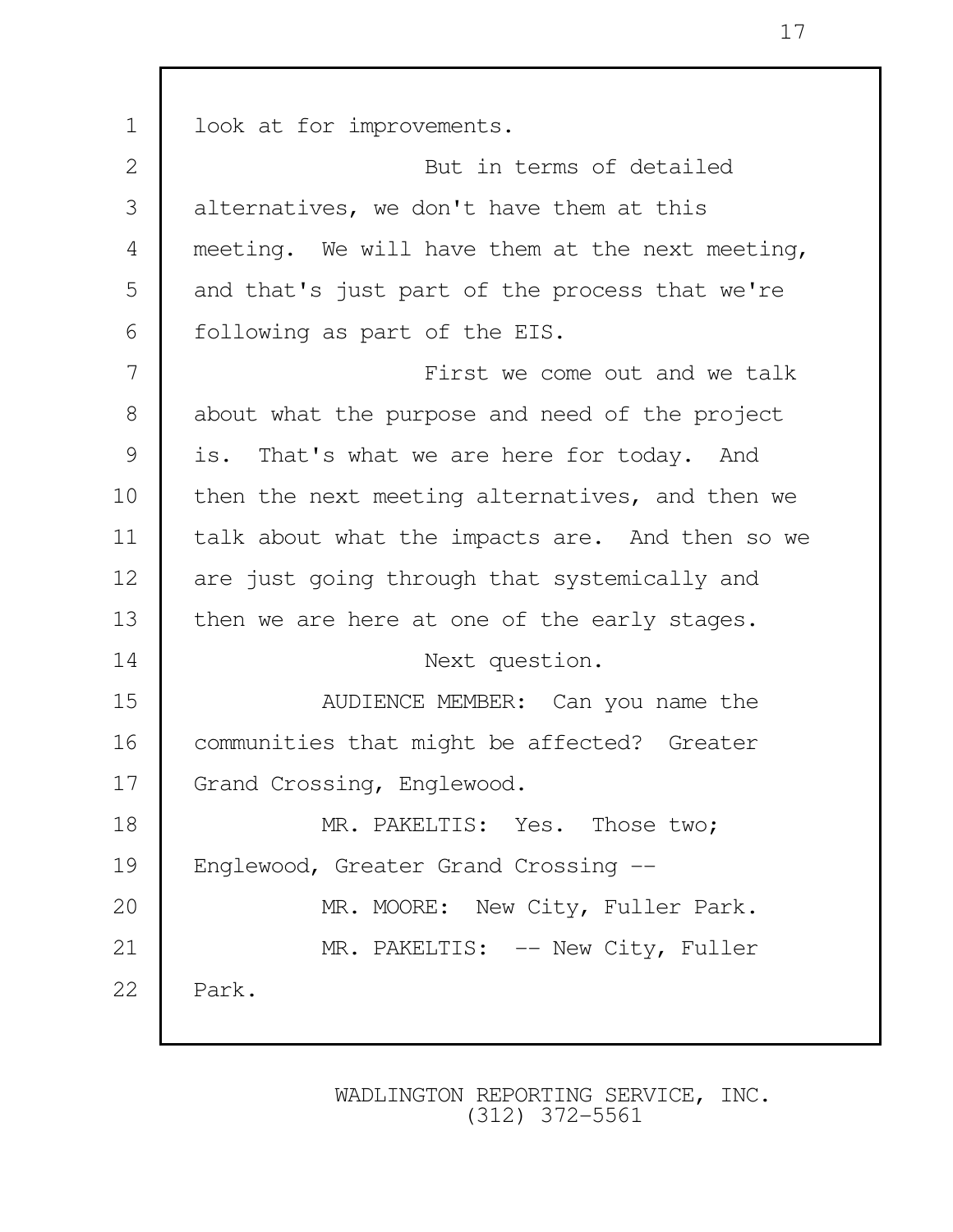1 Those are the  $-$  and then we 2 have -- you know, if there's a specific area 3 that you're interested in, you know, this map is 4 kind of general. It doesn't have a lot of 5 details. We have a series of aerial photographs  $6$  over there as well where we can, you know, 7 pinpoint the location and tell you if it's in 8 the study area or not. 9 | AUDIENCE MEMBER: I was just speaking 10 generally. I just wanted to know. Maybe that 11 would help generate discussion. 12 MR. PAKELTIS: Okay. Thank you. 13 Next question. 14 NUDIENCE MEMBER: You speak about the 15 | 19 minutes. The trains are being delayed by 19 16 minutes because they have to back in. After 17 | just -- after this completion is done, will the 18 trains be backing in still or will they --19 MR. PAKELTIS: No. If the trains were 20  $\vert$  rerouted  $\vert$ - if the trains were rerouted, then 21 they would go head in. They would be able to go 22 Straight in to Union Station and straight out.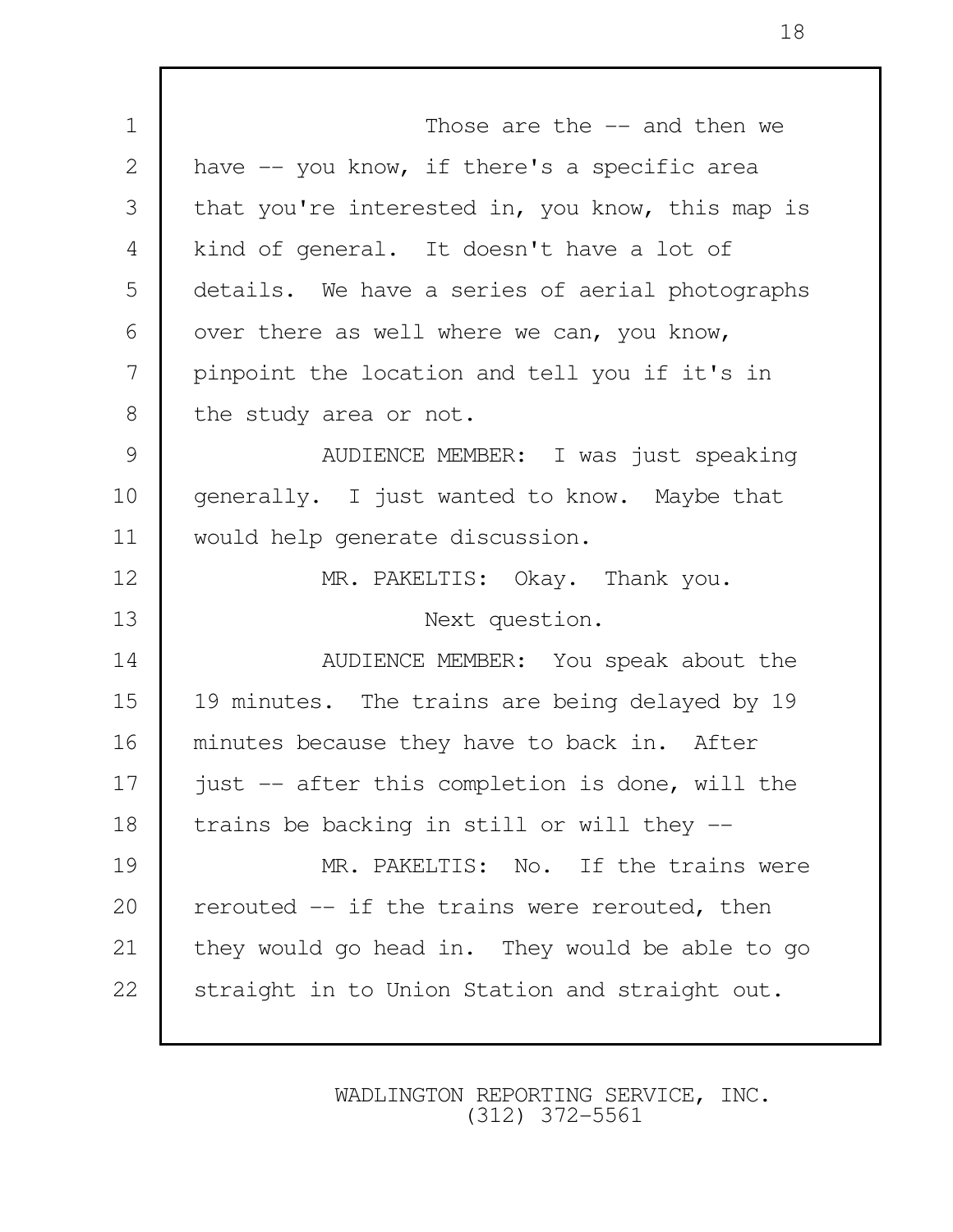| $\mathbf 1$    | As I mentioned, there's                         |
|----------------|-------------------------------------------------|
| $\overline{2}$ | already some Amtrak service along the NS line   |
| 3              | here and those trains are going straight in and |
| 4              | straight out.                                   |
| 5              | AUDIENCE MEMBER: And that would                 |
| 6              | eliminate the 19 minutes, right?                |
| 7              | MR. PAKELTIS: That's right.                     |
| 8              | AUDIENCE MEMBER: Right along with all           |
| 9              | the houses in the area.                         |
| 10             | MR. PAKELTIS: Well, we are here -- we           |
| 11             | are preparing the EIS, so there certainly could |
| 12             | be impacts to property as part of this project. |
| 13             | AUDIENCE MEMBER: Definitely.                    |
| 14             | MR. PAKELTIS: Next question. Anyone?            |
| 15             | Anymore questions?                              |
| 16             | Thanks everyone for coming.                     |
| 17             | As I mentioned, we're going to rerun the        |
| 18             | presentation, if somebody wants to hear that.   |
| 19             | And we've passed out comment                    |
| 20             | forms here. We certainly encourage you to hand  |
| 21             | those in, if you didn't get one. You know, see  |
| 22             | one of the project team members, and we will be |
|                |                                                 |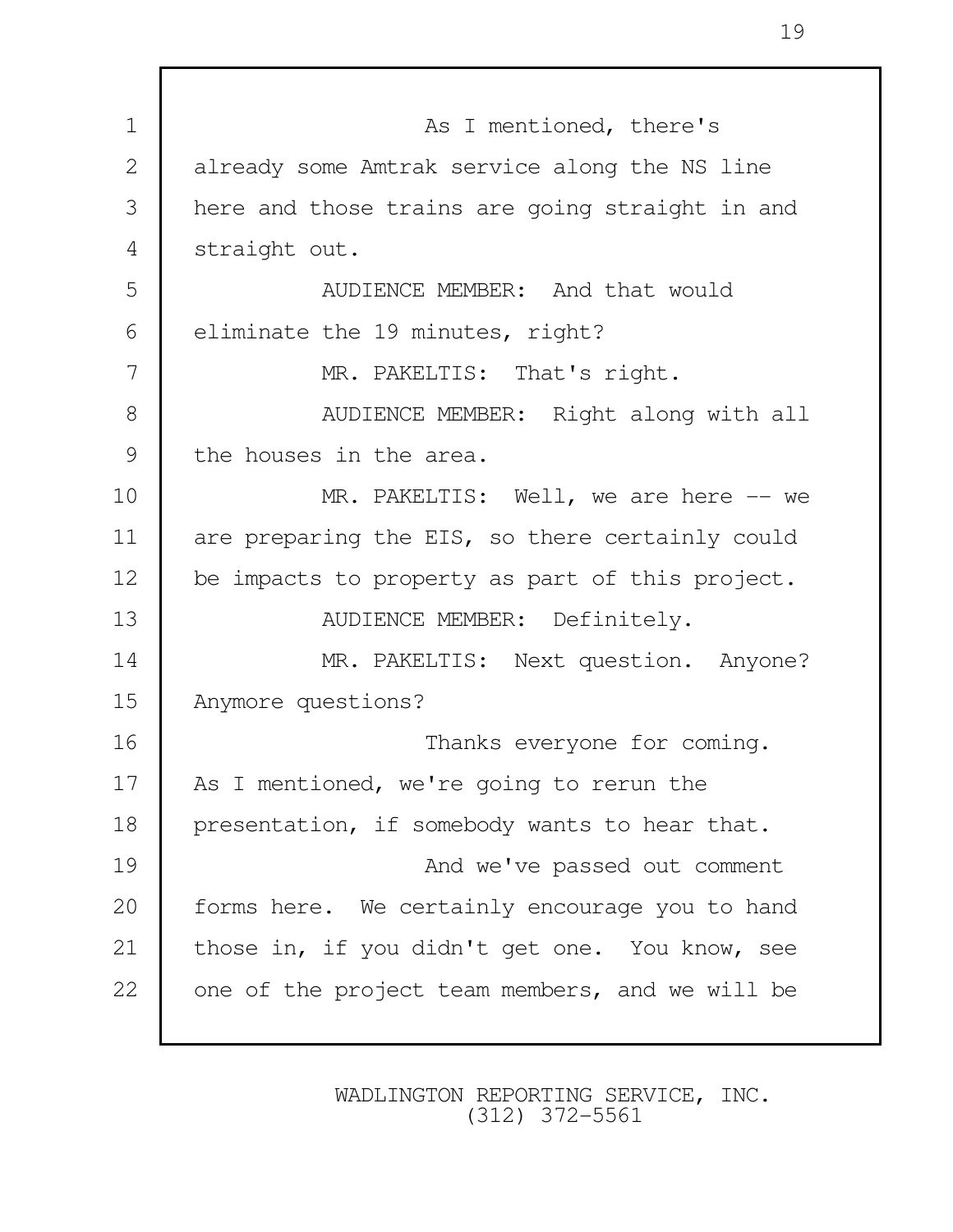| $\mathbf 1$   | happy to give you one of those. We would like |
|---------------|-----------------------------------------------|
| $\mathbf{2}$  | to get those tonight. You can hand it in in   |
| 3             | writing.                                      |
| 4             | We have a court reporter who's                |
| 5             | taking your comments or you can send them in  |
| 6             | after the meeting as well.                    |
| 7             | Thanks so much for coming.                    |
| $\,8\,$       | MS. TROTTER: Thank you for coming,            |
| $\mathcal{G}$ | everyone.                                     |
| 10            |                                               |
| 11            | (WHICH WERE ALL THE PROCEEDINGS HAD           |
| 12            | IN THE ABOVE-ENTITLED MATTER.)                |
| 13            |                                               |
| 14            |                                               |
| 15            |                                               |
| 16            |                                               |
| 17            |                                               |
| 18            |                                               |
| 19            |                                               |
| 20            |                                               |
| 21            |                                               |
| 22            |                                               |
|               |                                               |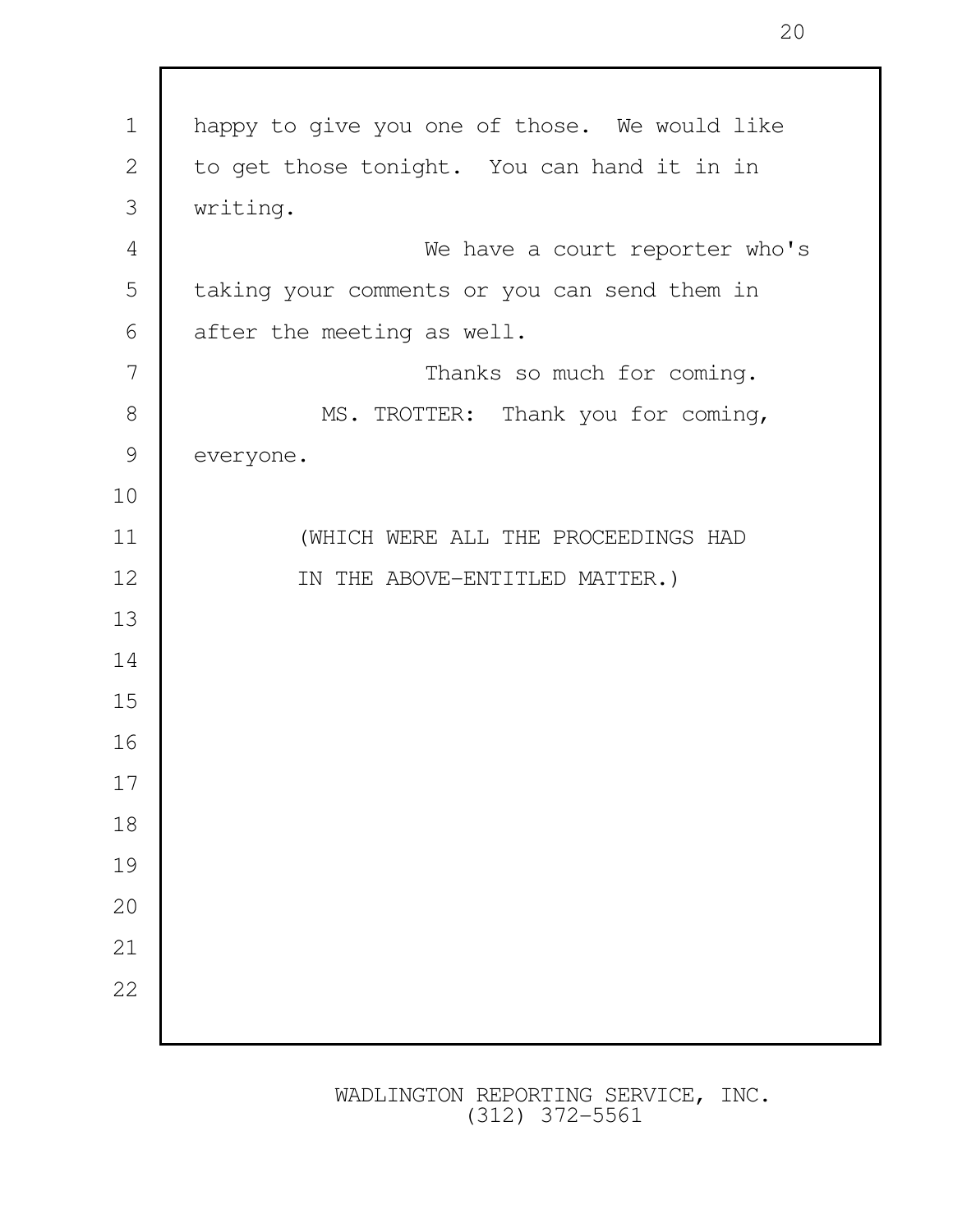| $\mathbf 1$    | STATE OF ILLINOIS                               |
|----------------|-------------------------------------------------|
| $\overline{2}$ | COUNTY OF C O O K                               |
| 3              |                                                 |
| 4              |                                                 |
| 5              | I, DONNA T. WADLINGTON, a                       |
| 6              | Certified Shorthand Reporter, doing business in |
| 7              | the County of Cook and State of Illinois, do    |
| 8              | hereby certify that I reported in machine       |
| 9              | shorthand the proceedings in the above entitled |
| 10             | cause.                                          |
| 11             | I further certify that the                      |
| 12             | foregoing is a true and correct transcript of   |
| 13             | said proceedings as appears from the            |
| 14             | stenographic notes so taken and transcribed by  |
| 15             | me this 1st day of January, 2012.               |
| 16             |                                                 |
| 17             |                                                 |
| 18             |                                                 |
| 19             | DONNA T. WADLINGTON<br>CSR #084-02443           |
| 20             |                                                 |
| 21             |                                                 |
| 22             |                                                 |
|                |                                                 |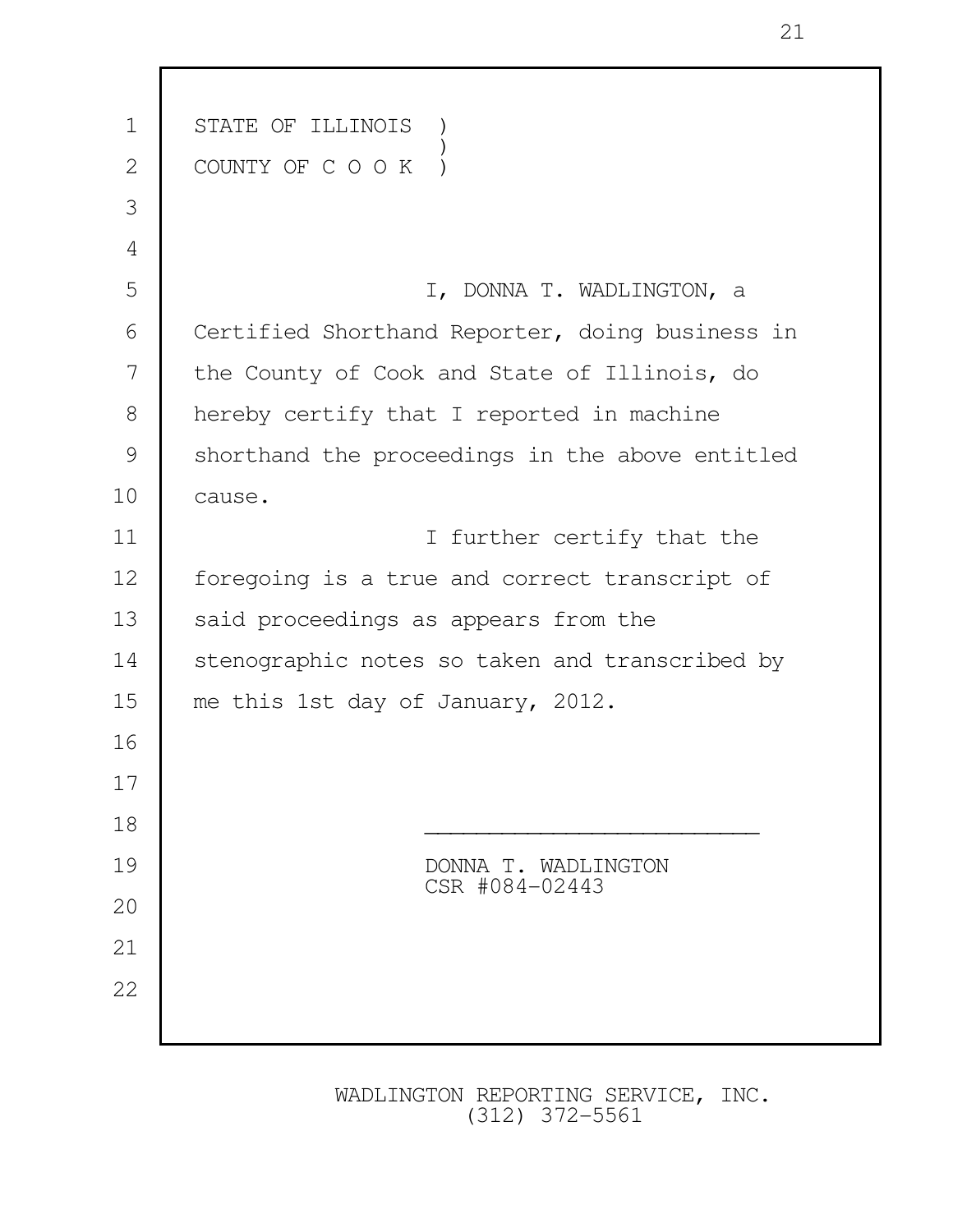| 0                                                                    | any [9] 2/10 4/20 9/7 12/2 12/7 12/18                    | comment [2] 13/8 19/19                                   |
|----------------------------------------------------------------------|----------------------------------------------------------|----------------------------------------------------------|
| 02443 [1] 21/19                                                      | 13/14 15/4 16/11<br>Anymore [1] 19/15                    | comments [1] 20/5<br>communities [1] 17/16               |
| 084-02443 [1] 21/19                                                  | anyone [3] 5/22 12/1 19/14                               | community [9] 8/17 8/21 8/21 10/18 15/5                  |
| 1                                                                    | anything [1] 15/7<br>appears [1] 21/13                   | 15/6 15/9 15/11 16/2<br>compiled [1] 5/3                 |
| 13 [1] 1/15                                                          | appropriate [1] 4/21                                     | complete [1] 9/12                                        |
| 16th [1] 7/12                                                        | are [44]                                                 | completes [1] 11/11                                      |
| 19 [4] 7/10 18/15 18/15 19/6<br>1st [1] 21/15                        | area [5] 14/3 16/22 18/2 18/8 19/9<br>areas [1] 13/21    | completion [2] 11/13 18/17<br>concerns [1] 13/9          |
| $\overline{c}$                                                       | as [22]                                                  | condition [1] 15/20                                      |
|                                                                      | asked [1] 15/10                                          | congested [1] 8/1                                        |
| 2011 [1] 1/15<br>2012 [1] 21/15                                      | associated [1] 14/7<br>at [31]                           | congestion [3] 6/15 7/15 8/14<br>consider [2] 13/13 15/5 |
| 2014 [2] 11/13 12/11                                                 | audience [1] 2/12                                        | construction [6] 9/18 9/20 12/6 12/7                     |
| 2015 [1] 12/13                                                       | audit [1] 15/10                                          | 12/13 12/17                                              |
| 2016 [1] 12/13                                                       | available [3] 9/16 12/9 13/2<br>avoid [1] 14/1           | consultant [7] 2/21 3/1 3/3 3/7 4/4 4/6<br>4/8           |
| 5                                                                    | Ayuso [1] 3/22                                           | context [2] 15/9 15/10                                   |
| 5701 [1] 1/16                                                        | B                                                        | contractors [1] 12/19                                    |
| 6                                                                    | back [10] 7/9 10/17 10/18 10/20 11/8                     | contributes [1] 7/15<br>Cook [1] 21/7                    |
| 60619 [1] 1/17                                                       | 11/17 11/20 16/1 16/18 18/16                             | Cornelius [1] 4/3                                        |
| $6:00$ [1] $1/15$                                                    | background [1] 4/15                                      | correct [1] 21/12                                        |
| $\overline{7}$                                                       | backing [1] 18/18<br>backup [1] 6/13                     | corridor [1] 7/13<br>could [3] 9/17 14/20 19/11          |
| 70 [1] 4/12                                                          | bar [1] 11/14                                            | COUNTY [2] 21/2 21/7                                     |
| A                                                                    | barrier [1] 14/21                                        | court [1] 20/4                                           |
| able [2] 14/22 18/21                                                 | be [23]<br>because [1] 18/16                             | Craig [1] 3/4<br>CREATE [4] 2/5 3/9 4/11 4/13            |
| about [10] 2/14 9/1 9/11 11/8 11/16                                  | become [1] 13/1                                          | CROSSING [6] 1/3 2/4 6/7 8/20 17/17                      |
| 11/18 16/3 17/8 17/11 18/14<br>above [2] 20/12 21/9                  | being [1] 18/15                                          | 17/19                                                    |
| ABOVE-ENTITLED [1] 20/12                                             | Bernard [1] 8/19<br>bid [2] 9/19 12/12                   | CSR [2] 1/21 21/19<br>current [2] 6/8 13/15              |
| accommodate [3] 8/2 8/11 8/15                                        | big [2] 4/11 4/11                                        | currently [3] 6/22 9/22 11/12                            |
| acknowledge [1] 2/10<br>Acting [1] 3/9                               | block [1] 14/14                                          | D                                                        |
| activities [1] 15/6                                                  | board [1] 9/21<br>boards [1] 15/17                       | Danielle [1] 3/8                                         |
| activity [1] 15/14                                                   | bottom [1] 11/15                                         | Davin [1] 4/1                                            |
| additional [3] 6/15 7/16 8/1<br>address [3] 7/6 8/13 11/1            | Brian [1] 4/7                                            | day [1] 21/15                                            |
| addressing [1] 10/14                                                 | brief [1] 5/17<br>briefly $[1]$ 9/6                      | December [1] 1/15<br>decision [2] 9/15 11/11             |
| adequate [1] 8/14                                                    | building [1] 15/13                                       | Definitely [1] 19/13                                     |
| advisory [4] 8/18 10/19 15/3 16/2<br>aerial [1] 18/5                 | Busalacchi [1] 3/6                                       | delay [1] 7/12                                           |
| affect [1] 13/19                                                     | business [1] 21/6<br>but [8] 2/12 4/14 12/19 12/21 14/12 | delayed [1] 18/15<br>delays [1] 8/14                     |
| affected [3] 13/21 15/7 17/16                                        | 14/21 15/15 17/2                                         | DEPARTMENT [3] 1/2 2/7 3/15                              |
| affects [2] 7/14 13/17<br>after [6] 10/11 10/16 11/2 18/16 18/17     | С                                                        | design [3] 9/17 12/11 13/15                              |
| 20/6                                                                 | called [2] 9/10 9/15                                     | designs [1] 13/14<br>detail [2] 11/3 14/22               |
| afterwards [2] 4/18 5/13<br>again [9] 5/15 7/7 10/21 11/10 12/5 12/9 | can [8] 5/14 9/7 9/20 12/20 17/15 18/6                   | detailed [1] 17/2                                        |
| 12/15 13/12 15/22                                                    | 20/2 20/5<br>can't [1] 14/9                              | details [2] 12/19 18/5<br>determined [1] 16/13           |
| aimed [1] 10/14                                                      | Canadian [2] 6/9 7/17                                    | develop [1] 10/13                                        |
| air [1] 15/19<br>all [3] 7/8 19/8 20/11                              | capacity [2] 8/10 8/15                                   | developed [2] 10/16 16/3                                 |
| Allen [1] 3/12                                                       | Carbondale [2] 8/9 16/16<br>card [3] 5/2 5/22 11/22      | Deverman [1] 4/2<br>did [3] 12/1 15/9 15/15              |
| along [5] 6/9 6/14 6/20 19/2 19/8                                    | cards [1] 12/2                                           | didn't [1] 19/21                                         |
| already [3] 5/13 8/1 19/2<br>also [5] 3/2 4/5 5/3 6/14 13/17         | cause [1] 21/10                                          | different [1] 12/17                                      |
| alternative [1] 11/7                                                 | certainly [3] 13/14 19/11 19/20<br>Certified [1] 21/6    | direct [1] 8/7<br>discontinue [1] 7/19                   |
| alternatives [8] 10/14 10/17 11/3 11/18                              | certify [2] 21/8 21/11                                   | discuss [2] 8/22 11/9                                    |
| 11/19 16/3 17/3 17/10<br>am [1] 9/5                                  | changing [1] 14/2                                        | discussion [1] 18/11                                     |
| Ambar [1] 3/2                                                        | check [1] 5/21<br>Chicago [5] 1/17 3/15 5/6 6/20 8/9     | distinguished [2] 2/11 2/13<br>District [1] 5/6          |
| Amtrak [14] 3/19 6/8 6/19 6/22 7/8 7/11                              | Chuck [1] 3/12                                           | do [7] 4/17 5/16 13/5 13/15 14/14 14/15                  |
| 7/18 7/21 8/2 8/8 8/11 8/13 16/15 19/2<br>Amtrak's [1] 7/14          | circulation [1] 13/19                                    | 21/7                                                     |
| ancillary [1] 16/12                                                  | city [4] 3/14 16/10 17/20 17/21<br>collected [1] 5/3     | document [1] 11/4<br>doesn't [1] 18/4                    |
| announcement [1] 10/6                                                | come [7] 10/17 10/18 10/19 11/8 11/20                    | doing [4] 9/9 12/16 14/4 21/6                            |
| another [5] 7/22 8/19 10/20 12/14 13/8<br>answer [2] 4/19 9/7        | 16/17 17/7                                               | don't [8] 12/18 12/18 12/21 13/4 14/10                   |
| anticipate [2] 9/11 11/9                                             | comes [1] 16/15<br>coming [4] 2/3 19/16 20/7 20/8        | 14/16 14/22 17/3<br>done [3] 14/1 14/12 18/17            |
|                                                                      |                                                          |                                                          |
|                                                                      |                                                          |                                                          |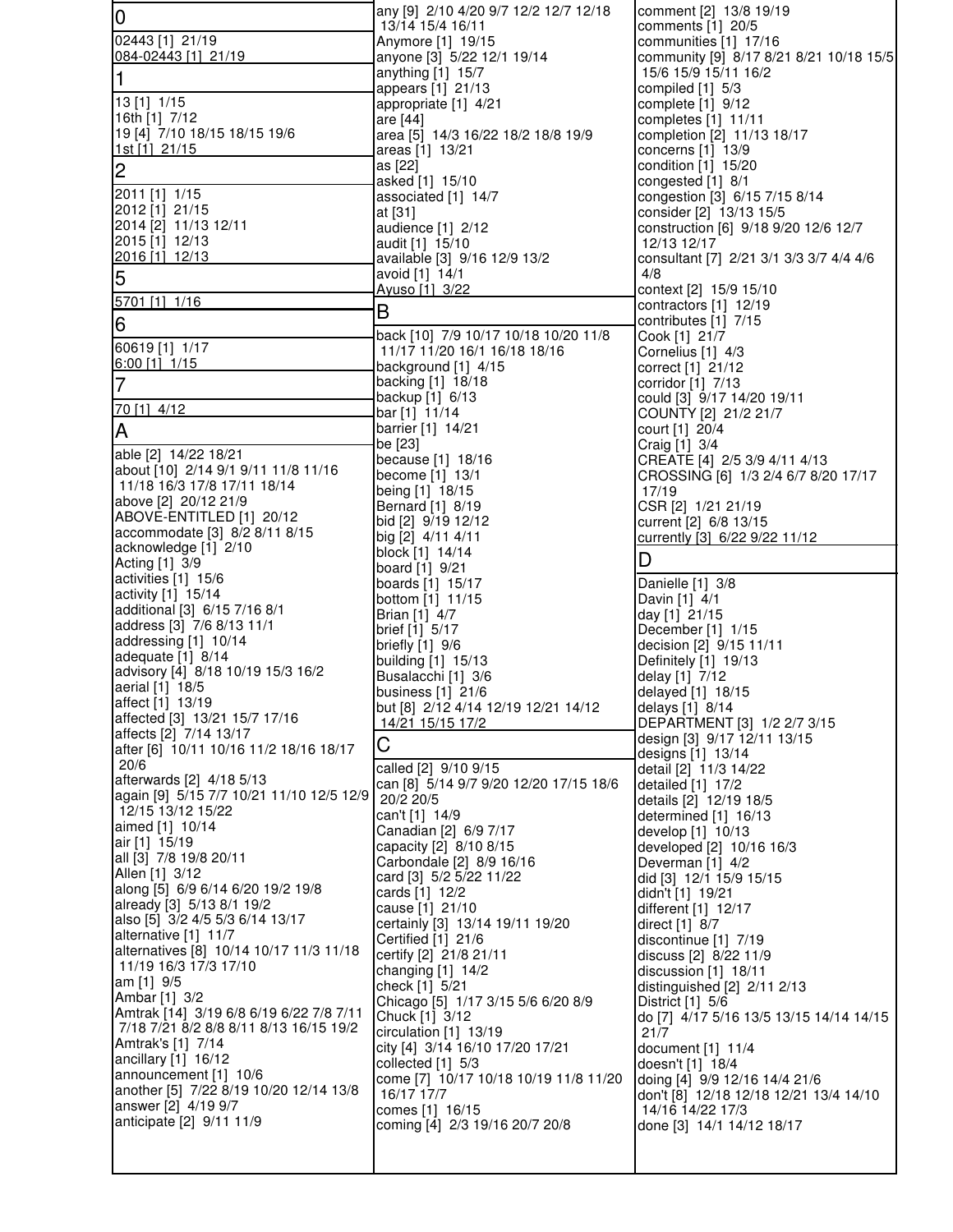| D                                                    | goes [1] 13/22<br>going [13] 4/17 5/12 9/5 10/6 10/17                      | it [12] 4/19 5/12 5/13 5/14 7/9 7/10 7/15<br>10/4 15/12 16/16 18/4 20/2          |
|------------------------------------------------------|----------------------------------------------------------------------------|----------------------------------------------------------------------------------|
| Donna [3] 1/21 21/5 21/19                            | 10/18 10/19 14/17 15/1 16/22 17/12                                         | it's [7] 2/20 6/14 7/7 9/12 14/17 15/16                                          |
| down [3] 5/2 6/14 12/8                               | 19/3 19/17                                                                 | 18/7                                                                             |
| draft [1] 10/1<br>Druding [1] 4/5                    | Good [1] 2/2<br>got [1] 10/3                                               | J                                                                                |
| Ε                                                    | GRAND [6] 1/3 2/4 6/7 8/19 17/17 17/19 Jakita [2] 2/6 2/18                 |                                                                                  |
|                                                      | Greater [2] 17/16 17/19                                                    | January [1] 21/15                                                                |
| earlier [2] 10/4 12/1<br>early [3] 11/12 12/11 17/13 | group [3] 10/19 15/4 16/2<br>groups [1] 8/18                               | Jeff [1] 3/14<br>jobs [2] 12/7 15/19                                             |
| east [1] 6/22                                        | guests [2] 2/11 2/13                                                       | Josh [1] 4/5                                                                     |
| efficiency [2] 8/13 16/20                            | guys [1] 2/12                                                              | jot [1] 5/2                                                                      |
| EIS [6] 11/7 11/11 11/20 13/13 17/6<br>19/11         | gymnasium $[1]$ 9/22                                                       | just [12] 5/10 5/16 5/17 5/21 9/5 10/5                                           |
| elected [1] 2/10                                     | H                                                                          | 16/6 17/5 17/12 18/9 18/10 18/17                                                 |
| eliminate [1] 19/6                                   | had [2] 5/10 20/11                                                         | Κ                                                                                |
| Elizabeth [1] 3/10                                   | half [1] 9/11                                                              | kind [4] 5/17 15/4 15/16 18/4                                                    |
| else [2] 12/2 16/11<br>employment [1] 12/4           | hand [2] 19/20 20/2<br>happy [1] 20/1                                      | know [19] 4/9 4/12 4/15 4/18 4/20 5/18<br>7/4 8/21 13/13 14/16 14/17 15/11 15/13 |
| encourage $[1]$ 19/20                                | has [3] 5/13 15/3 16/16                                                    | 15/13 18/2 18/3 18/6 18/10 19/21                                                 |
| end [3] 9/14 11/10 14/17                             | have [35]                                                                  | Kuskey [1] 3/20                                                                  |
| engineering [2] 2/20 12/16                           | haven't [1] 16/13                                                          |                                                                                  |
| Englewood [2] 17/17 17/19<br>enough [1] 14/22        | head [1] 18/21<br>hear [2] 2/13 19/18                                      | laid [2] 10/3 12/5                                                               |
| entitled [2] 20/12 21/9                              | heard [1] 15/18                                                            | last [1] 13/7                                                                    |
| environmental [4] 4/16 9/10 10/7 11/4                | hearing [2] 1/10 11/10                                                     | leaders [1] 8/21                                                                 |
| Eric [1] 3/20                                        | hearings [1] 11/21                                                         | lengthens [1] 7/9<br>less [1] 13/4                                               |
| especially [1] 14/2<br>evaluate [3] 11/3 11/19 14/6  | help [1] 18/11<br>Herbert [1] 3/16                                         | Let [1] 12/3                                                                     |
| evening [3] 2/2 2/18 5/7                             | here [19] 2/13 2/17 4/14 5/11 5/13 5/19                                    | Library [1] 8/20                                                                 |
| everyone [3] 5/13 19/16 20/9                         | 6/11 6/20 9/22 10/3 11/14 11/15 12/17                                      | like [3] 5/22 15/7 20/1                                                          |
| Excuse [1] 5/20<br>exists [1] 4/13                   | 13/8 17/9 17/13 19/3 19/10 19/20                                           | limited [1] 7/19<br>line [5] 6/19 7/1 7/18 7/19 19/2                             |
| experience [1] 6/16                                  | hereby [1] 21/8<br>Hi [3] 2/22 3/2 5/8                                     | lines [1] 7/10                                                                   |
| F                                                    | HNTV [1] 4/2                                                               | local [1] 13/19                                                                  |
|                                                      | honors [1] 4/17                                                            | location [1] 18/7                                                                |
| far [2] 13/20 13/22<br>features [1] 15/11            | hope [2] 11/6 11/17<br>Hospital [1] 8/19                                   | look [6] 12/11 13/12 13/17 14/5 14/19<br>17/1                                    |
| Federico [1] 3/10                                    | House [1] 1/16                                                             | looking [7] 6/8 6/18 10/22 12/7 12/12                                            |
|                                                      |                                                                            |                                                                                  |
| feedback [7] 8/6 9/1 9/2 10/10 10/12                 | houses [1] 19/9                                                            | 16/9 16/19                                                                       |
| 15/15 16/4                                           | how [2] 13/18 14/17                                                        | loop [1] 16/18                                                                   |
| Field [1] 1/16                                       |                                                                            | $lot [2]$ 4/10 18/4                                                              |
| final [2] 9/17 12/11<br>finalize [2] 10/12 11/20     | I'm [14] 2/6 2/18 2/19 2/19 3/4 3/8 3/10                                   | M                                                                                |
| finish [1] 12/10                                     | 3/12 5/9 5/9 6/5 13/20 14/12 16/8                                          | machine [1] 21/8                                                                 |
| firm [1] 2/20                                        | i.e [1] 16/10                                                              | main [1] 15/18                                                                   |
| first [4] 2/3 9/12 12/4 17/7<br>focus [1] 8/5        | identified [2] 11/7 16/21<br>IDOT [5] 2/21 3/7 3/9 4/2 12/21               | mainline [1] 8/10<br>maintenance [1] 15/20                                       |
| focused [1] 6/8                                      | if [13] 5/2 5/14 5/21 9/16 12/9 12/10                                      | manager [1] 3/9                                                                  |
| following [1] 17/6                                   | 14/19 18/2 18/7 18/19 18/20 19/18                                          | maneuver [2] 6/13 16/17                                                          |
| foregoing [1] 21/12<br>form [1] 14/21                | 19/21                                                                      | Manuel [1] 3/22                                                                  |
| formed [1] 8/17                                      | ILLINOIS [5] 1/2 1/17 2/7 21/1 21/7<br>impact [6] 4/16 9/10 10/7 11/4 11/8 | map [1] 18/3<br>Margarite [1] 2/22                                               |
| forms [1] 19/20                                      | 14/18                                                                      | material [1] 9/3                                                                 |
| forward [1] 9/13                                     | impacted [1] 15/14                                                         | MATTER [1] 20/12                                                                 |
| found [1] 15/12<br>freight [1] 8/11                  | impacts [4] 14/7 14/19 17/11 19/12<br>important $[1]$ 15/12                | may [7] 4/20 7/18 7/22 9/7 10/22 13/18<br>16/11                                  |
| full [1] 11/3                                        | improve [1] 16/20                                                          | maybe [2] 14/12 18/10                                                            |
| Fuller [2] 17/20 17/21                               | improved [1] 8/13                                                          | McCann [1] 4/1                                                                   |
| funding [3] 9/16 12/9 13/4                           | improvements [4] 8/1 10/22 14/5 17/1                                       | McNuckle [1] 4/7<br>me [3] 5/20 12/3 21/15                                       |
| further [2] 13/2 21/11                               | in [38]<br>index [2] 5/2 5/22                                              | meet [2] 6/13 13/15                                                              |
| G                                                    | inefficient [1] 7/8                                                        | meeting [12] 2/4 8/5 10/2 10/12 10/20                                            |
| gathered [1] 10/2                                    | information [4] 4/18 10/21 12/20 13/4                                      | 11/2 15/19 16/1 17/4 17/4 17/10 20/6                                             |
| gees [1] 4/10<br>general [2] 16/22 18/4              | input [1] 10/2<br>intent [1] 10/5                                          | meetings [3] 11/16 11/18 15/9<br>member [1] 4/22                                 |
| generally [1] 18/10                                  | interested [1] 18/3                                                        | members [5] 2/8 2/16 2/17 10/19 19/22                                            |
| generate [1] 18/11                                   | interlocking [1] 7/12                                                      | mentioned [3] 5/8 19/1 19/17                                                     |
| get [8] 4/14 8/6 9/1 10/9 15/15 16/3<br>19/21 20/2   | into [10] 6/10 6/21 7/9 7/13 7/20 8/9                                      | Mentor [1] 3/2<br>met [3] 8/17 8/18 8/20                                         |
| give [1] 20/1                                        | 13/2 13/5 16/10 16/18<br>introduce [1] 2/16                                | might [3] 8/2 14/18 17/16                                                        |
| giving [1] 13/3                                      | is [30]                                                                    | minutes [4] 7/10 18/15 18/16 19/6                                                |
| go [6] 9/6 12/11 16/1 16/11 18/21 18/21              | issues [4] 7/16 8/22 13/12 15/18                                           | mitigation [2] 14/18 14/20                                                       |
|                                                      |                                                                            |                                                                                  |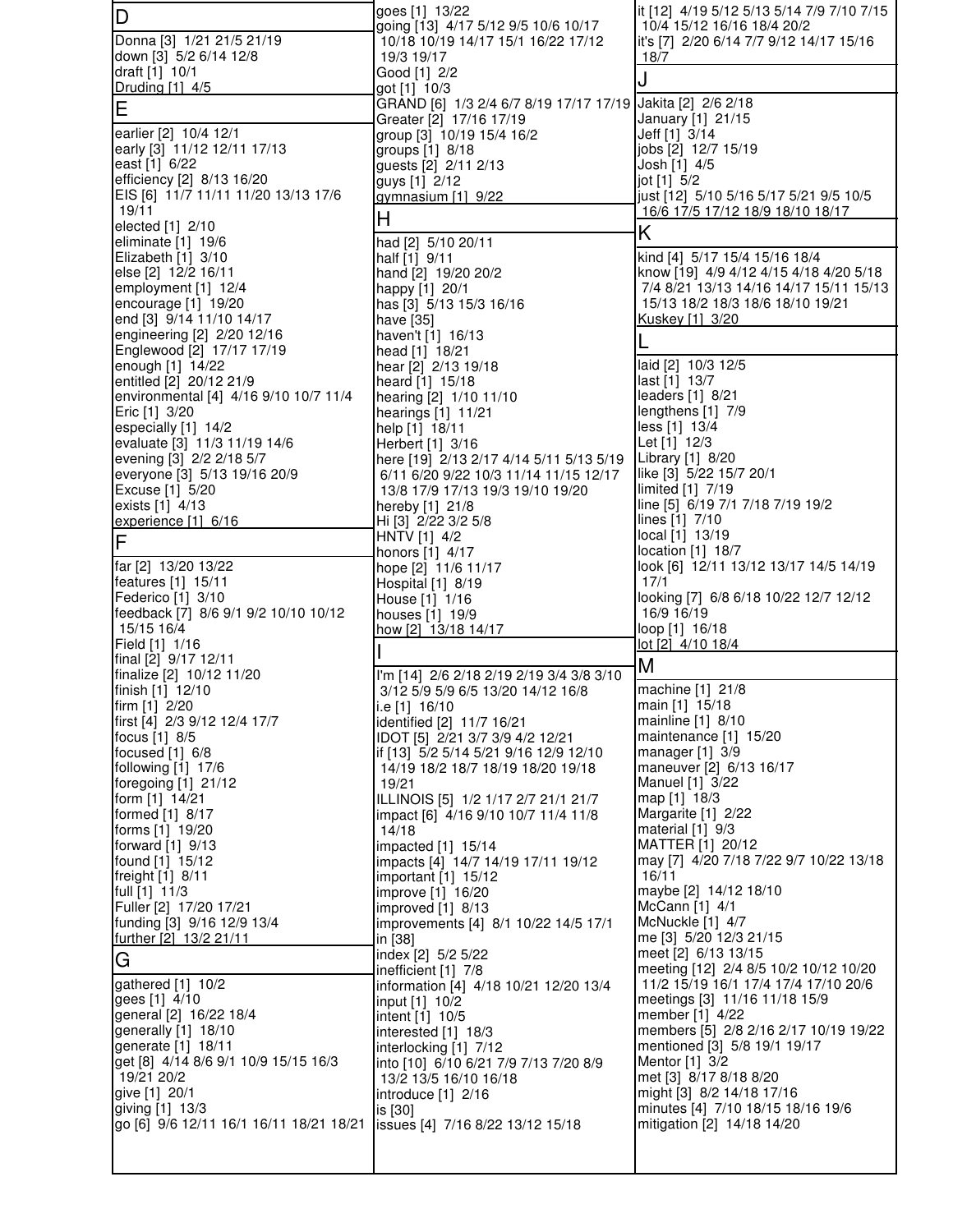| M                                                                     | paraphrase [1] 16/7<br>Park [4] 1/16 5/6 17/20 17/22                                        | rerouted [2] 18/20 18/20<br>rerouting [2] 6/18 14/7           |
|-----------------------------------------------------------------------|---------------------------------------------------------------------------------------------|---------------------------------------------------------------|
| moment [1] 2/15                                                       | Parsons [11] 2/20 3/1 3/3 3/5 3/11 3/21                                                     | rerun [2] 5/12 19/17                                          |
| Moore [1] 3/4                                                         | 3/22 4/4 4/6 4/8 5/9                                                                        | responded [2] 4/21 5/4                                        |
| more [2] 2/13 13/8<br>move [3] 9/13 9/17 13/2                         | part [11] 6/17 8/16 12/16 13/11 13/12<br>13/14 14/5 15/8 17/5 17/6 19/12                    | right [4] 2/15 19/6 19/7 19/8<br>road [1] 12/8                |
| much [3] 13/4 14/1 20/7                                               | passed [1] 19/19                                                                            | Ron [1] 4/1                                                   |
| must [1] 7/8                                                          | past [1] 16/18                                                                              | route [11] 6/9 6/12 6/12 6/15 7/8 7/22                        |
| my [1] 13/9                                                           | pencil [2] 6/1 6/3<br>people [1] 8/20                                                       | 7/22 8/8 8/13 16/15 16/21<br>run [1] 5/14                     |
| N                                                                     | performance [1] 7/14                                                                        | running [1] 5/11                                              |
| name [1] 17/15<br>National [2] 6/9 7/17                               | personally [2] 12/18 14/9                                                                   | <u>runs</u> [2] 6/9 6/20                                      |
| nature [1] 9/13                                                       | phase [2] 9/12 13/5<br>phonetic [1] 3/20                                                    | S                                                             |
| necessarily [1] 15/12                                                 | photographs [1] 18/5                                                                        | safe [1] 13/16                                                |
| need [9] 5/22 6/1 6/4 8/5 10/1 10/15<br>11/17 12/15 17/8              | pinpoint [1] 18/7<br>plans [1] 9/18                                                         | safety [3] 13/9 13/13 15/19<br>said [1] 21/13                 |
| needed [1] 8/2                                                        | point [6] 7/5 10/8 13/3 13/6 14/21 16/21                                                    | say [2] 14/22 16/9                                            |
| needs [3] 8/12 10/9 10/13                                             | portion [1] 7/13                                                                            | saying [1] 4/9                                                |
| neighborhood [1] 8/22<br>network [1] 13/18                            | potential [4] 13/17 14/6 14/20 16/19<br>potentially [1] 6/18                                | schedule [3] 7/10 11/14 12/6<br>see [4] 2/12 5/14 10/21 19/21 |
| new [5] 8/7 8/8 16/16 17/20 17/21                                     | preferred [1] 11/7                                                                          | seen [1] 5/13                                                 |
| next [9] 13/5 15/2 16/1 16/5 17/4 17/10                               | prepare [1] 10/6                                                                            | send [1] 20/5                                                 |
| 17/14 18/13 19/14<br>Nicholas [1] 3/6                                 | prepared [3] 9/18 10/1 10/8<br>preparing [1] 19/11                                          | series [1] 18/5<br>service [1] 19/2                           |
| night [1] 5/11                                                        | present [1] 10/20                                                                           | seven [1] 10/4                                                |
| no [2] 6/1 18/19<br>noise [5] 13/22 14/1 14/6 14/20 15/20             | presentation [3] 5/11 9/3 19/18                                                             | seven-step [1] 10/4                                           |
| Norfolk [3] 3/13 3/16 6/19                                            | previously [1] 14/1<br>prior [1] 15/22                                                      | several [1] 12/8<br>Sherwood [1] 1/16                         |
| north [2] 6/11 6/21                                                   | priorities [1] 15/6                                                                         | Shields [1] 1/16                                              |
| northern [1] 7/13<br>not [6] 5/12 13/3 13/21 14/12 15/6 18/8          | problem [4] 7/3 7/5 9/1 11/1                                                                | shift [1] 7/21                                                |
| notes [1] 21/14                                                       | proceedings [3] 20/11 21/9 21/13<br>process [7] 4/16 9/6 10/4 11/12 12/17                   | shifting [1] 7/21<br>shorthand [2] 21/6 21/9                  |
| notice [1] 10/5                                                       | 13/2 17/5                                                                                   | should [2] 5/1 15/6                                           |
| November [2] 8/17 8/18<br>now [4] 2/15 5/12 10/7 11/16                | program [5] 2/5 3/9 4/11 4/11 4/13                                                          | shouldn't [1] 15/14                                           |
| NS [1] 19/2                                                           | project [31]<br>proper [1] 16/10                                                            | show [1] 11/15<br>similar [1] 9/21                            |
| number [2] 7/20 13/12                                                 | property $[1]$ 19/12                                                                        | simply [1] 15/16                                              |
|                                                                       |                                                                                             |                                                               |
| O                                                                     | provide [4] 5/16 8/7 8/10 13/16                                                             | since [1] 5/12                                                |
| obtained [1] 12/20                                                    | provided [1] 9/3                                                                            | site [1] 14/14<br>Skyway [1] 6/20                             |
| officials [1] 2/10                                                    | providing [1] 4/17<br>public [11] 1/10 2/3 10/2 10/20 11/9                                  | slows [1] 6/14                                                |
| offs [1] 16/12                                                        | 11/16 11/18 11/21 13/9 13/9 16/1                                                            | Smith [1] 3/16                                                |
| Okay [4] 5/5 6/1 6/4 18/12<br>on [17] 2/21 4/15 6/7 6/8 6/12 7/1 7/14 | pull [1] 12/3<br>purpose [9] 5/18 8/4 8/7 10/1 10/8 10/13 10/3 11/14 11/22 12/10 13/11 14/1 | so [19] 4/19 5/1 6/6 6/17 8/4 9/9 9/21                        |
| 7/18 8/6 9/2 9/2 10/10 11/14 12/19                                    | 10/15 11/16 17/8                                                                            | 15/22 16/8 17/11 19/11 20/7 21/14                             |
| 12/21 15/16 16/4<br>on-time [1] 7/14                                  | put [2] 9/19 12/12                                                                          | solutions [1] 16/20                                           |
| one [12] 2/8 4/12 6/1 6/2 6/4 11/22 13/8                              | Q                                                                                           | some [6] 2/16 4/15 9/2 9/2 15/17 19/2<br>somebody [1] 19/18   |
| 15/16 17/13 19/21 19/22 20/1                                          | qualifications [1] 12/15                                                                    | someone [1] 5/14                                              |
| only [2] 2/12 4/12<br>onto [2] 6/19 7/22                              | quality [1] 15/19<br>question [8] 4/19 12/4 12/14 15/2 16/5                                 | sorry [1] 6/5<br>south [2] 1/16 7/21                          |
| operate [1] 7/1                                                       | 17/14 18/13 19/14                                                                           | Southern [3] 3/13 3/17 6/19                                   |
| operates [1] 7/18                                                     | questions [5] 4/20 5/2 9/7 12/1 19/15                                                       | space [1] 5/7                                                 |
| operations [2] 14/9 16/10<br>options [1] 7/20                         | R                                                                                           | speak [2] 14/9 18/14<br>speaking [1] 18/9                     |
| or [10] 2/10 6/1 14/3 14/13 14/14 15/13                               | rail [4] 1/3 2/4 6/7 16/9                                                                   | specific [2] 15/12 18/2                                       |
| 16/11 18/8 18/18 20/5                                                 | railroad [3] 3/17 14/8 14/10                                                                | specifics [1] 12/21                                           |
| Orleans [2] 8/8 16/16<br>other [2] 7/10 14/11                         | railroads [1] 14/13<br>Railway [1] 6/10                                                     | spill [1] 16/12<br>spill-offs [1] 16/12                       |
| our [16] 2/11 5/17 5/18 7/3 7/4 8/4 8/6                               | range [1] 10/14                                                                             | spring [1] 11/17                                              |
| 8/16 9/6 9/14 12/10 13/11 13/14 14/6<br>15/8 16/1                     | really [3] 5/10 8/5 16/13<br>received [1] 5/1                                               | Sriver [1] 3/14                                               |
| out [11] 7/1 9/19 10/3 12/3 12/5 12/12                                | recommendations [1] 15/4                                                                    | St [1] 8/18<br>stages [1] 17/13                               |
| 13/3 17/7 18/22 19/4 19/19                                            | recommending [1] 15/1                                                                       | standards $[1]$ 13/15                                         |
| over [3] 9/6 15/17 18/6<br>overview [1] 5/17                          | record [2] 9/15 11/11<br>reduce [1] 8/14                                                    | start [2] 9/20 12/4<br>started [1] 10/4                       |
| owns [1] 7/18                                                         | related [2] 12/7 15/19                                                                      | starting [1] 7/4                                              |
| P                                                                     | reported [2] 1/21 21/8                                                                      | STATE [2] 21/1 21/7                                           |
| p.m [1] 1/15                                                          | reporter [2] 20/4 21/6<br>required [3] 6/12 6/13 14/19                                      | statement [9] 4/16 7/3 9/1 9/10 10/7<br>10/9 10/13 11/5 13/8  |
| page [1] 11/15                                                        | requirements [1] 12/19                                                                      | Station [9] 6/10 6/21 7/2 7/9 7/20 8/9                        |
| Pakeltis [2] 2/19 5/9                                                 | requires [1] 16/17                                                                          | 16/11 16/18 18/22                                             |
|                                                                       |                                                                                             |                                                               |